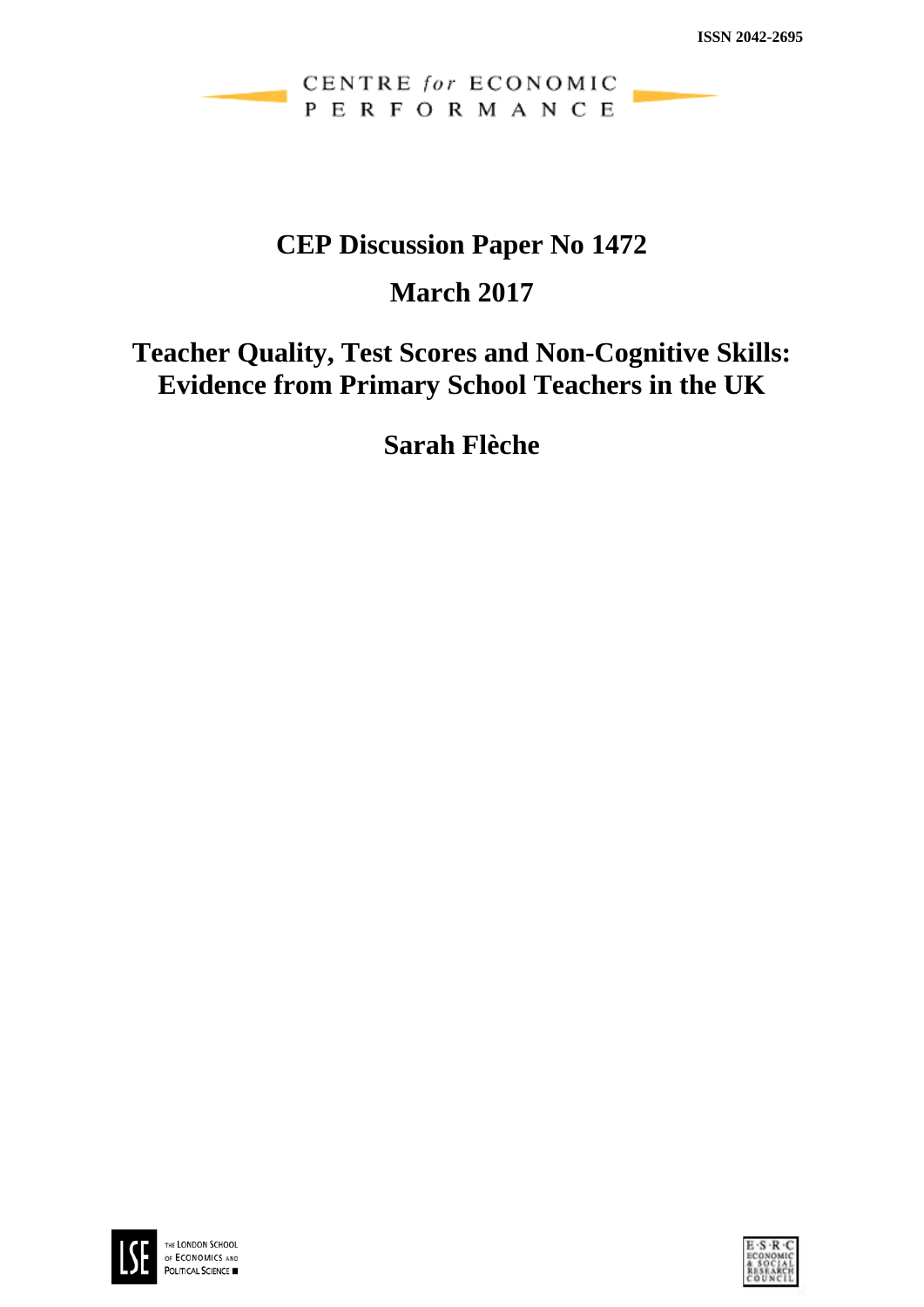#### **Abstract**

Schooling can produce both cognitive and non-cognitive skills, both of which are important determinants of adult outcomes. Using very rich data from a UK birth cohort study, I estimate teacher value added (VA) models for both pupils' test scores and non-cognitive skills. I show that teachers are equally important in the determination of pupils' test scores and non-cognitive skills. This finding extends the economics literature on teacher effects, which has primarily focused on pupils' test scores and may fail to capture teachers' overall effects. In addition, the large estimates reveal an interesting trade-off: teacher VA on pupils' test scores are weak predictors of teacher VA on non-cognitive skills, which suggests that teachers recourse to different techniques to improve pupils' cognitive and non-cognitive skills. Finally, I find that teachers' effects on pupils' non-cognitive skills have long-run impacts on adult outcomes such as higher education attendance, employment and earnings, conditional on their effects on test scores. This result indicates that long-run outcomes are improved by a combination of teachers increasing pupils' test scores and non-cognitive skills and has large policy implications.

Keywords: teacher quality, test scores, non-cognitive skills, long-run impacts, teaching practices, ALSPAC JEL codes: I21; J00

This paper was produced as part of the Centre's Wellbeing Programme. The Centre for Economic Performance is financed by the Economic and Social Research Council.

#### **Acknowledgements**

I am extremely grateful to Esteban Aucejo, Clement Bosquet, Raj Chetty, Andrew Clark, Julien Grenet, Richard Layard, AlanManning, StephenMachin, SandraMcNally, Barbara Petrongolo, Jorn-Steffen Pischke, Jesse Rothstein, Claudia Senik and Olmo Silva as well as seminar and conference participants at the AEA meetings, LSE, PSE, Dauphine University and AMSE economics departments, the Royal Economic Society, Louis-Andre Gerard Varet (LAGV), HEIRS, and ECCP. This study uses the ALSPAC data. The UK Medical Research Council and Wellcome (Grant: 102212/2/13/2) and the University of Bristol provide core support for ALSPAC. Ethical approval for the study was obtained from the ALSPAC Ethics and Law Committee and the Local Research Ethics Committees. I am very grateful to Richard Layard, Andrew Clark, Nattavudh Powdthavee, Nele Warrinnier and George Ward for making this project possible. Support from the US National Institute on Aging (Grant R01AG0400640), the John Templeton Foundation and the What Works Centre for Wellbeing is gratefully acknowledged.

Sarah Flèche, Centre for Economic Performance, London School of Economics.

Published by Centre for Economic Performance London School of Economics and Political Science Houghton Street London WC2A 2AE

All rights reserved. No part of this publication may be reproduced, stored in a retrieval system or transmitted in any form or by any means without the prior permission in writing of the publisher nor be issued to the public or circulated in any form other than that in which it is published.

Requests for permission to reproduce any article or part of the Working Paper should be sent to the editor at the above address.

© S. Flèche, submitted 2017.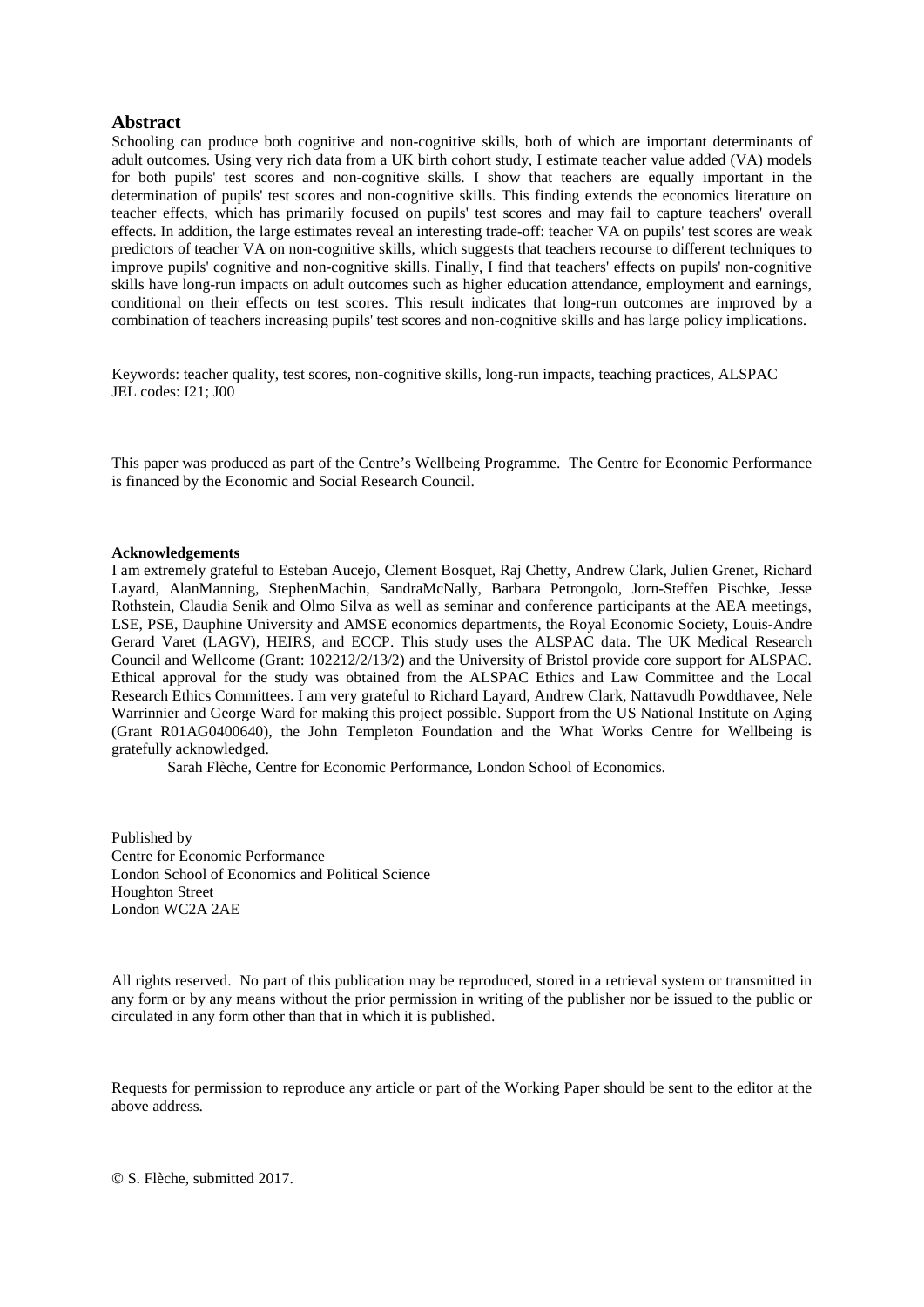# I. Introduction

Recent studies have shown that cognitive and non-cognitive skills accumulated during childhood have important impacts on adult outcomes (e.g. Heckman and Rubinstein,  $2001$ ; Heckman et al.,  $2006$ ; Borghans et al.,  $2008$ ).<sup>1</sup> Also, schooling can produce both cognitive skills and non-cognitive skills. However, most of the literature in economics has focused on test scores as measures of students' skills. Much less is known about the effect of schooling on non-cognitive skills (e.g. social skills, persistence, creativity and self-control). Accordingly, evaluating schooling effects based on test scores may fail to capture schooling overall effects and addresses only one dimension of what matters for child development and adult success.

This paper speaks to this issue by estimating the importance of teachers on both pupils' cognitive and non-cognitive outcomes. Policy makers and researchers agree that teachers are one of the most important school-related factors. Previous work has shown that during one year with a teacher in the 85th percentile according to value added scores (VA), pupils gain 40% more in their learning than they would with a teacher in the 15th percentile (e.g. Rockoff, 2004; Rivkin et al., 2005; Aaronson et al., 2007; Kane and Staiger, 2008; Chetty et al., 2014a). US school districts have begun to produce estimates of teachers' VA on pupils' test scores to evaluate teachers. However, it is surprising that most of the discussions on teachers' VA almost exclusively focuses on measures of cognitive ability. Accordingly, it is critical for policy that these measures reflect teachers' overall effects.

Much of the neglect of non-cognitive skills in analysis of schooling effects is certainly due to the lack of any reliable measure of them. However, in recent research, economists and psychologists have constructed measures of non-cognitive skills and have provided evidence that they predict meaningful outcomes (e.g. Borghans et al., 2008; Almlund et al., 2011; Heckman et al., 2015). In a very short period of time, non-cognitive skill measures have started to be included in large scale surveys. These measures include, among others, teacher assessments of socio-emotional skills, parental reports of behaviours, selfreported beliefs about personal control, and administrative records of school suspensions. In this paper, I rely on a very rich UK birth cohort study, the Avon Longitudinal Study of Parents and Children (ALSPAC), which provides a behavioural screening test, known as the Strength and Difficulties Questionnaire, as indicator of non-cognitive abilities. It is a well-accepted questionnaire in developmental, genetic, social, clinical and educational

<sup>&</sup>lt;sup>1</sup>An increasing body of empirical literature sheds light on the importance of non-cognitive skills and finds that non-cognitive skills are good predictors of adult outcomes, such as labour market success, crime behaviours and health (see Heckman et al. (2015) for a review of the literature). In particular, the more recent economics literature on non-cognitive skills comes into prominence with two studies by James Heckman and co-authors. Heckman and Rubinstein (2001) find that GED recipients are more likely to engage in drug use and to commit minor crimes than either conventional high school graduates or high school dropouts, and infer that the absence of a positive economic return to GED recipiency is due to a shortfall in non-cognitive skills among those who receive this credential. Heckman et al. (2006), using adolescent measures of self-efficacy and self-esteem in the National Longitudinal Survey of Youth 1979 as indicators of non-cognitive abilities, find that non-cognitive and cognitive skills are equally important in the determination of a variety of economic and social outcomes.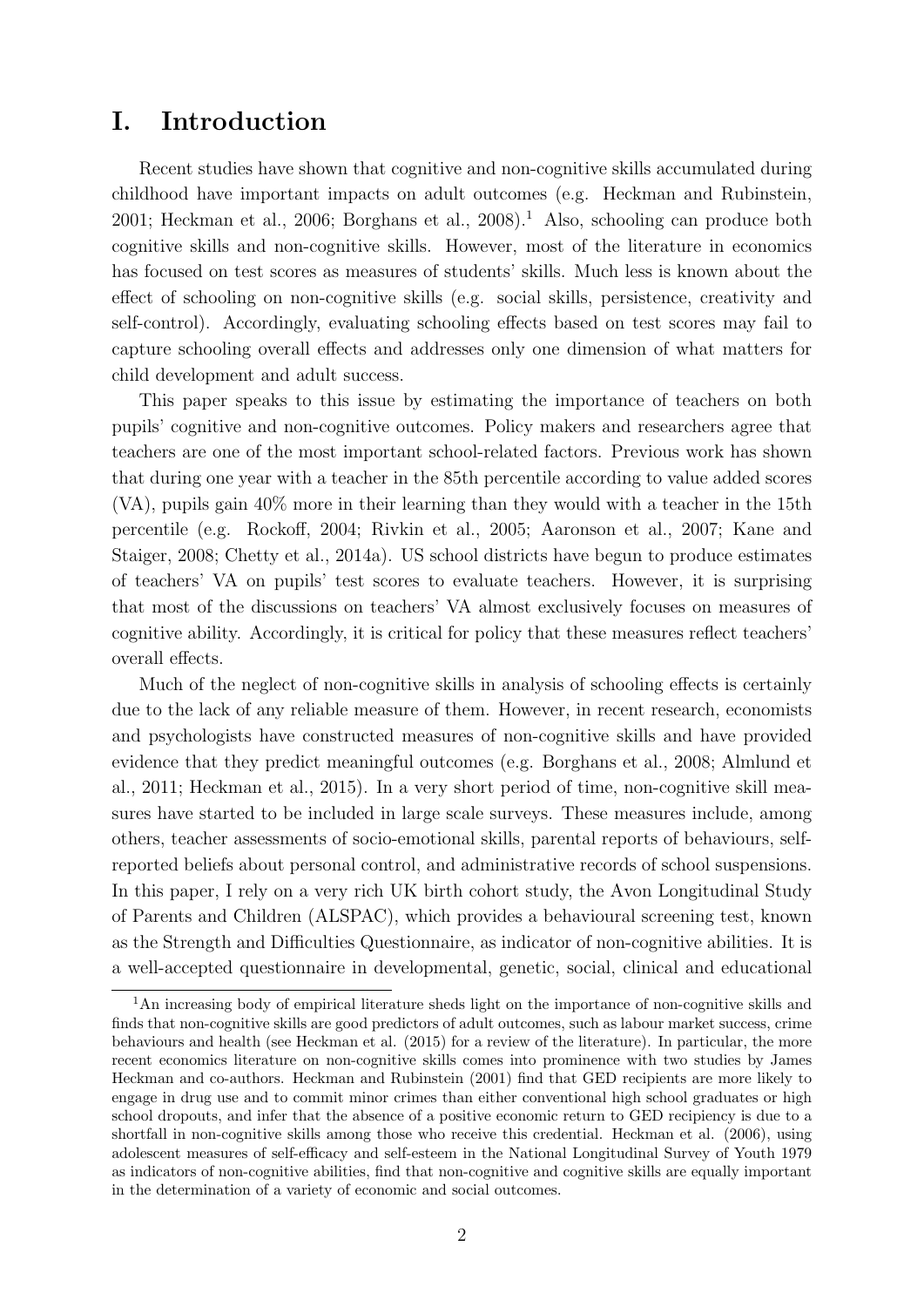studies. It includes 25 items on non-cognitive attributes, which are divided between 5 scales: emotional symptoms, conduct problems, hyperactivity/inattention, peer relationship problems, and pro-social behaviour. The ALSPAC data also provide teacher assignments in years 3 and 6 of primary school when the pupils were aged 8 and 11, respectively. The data are merged with the National Pupil Database which contains detailed information on pupils' test scores and exam results spanning 1991-2009.

The strength of these data allows me to make four important contributions to the literature on teacher effectiveness. First, I construct VA estimates for the teachers in my dataset, based on pupils' math test scores and non-cognitive abilities. My approach to estimate VA parallels closely that used by previous work estimating teacher VA on pupils' test scores (e.g. Kane and Staiger, 2008; Chetty et al., 2014a), except that I also provide teachers' VA estimates on non-cognitive skills.<sup>2</sup> Second, I use the results to test whether teachers who raise test scores also improve non-cognitive skills. If there is a weak correlation between a teacher's ability to increase cognitive and non-cognitive skills, this has important implications for how teachers are evaluated: a teacher who is good at developing pupils' non-cognitive skills, but not efficient at raising their test scores, might be rated as ineffective, thus undervaluing her contribution to pupils' learning.

Third, I leverage my research design to provide the first estimates of teachers' noncognitive effects on long-run outcomes such as higher education attendance, earnings, unemployment, and full-time job. $3$  Previous work has shown that teachers' impacts on test scores fade out very rapidly (e.g. Rothstein, 2010; Jacob et al., 2010; Chetty et al., 2014b). Despite this fade-out, there is evidence that teachers' impacts on test scores do create persistent improvements in successful lifetime outcomes (Chetty et al., 2014b). This would suggest that teachers may have important effects on long-run outcomes that are not reflected in their test score VA and that might be related to their non-cognitive skills VA.<sup>4</sup> This paper addresses this apparent paradox by investigating (i) whether teachers have influence on pupils' non-cognitive skills and (ii) whether teachers'

<sup>&</sup>lt;sup>2</sup>In existing work, Jackson (2012) finds that teachers have causal effects on test scores and proxies for non-cognitive skills (e.g. absences, suspensions, grades and on-time grade progression). Araujo et al. (2016) find that teachers have substantial effects on students' executive function. Mihaly et al. (2013) estimate teachers' effects on non-test score outcomes to better predict teachers' effects on test scores. Ruzek et al. (2014) find that teachers influence their students' motivation, as measured by mastery and performance achievement goals. Finally, Blazar and Kraft (2015) find that upper-elementary teachers have large effects on self-reported measures of students' self-efficacy in math, and happiness and behaviour in class. Gershenson (2016) finds that teachers have important effects on students' absences. Yet, all these studies rely on proxies for non-cognitive skills. This paper provides the first teacher VA estimates based on a unified and comprehensive evaluation of non-cognitive measures.

 $3$ Only one study, Jackson (2012), has attempted to investigate this issue. He finds that teacher effects on absences, suspensions, course grades and on-time grade progression predict high school completion. However, his work does not look at long-run effects on other adult outcomes such as employment, earnings and quality of work.

<sup>4</sup>Similarly, Chamberlain (2013) finds that predictions based on test score effects have small predictive power for college attendance. More broadly, there is a growing literature on the long-term impacts of school interventions (e.g. Project STAR, the Perry and Abedecarian preschool demonstrations and the Head Start program) which also finds lasting impacts on adult outcomes depiste fade-out on test scores (see Almond and Currie, 2010 for a review).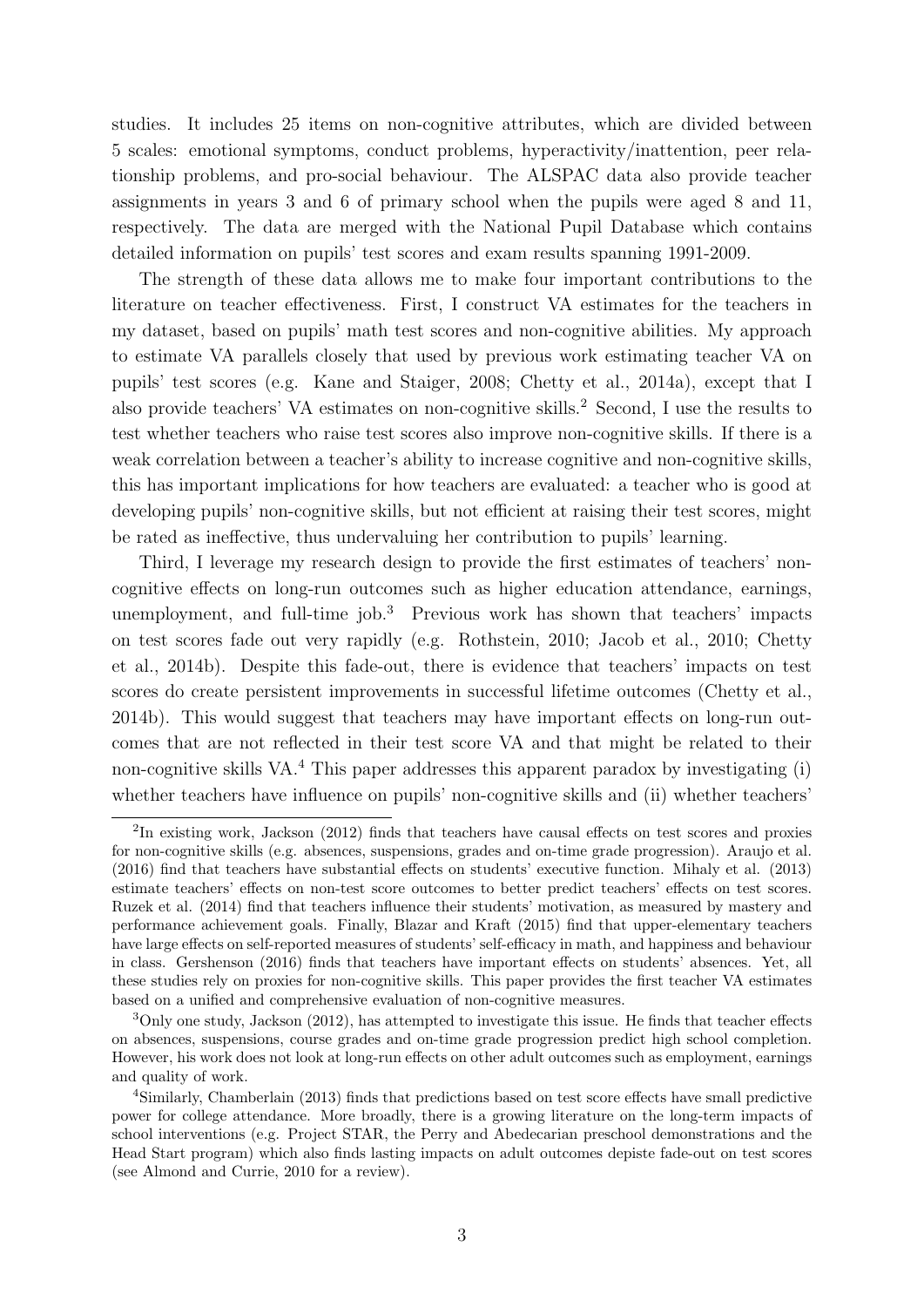effects on non-cognitive skills have long-run impacts that are not measured by teachers' effects on test scores.

Fourth, I turn my attention to the mechanisms through which teachers affect pupils' cognitive and non-cognitive skills. Prior studies (e.g Rivkin et al., 2005) find that teachers have powerful effects on reading and math achievement, but less than 10% of the variation in teacher quality is explained by observable teacher characteristics such as education or experience. The disjuncture between estimates of teacher quality and the explanatory power of observed teacher characteristics creates a clear dilemma for policy makers. This paper complements previous studies on the determinants of teacher effectiveness by (i) analysing to what extent teachers' VA on both pupils' cognitive and non-cognitive skills are associated with a high number of teacher characteristics (including teacher non-cognitive skills) and teaching practices, and (ii) by testing whether different teacher characteristics and teaching practices are associated with teachers' ability to improve pupils' cognitive and non-cognitive skills.

The results are as follows. I find that teachers have large influences on pupils' noncognitive skills. The VA estimates indicate that a one standard deviation (SD) improvement in teacher VA raises normalised internalising behaviour by 0.23 SD and externalising behaviour by 0.12 SD. For comparison, a one SD improvement in teacher math VA raises normalised math test scores by  $0.14$  SD, consistently with estimates in prior studies.<sup>5</sup> One concern in interpreting these results, however, is that the assignment of pupils to teachers is not random. Such sorting can lead to biased estimates of teachers' VA for both pupils' test scores and non-cognitive skills. To address this issue, I implement several tests and estimate the degree of bias in my VA estimates due to selection on parent socio-economic characteristics and lagged measures of cognitive and non-cognitive skills. I find that the selection of pupils to teachers is moderate in my database: the selection bias from parent socio-economic characteristics such as parents' education, financial difficulties, marital status, mother's age at birth, and employment history is at most 15%. Similarly, the selection bias from additional lagged measures of pupils' cognitive and non-cognitive ability is at most 21%. Using within-school variations, I find no selection of pupils to teachers based on observable characteristics: the selection bias from parent socio-economic characteristics is at most 0.8% and the selection bias from lagged measures of pupils' cognitive and non-cognitive ability is at most  $2\%$ .<sup>6</sup>

The validity of my empirical results as evidence regarding the effects of teachers on pupils' non-cognitive skills might also depend on how pupils' non-cognitive skills are measured. Non-cognitive skills in the ALSPAC data are reported by parents and teachers. Results based on teacher-assessed non-cognitive skills could be driven by how teachers answered the questionnaire rather than "true" effects on pupils' non-cognitive skills. To

<sup>&</sup>lt;sup>5</sup>For instance, Chetty et al. (2014a) find that a one SD improvement in teacher VA raises normalised test scores by approximately 0.116 SD in math in elementary school. See Section 3.2 for a full description of the results.

<sup>&</sup>lt;sup>6</sup>The correlation between VA estimates and parent characteristics vanishes once I control for primaryschool fixed effects. Since most sorting occurs through the choice of schools, it is important to note that parents may have little scope to steer their children towards higher-VA teachers within schools.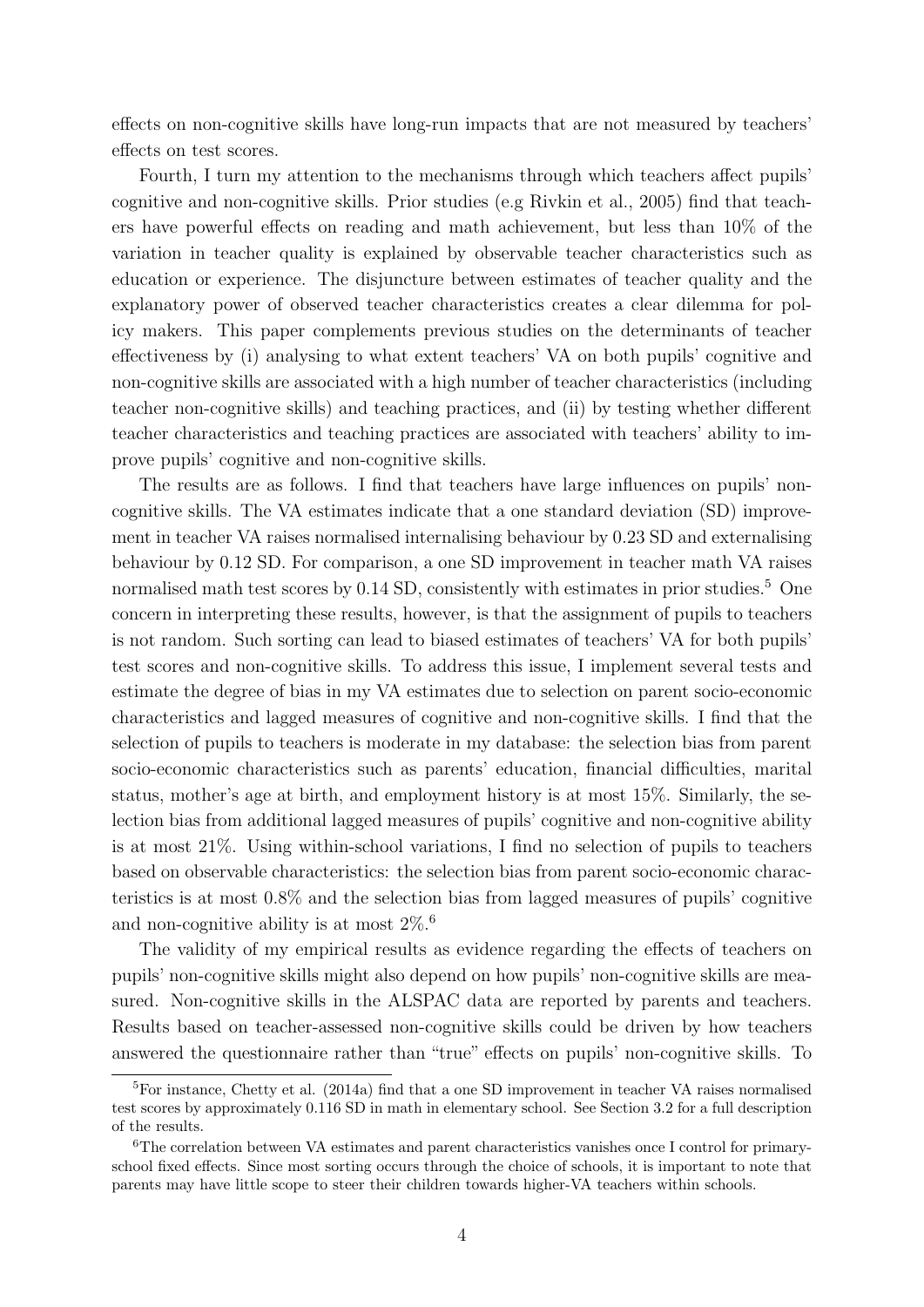obtain robust estimates of teachers' VA which account for teachers' reporting bias, I replicate the main analysis using parent-assessed non-cognitive skills. I also develop additional approaches including a principal component analysis and instrumental regressions. The results indicate that the VA estimates are robust to the use of these different methods. There are similarly large variations in teachers' VA estimates on non-cognitive skills.

I also find that teachers' effects on test scores and non-cognitive skills are not strongly correlated, so that many teachers who increase non-cognitive skills do not raise test scores, and vice versa. The correlations range from 0.08 between teachers' VA on math and internalising behaviour and 0.14 between teachers' VA on math and externalising behaviour. In contrast, the correlation is positive and statistically significant (0.54) between teachers' VA estimates on non-cognitive skills.

Teachers' effects on both test scores and non-cognitive skills predict substantial effects on the probability of higher education attendance, future earnings and employment. I find that a one SD improvement in teachers' VA on non-cognitive skills raises the probability of higher education attendance at age 20 by approximately 0.7 percentage points, relative to a sample mean of 50%. Improvements in teachers' VA on non-cognitive skills also raise pupils' earnings. At age 20, the oldest age at which I currently have information on pupils' earnings, a 1 SD increase in teachers' VA on pupils' non-cognitive skills raises annual earnings by roughly  $3\%$ .<sup>7</sup> I also find that improvements in teachers' VA significantly reduce the probability of ever having been unemployed and of being in full time job at age 20. Overall, these results indicate substantial long-run teacher non-cognitive effects on pupil outcomes - conditional on their effects on test scores.

These findings on long-term outcomes may be surprising because teachers' impacts on test scores fade out very rapidly (e.g. Rothstein, 2010; Jacob et al., 2010; Chetty et al., 2014b). Turning the focus to non-cognitive skills, I provide evidence that improvements in teachers' VA on non-cognitive skills not only raise long-run outcomes but also subsequent math test scores and non-cognitive skills. A one SD increase in non-cognitive skill teachers' VA significantly raises math test scores 3 to 5 years after. Same for subsequent non-cognitive skills. These findings (i) suggest that teachers' VA on non-cognitive skills have more persistent effects over time and (ii) constitute a first piece of evidence that teachers' VA on non-cognitive skills reinforce teachers' VA on cognitive skills in subsequent years. In other words, having a teacher who increases pupils' non-cognitive skills in primary school is likely to increase academic achievement throughout the schooling process and create returns in the labour market.

The ALSPAC data provide very rich information on teaching practices, including homework, assessments, incentives used, classroom organisation, and the teachers' sense of responsibility. I combine these variables into five categories of teaching practices, following a common and accepted terminology in the education literature: (i) instilment of knowledge and enhancement of comprehension; (ii) instilment of analytical and critical skills; (iii) instilment of capacity for individual study; (iv) instilment of social and moral

 ${}^{7}$ A one SD increase in teacher VA on math test scores raise annual earnings by  $4\%$ .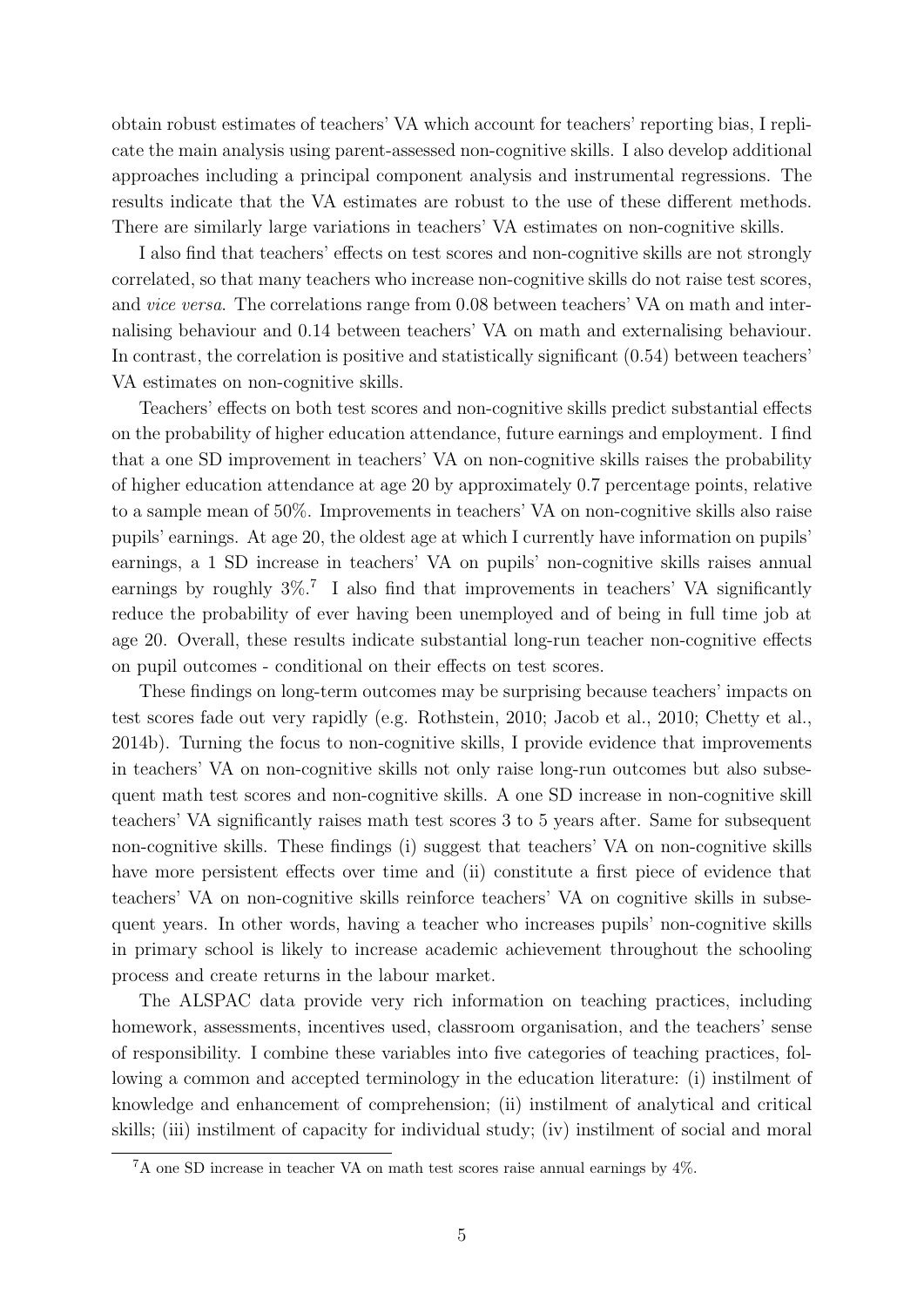behaviours and  $(v)$  individual treatments of pupils.<sup>8</sup> The results suggest that including teaching practices explains 15-30% of the variation in teachers' ability to enhance both pupils' cognitive and non-cognitive skills. In addition, I show that teaching that emphasises the instilment of knowledge and comprehension, often termed "traditional"-style teaching, is negatively correlated with teachers' ability to increase pupils' non-cognitive skills. By way of contrast, the use of classroom techniques that endow pupils with analytical and critical skills and a capacity for individual study, ("modern" teaching), has some positive payoffs. In addition, the individual treatment of pupils such as class activities by attainment groups has some negative effects on teachers' ability to increase pupils' cognitive skills but positive effects on pupils' non-cognitive skills.

This paper contributes to several strands of the literature. First, the importance of teachers' effects on non-cognitive skills helps to explain the previous findings (e.g. Chamberlin, 2013; Chetty et al., 2014b) that the effects of test scores VA on long-run outcomes do not reflect the total effect of teachers. The importance of non-cognitive skills also offers a potential explanation for school interventions (e.g. the Project STAR, the Perry and Abecedarian preschool demonstrations and the Head Start program) with test score effects that "fade-out" over time but reemerge in adulthood (e.g. Cascio and Staiger, 2012; Heckman et al., 2013; Chetty et al., 2011; Almond and Currie, 2010). Second, the importance of teaching practices in explaining variations in teachers' ability to improve pupils' cognitive and non-cognitive skills complements the previous findings that traditional teacher characteristics (such as education and experience) are only little correlated with teacher VA estimates (Rivkin et al., 2005; Aaronson et al, 2007). More generally, this paper is one of the first to demonstrate that non-cognitive skills can identify teachers who have large influence on pupils' short-run and long-run outcomes - but are no more effective than average in improving math test scores. In doing so, my research complements the extensive literature that assesses teachers' effects on students' test scores (e.g. Hanushek, 1971; Rockoff, 2004; Rivkin et al., 2005; Aaronson et al., 2007; Kane and Staiger, 2008; Chetty et al, 2014a; Rothstein, 2017) as it provides evidence for teachers' effects that are not reflected in their test score VA.

The rest of this paper is organised as follows. Section II presents the data. Section III describes a simple conceptual framework to illustrate how teachers' effects can be decomposed into teachers' effects on test scores and non-cognitive skills and presents the empirical strategy. Section IV analyses the short-run teacher effects. Section V investigates teacher VA long-run impacts. Section VI tests the potential mechanisms through which teachers can influence pupils' cognitive skills and non-cognitive skills. Section VII discusses further implications of this study and concludes.

 $8$ See for instance Bloom (1956) and Lavy (2011).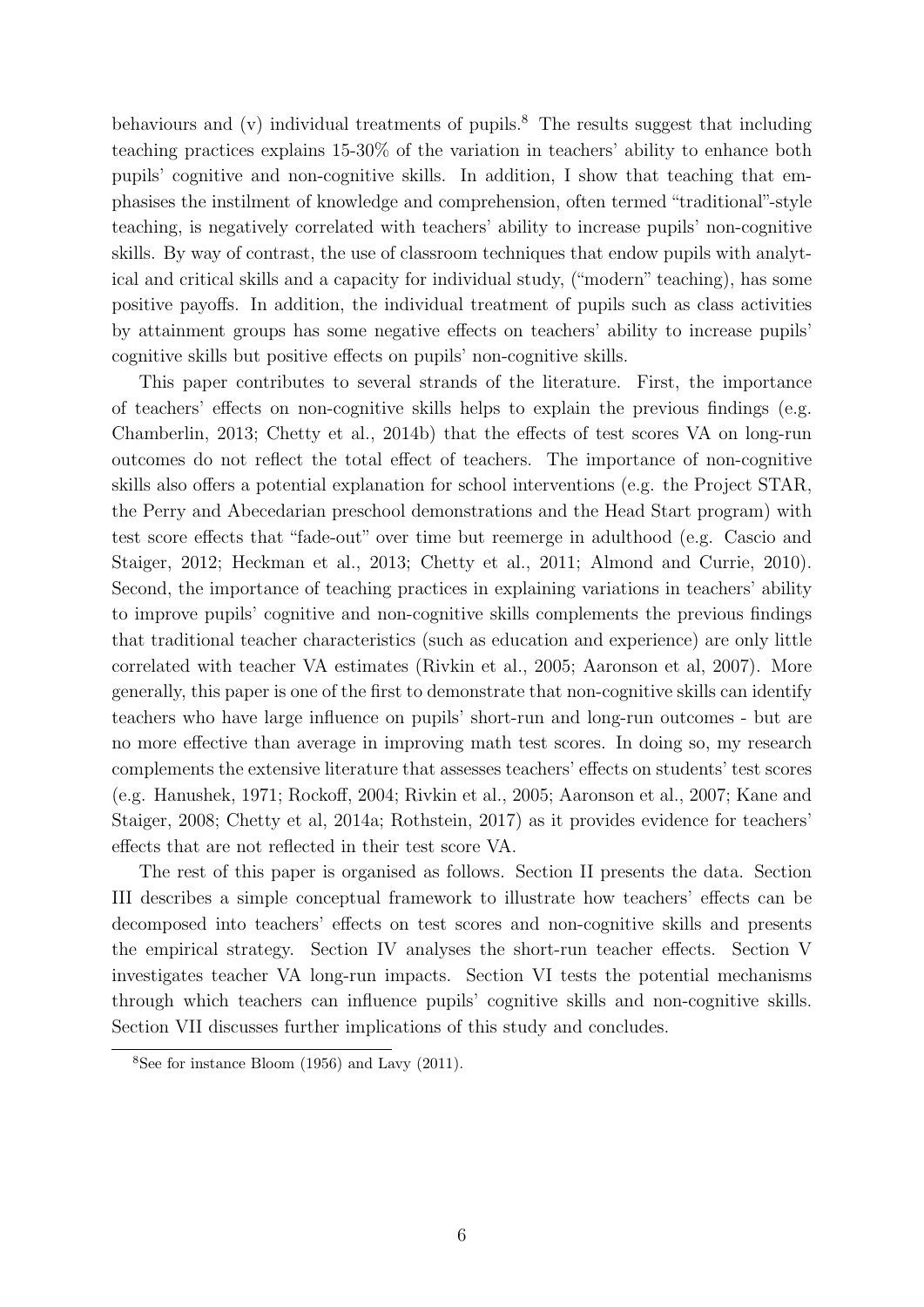# II. Data

The unique detail and scope of the ALSPAC data are major strengths of this study. This section describes the ALSPAC data and then provides descriptive statistics.

### 2.1. ALSPAC

The ALSPAC survey is a UK birth cohort study that recruited over 14,000 pregnant women who were due to give birth between April 1991 and December 1992 in Bristol and its surrounding areas, including some of Somerset and Gloucestershire. These women and their families have been followed almost every years ever since.<sup>910</sup> The bulk of my analysis focuses on when the participants entered primary school. Because they were born between April 1991 and December 1992, they were assigned to three different school-year cohorts. School questionnaires in years 3 and 6 of primary school have been completed by parents, teachers and the children themselves. In addition, the ALSPAC children have been linked with the UK National Pupil Database which contains information on math and English national test scores.<sup>11</sup> These ALSPAC data thus include a large set of information on pupil characteristics, family background, life events, classroom, teacher characteristics and school characteristics for about 10,000 pupils in primary school.

Pupil characteristics - A number of pupil characteristics are included: test scores, non-cognitive skills as well as family and pupil background measures. In most of previous studies using administrative data, these types of information are somewhat limited. I here have detailed information on the respondent's entire history and family background that allows me to control for past (and present) pupil heterogeneity that could affect pupils' school achievement: parental education, number of siblings, parental marital status, parental employment history, parental financial problems, and mother's age at birth.

In particular, these data include a history of previous test scores that can be used as controls for past performance. In order to measure pupils' achievement, I rely on pupils' test scores from two math tests,<sup>12</sup> administered by ALSPAC at the end of year 3 and the end of year 6 of primary school, when the pupils were aged 8 and 11, and from two

<sup>&</sup>lt;sup>9</sup>14,541 is the initial number of pregnancies for which the mother enrolled in the ALSPAC study and had either returned at least one questionnaire or attended a "Children in Focus" clinic by 19/07/99. Of these initial pregnancies, there was a total of 14,676 fetuses, resulting in 14,062 live births and 13,988 children who were alive at 1 year of age.

<sup>&</sup>lt;sup>10</sup>Please note that the study website contains details of all the data that is available through a fully searchable data dictionary. http://www.bris.ac.uk/alspac/researchers/data-access/data-dictionary/

<sup>&</sup>lt;sup>11</sup>The National Pupil Database is provided by the Department for Education (DfE). The DfE does not accept responsibility for any inferences or conclusions derived from NPD Data.

<sup>&</sup>lt;sup>12</sup>The ALSPAC math test scores are two tests of mathematical reasoning. The items in these tests require very simple arithmetic computations. The mathematical reasoning tasks include three types of items, additive reasoning about quantities, additive reasoning about relations, and multiplicative reasoning items. All items are presented orally with the support of pictures. The children's booklets, where they are asked to write their answers, contain no text, only drawings; the story is read by the teacher to the class. The assessments contain a total of 17 items in year 3 and 35 items in year 6. It is not timed; administration usually takes approximately 25-30 minutes.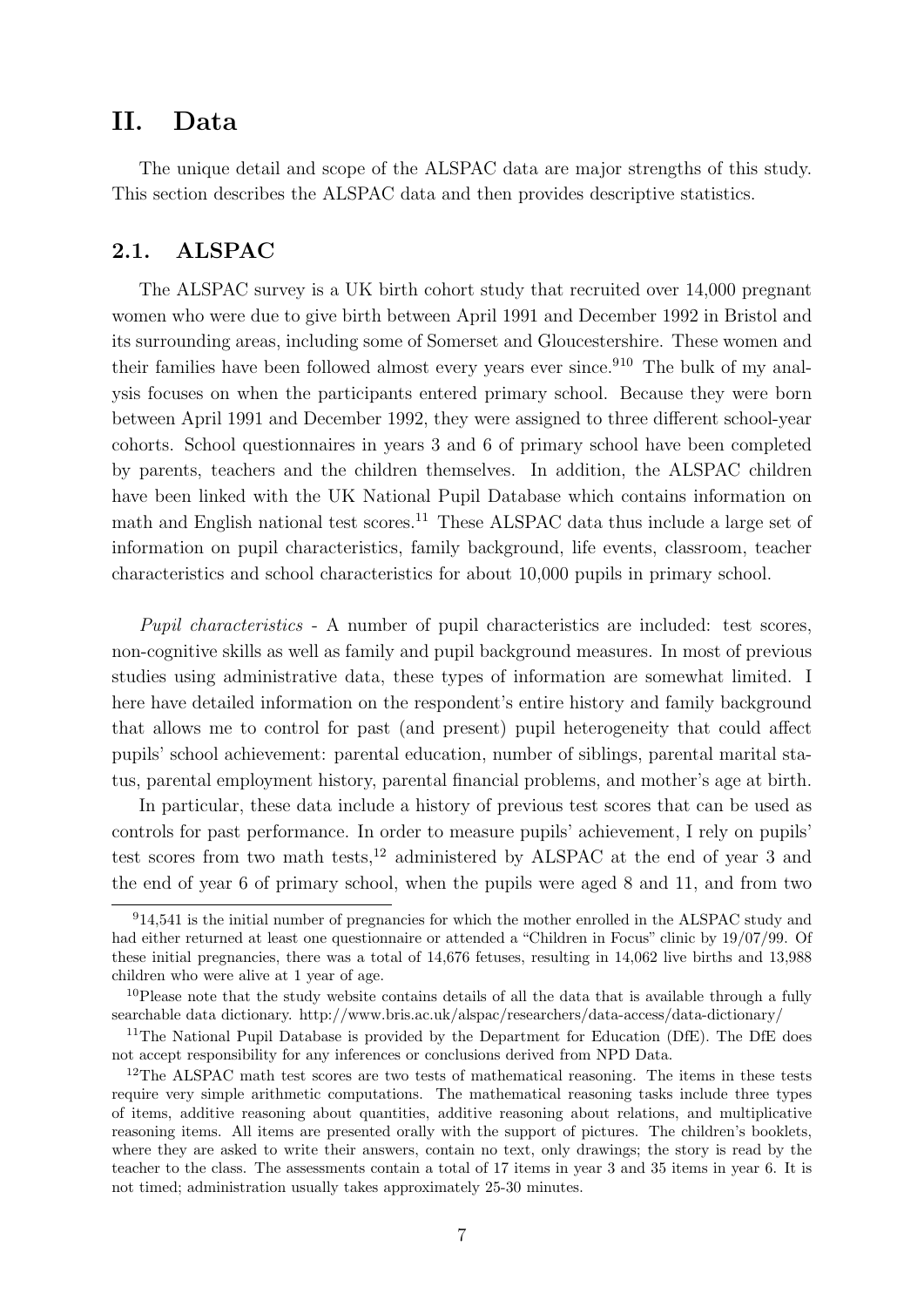national tests: Key Stage 1 (KS1) and Key Stage 2 (KS2), $^{13}$  administered in year 2 and year 6, when the pupils were aged 7 and 11. I limit my main analysis to math test scores. Although I have information on English test scores for KS1 and KS2, I choose to focus on math achievement to be able to control for previous test scores in years 3 and 6, respectively. As robustness check, however, I compute results with English test scores instead of math test scores. Very similar findings are obtained.<sup>14</sup> Another argument is that math test scores seem to have more, or are often perceived to have more, predictive power than English scores for future productivity (e.g. Murnane et al, 1991; Grogger and Eide, 1995; Hanushek and Kimko, 2000).

Multiple math test scores are vital to control for the previous cognitive ability of pupils. I rely on a general form of the VA model of education production in which I regress math test scores in year 6 and end of year 3 on the variables of interest while controlling for initial achievement (hence at the end of year 3 and in year 2, respectively). I observe the two ALSPAC math tests and both KS1 and KS2 test scores for the majority of pupils, which provides me with a sample size of roughly 10,000 pupils. Although I have information on two math test scores in year 6, I choose to focus on KS2 math test scores in year 6 as this is a standardised test in the British education system. Results that substitute ALSPAC math test scores in year 6 for KS2 math test scores are similar, with a significant correlation of 0.8 between the two teacher quality estimates.

The key advantage of the ALSPAC data is that it also gives contemporaneous information on pupils' non-cognitive skills (in addition to academic achievement) in years 3 and 6 of primary school (when the pupils were aged 8 and 11). In particular, I rely on the Strength and Difficulties Questionnaire (SDQ) which is commonly used in developmental, genetic, social, clinical and educational studies and gives a complete behavioural screening in the following five areas: conduct problems, hyperactivity and inattention, emotional symptoms, peer relationship problems and pro-social behaviour (Goodman, 1997). The questionnaire includes 25 items in total. This includes information about "whether the pupil is restless", "overactive", "cannot stay still for long", "considerate of other people's feelings", "would rather be alone than with other youth", "is helpful if someone is hurt", "upset or feeling ill", "hast at least one good friend", "often lies or cheats", "has good attention span" and "saws tasks through to the end". Appendix C provides a detailed description of the SDQ questionnaire.

Following Goodman et al. (2010), I use two broader sub-scales as in low-risk samples such as the ALSPAC respondents the five finer sub-scales may not be able to detect

<sup>&</sup>lt;sup>13</sup>The Key State Assessments are two standardised tests of mathematical achievement, designed by the UK government and administered and scored by the teachers. One assessment, Key Stage 1 (KS1) is given to the pupils when they are in year 2 (aged 7). The second assessment, Key Stage 2 (KS2) is given to the pupils when they are in year 6 (aged 11). Both KS tests measure a variety of aspects of mathematics and are seen as valid measures of mathematical achievement because of the role that they play in the British education system.

<sup>14</sup>A one SD improvement in teacher VA raises normalised English test scores by approx. 0.198 SD. This is a bit higher than previous estimates in the literature (see Chetty et al., 2014a). This is probability due to the fact that English test scores are measured only twice in my dataset, which makes the identification less robust.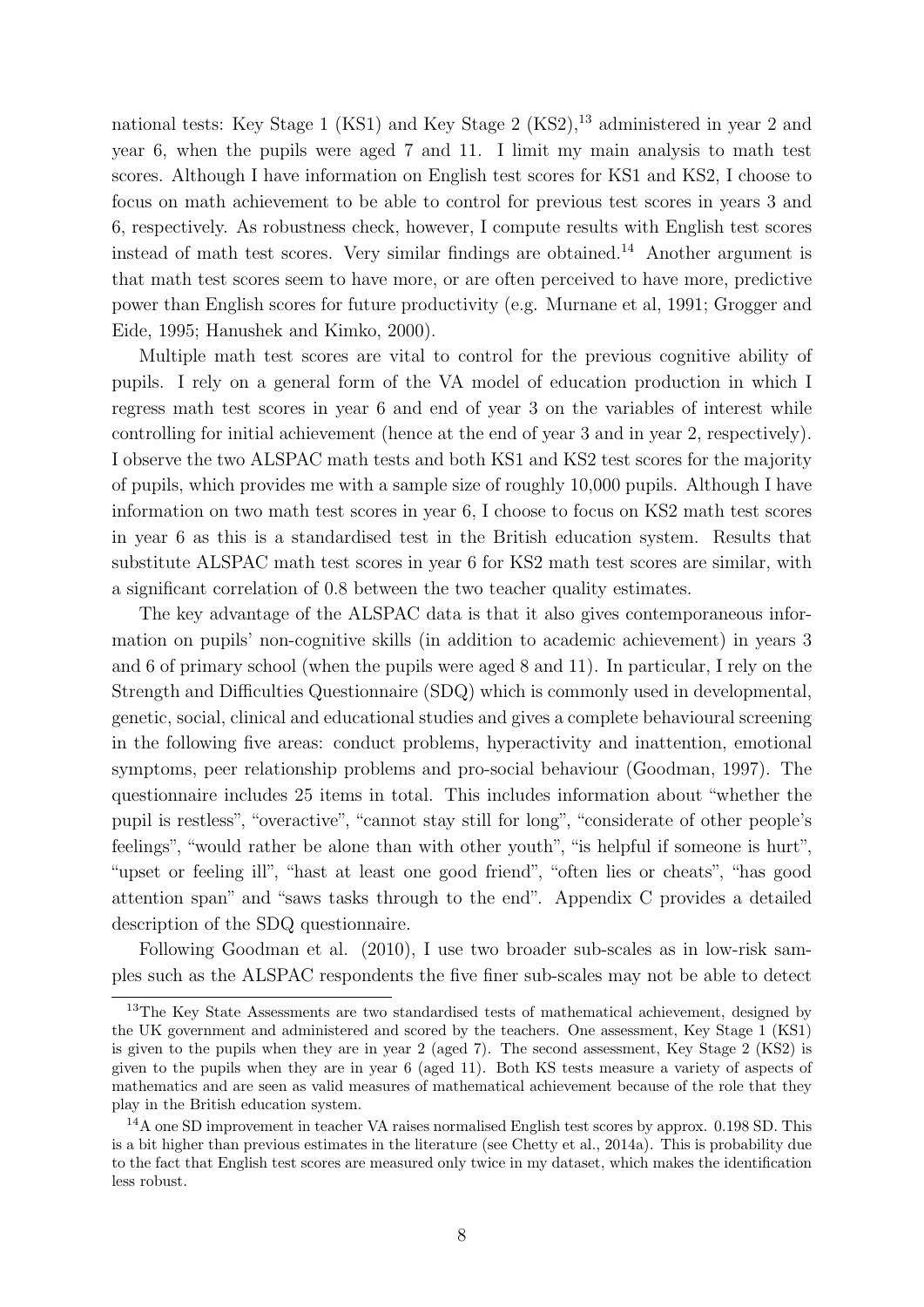distinct aspect of pupils' non-cognitive skills. The SDQ's emotional and peer subscales are combined into an "internalising" subscale (Internalising behaviour see below) and the SDQ's behavioural and hyperactivity subscales into an "externalising" subscale (Externalising behaviour see below). This provides me with two composite measures on whether the pupil has emotional issues or behavioural problems on 0-20 scales. I reverse these two scales so that higher values indicate better outcomes. For robustness checks, it is also possible to run the main analyses using the five SDQ subscales separately (see Appendix Figure B1). A key advantage of the ALSPAC data is that the SDQ questionnaires were completed by parents and teachers. Hence, instead of using one source of information, it is possible to estimate the relationship between teacher effectiveness and pupils' outcomes by measuring pupil outcomes from the perspective of both teachers and parents. This is of particular interest with subjective data. The information reported by teachers and parents has different advantages and disadvantages. Teachers' reports about pupils' internalising and externalising behaviours are useful because they provide information on pupil in-class outcomes that might differ from what parents perceive at home. On the other hand, teacher responses are also subject to bias. Teachers may answer about pupils' behaviours based on their own mental state or as a function of the class context.

School, classroom and teacher characteristics - Another important feature of the ALSPAC data is the detailed information on school, classroom and teacher characteristics that rarely appear together in other studies. This allows me to disentangle the importance of school, classroom and teacher on pupil outcomes. The ALSPAC data include the type of school, school size, school admission policy, frequency of staff meetings, head-teacher's gender as well as the class size, the number of exclusions in class, the percentage of free school meal pupils in the class, the percentage of SEN statemented<sup>15</sup> pupils in the class, the percentage of pupils with home concerning problems in class, the percentage of pupils for whom English is not the first language, and class age composition.

In addition, this is the first study, to the best of my knowledge, that uses very detailed information on primary school teachers, including teacher's gender, experience at school, experience everywhere, year of certification, but also the teacher's Crown-Crisp Experiential Index (CCEI), Bachman self-esteem, job satisfaction, confidence in teaching and teaching style.<sup>16</sup> In particular, information on teaching practices is very detailed in year

<sup>15</sup>Special education needs (SEN) that affect a child's ability to learn can include their behaviour or ability to socialise, reading and writing (e.g. they have dyslexia), ability to understand things, concentration levels (e.g. they have Attention Deficit Hyperactivity Disorder), physical needs or impairments.

<sup>&</sup>lt;sup>16</sup>Teacher CCEI is a sum of 23 items from the ALSPAC questionnaire which captures whether the "teacher feels upset for no obvious reason", "teacher feels like life is too much effort", "teacher feels uneasy and restless", "teacher has long periods of sadness", "teacher loses ability to feel sympathy", "teacher worries a lot", etc. The Bachman score of self-esteem consists in a sum of 11 items and measures whether "teacher feels to be a person of worth", "teacher feels to have a number of good qualities", "teacher is a useful person to have around", "teacher does job well", "teacher feels unlucky", "teacher feels their life is not usual", etc. Appendix C provides a full description of teacher CCEI and teacher Bachman self-esteem. Teacher job satisfaction and teacher confidence in teaching are drawn from the following questions: "Teacher really enjoys teaching (from 1 to 5)" and "teacher's confidence in teaching numeracy (from 1 to 3)".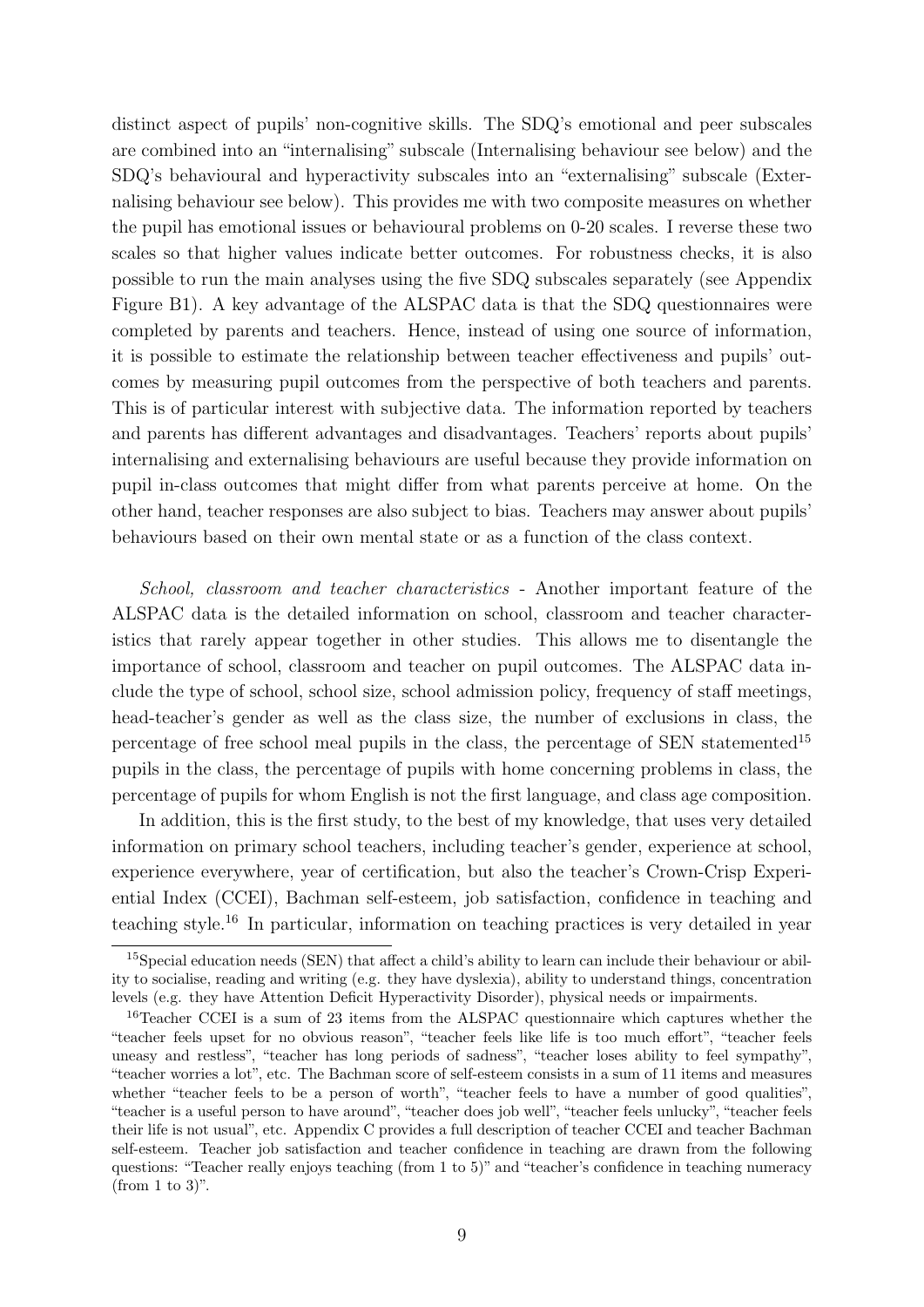3 and 6 of primary school and includes information on: homework (type, frequency, duration), assessments (written, individual discussions, etc.), incentives used (naming pupils, competition, etc.) and classroom organisation (class ability groups, class activity groups, etc.): these are listed in Appendix C. To see the wood for the trees, I group the items under five categories that describe the teacher's pedagogical practices in the classroom: (i) instilment of knowledge and enhancement of comprehension; (ii) instilment of analytical and critical skills; (iii) instilment of capacity for individual study; (iv) instilment of social and moral behaviours; and (v) individual treatment of pupils. These categories of teacher pedagogical practices correspond to a common and accepted terminology in the educational-psychology literature (see for instance Bloom, 1956; Lavy, 2011). By relying on this categorisation, I avoid any arbitrariness in grouping the items in different categories, even though some may disagree with the appropriate placement of certain items. Based on these teaching categories, the data allow me to decompose teachers' VA estimates into different teaching practices and better understand the mechanisms through which teachers influence pupils' cognitive and non-cognitive outcomes.

Pupils are assigned to a class and a teacher at the beginning of the academic year and continue with the same classmates and teacher until the end of the academic year. Note, in addition, that pupils have the same teacher and classmates for the entire school day. In order to estimate teachers' VA estimates, I construct a teacher identifier based on teacher's gender, experience, year of qualification and school attendance - knowing that a teacher has only one class a year. Appendix A includes descriptive statistics for the teacher variables available. The teacher file contains 1153 teachers in 209 primary schools in year 3 and year 6. There are on average 4 to 5 teachers per school in the database, which limits the possibility of teacher misidentification. In addition, I assume that if teachers move between schools, they are assigned to different identifiers. 80% of teachers are women, with approximately 15 years of experience. Because this is a multicohort dataset, 32% of teachers are observed twice and 22% are observed three times. The average number of pupils observed per teacher per year is 14.

Long-term outcomes - Because the ALSPAC data is a birth cohort study, pupils are observed almost every years from birth to age 20. Hence this information can be used to analyse the long-term impacts of teachers.<sup>17</sup> I define pupils' outcomes in adulthood as follows.

Higher Education Attendance. Higher education attendance is an indicator for being full-time or part-time in higher education at age 20. All colleges and universities as well as vocational schools and other post-secondary institutions are taken into account. Comparisons to administrative data records suggest that I capture the higher education

<sup>&</sup>lt;sup>17</sup>As with any large cohort survey, the usual attrition bias due to dropout applies. The participated parents did not always answer every single question in every questionnaire, which means that the sample size vary across years. In section 4, I perform analyses controlling for potential bias due to attrition.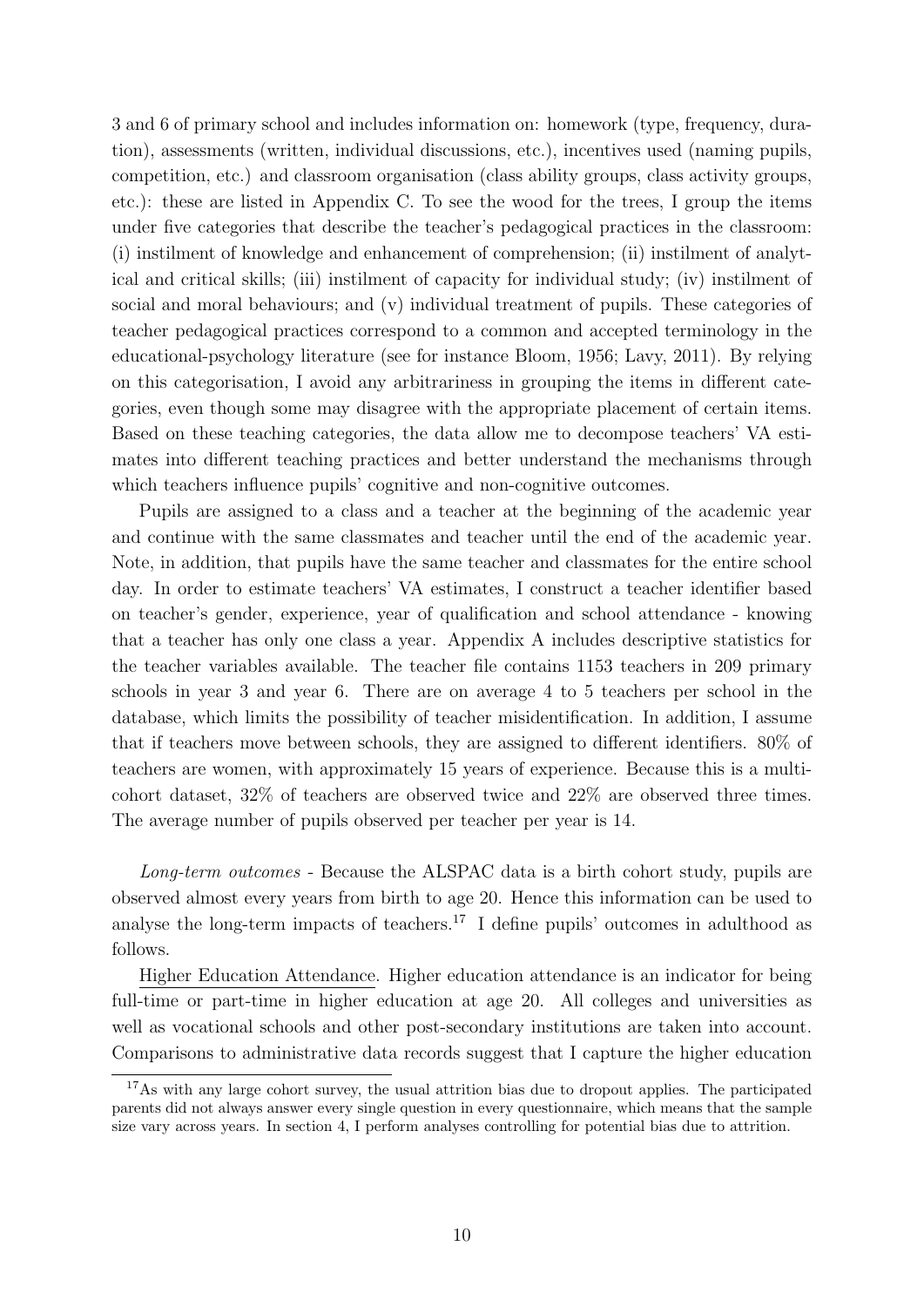enrollment rate accurately.<sup>18</sup>

Earnings. Information on earnings is available in the ALSPAC data at age 20. I measure earnings as the annual total take home pay (after tax and any national insurance). 63% of individuals in the sample report having earnings at age 20 and 50% of individuals in the sample report earnings above £10,572 per year.

Ever been unemployed. Information on labour force status is available in the ALSPAC data at age 20. Ever been unemployed is an indicator for ever having been unemployed at age 20. 67% of individuals in the sample report never having been unemployed at age 20.

Full-time job. Similarly 49% of individuals in the sample report being in a full-time job at age 20. This does not include people in full-time education.

Subsequent cognitive and non-cognitive skills. The ALSPAC data also provide information on subsequent math test scores and non-cognitive skills, following the primary school. In order to measure pupil achievement in later years, I rely on pupils' test scores from three national exams: Key Stage 3 (KS3), Key Stage 4 (KS4), and Key Stage 5 (KS5) administered at ages 14, 16 and 18. I also rely on parent-assessed internalising and externalising behaviours based on the SDQ questionnaire, measured at ages 14 and 16.

### 2.2. Summary Statistics

Appendix Table A1 shows the summary statistics for the main sample used to estimate teacher VA models in primary school. The mean age at which pupils are observed in primary school is 9.8 years. 12% of pupils are eligible for free school meal and 3% are pupils in special education. Regarding parent characteristics, 14% have had major financial difficulties since child birth and 74% of the mothers are currently working.

While my study focuses on only one Area - Avon - in the 2000s, the population of parents and children in ALSPAC is broadly similar to those of the rest of Great Britain. 14% of pupils were eligible for free school meals in the 2000s in Britain, and 3% were pupils in special education. 65% of the mothers were in the labour force.

If we examine the sample characteristics at child birth, 79% of mothers in ALSPAC lived in owner occupied accommodation in 1991, 79% were married and 2% were nonwhite. In Britain,  $63\%$  of mothers lived in owner occupied accommodation in 1991, 72% were married, and 8% were non-white (1991 census). In addition, a comparison of the growth standards (weights and birth lengths) for ALSPAC children and published national figures shows that they are very similar measures. Overall the sample is broadly representative of the national population of mothers with children born in the 1990's, although higher socio-economic status groups as well as people of white ethnicity are over-represented compared to the national population.<sup>19</sup>

<sup>&</sup>lt;sup>18</sup>The UK department of education reports that the highest educational initial participation rate is about 48% in 2014/2015 in the UK. In the data, the average higher-education attendance rate is about 50%.

<sup>19</sup>http://www.bristol.ac.uk/alspac/researchers/resources-available/cohort/represent/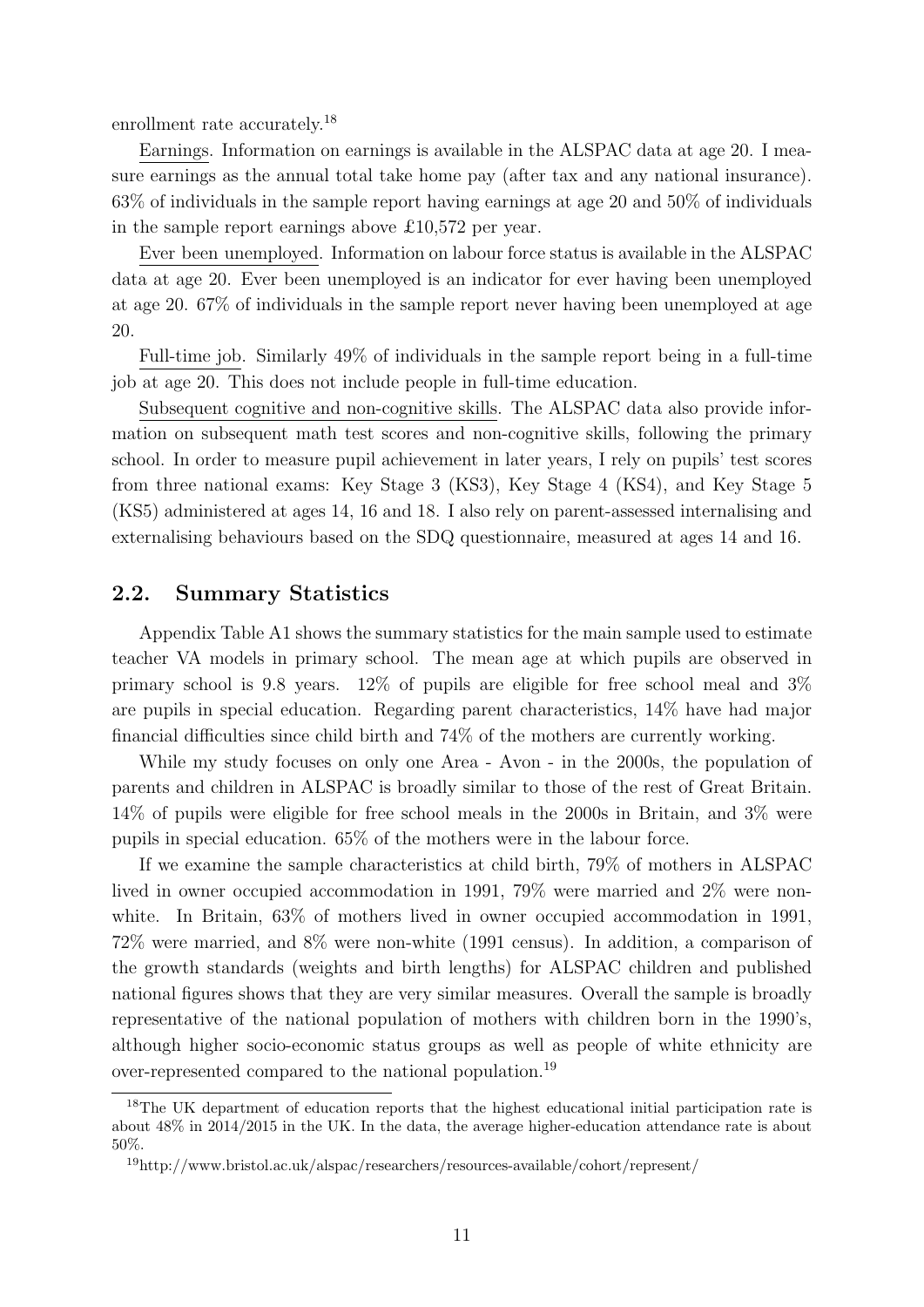Table 1 presents the means and standard deviations of pupil test scores, and teachers' and parents' answers for internalising and externalising behaviours. The mean math test score in the sample is 62.1 with a standard deviation of 23.2 on a 0-100 scale. Average internalising and externalising behaviours reported by parents and teachers are similar for the full sample: 17 out of 20 for internalising behaviour and 16 out of 20 for externalising behaviour. However, Table 1 reveals that parents' and teachers' answers are not strongly correlated: the coefficient of correlation is 0.33 for internalising behaviour and 0.46 for externalising behaviour. This suggests that using both parents' and teachers' responses with different potential reporting bias can paint a broader picture and improve our understanding of the role of teachers on pupil outcomes.

Appendix Table A2 further investigates the differences in teachers' and parents' reports. For over half of pupils, the correlation between teachers' reports and parents' reports is above 0.4. Overall, it seems that there are teachers who are better at assessing pupils' non-cognitive skills (i.e. whose reports closely match with parents' reports) while others are not. In Appendix Table A2, I estimate the correlations for each pupil between teachers' and parents' reports and then regress these on teachers' characteristics and teaching practices. I find that teachers who have taught the pupil for longer, teachers who use class activity groups and teachers who report having the responsibility to help pupils develop in their own way, are those who report non-cognitive skills that more closely match the parents' reports.

Table 1 also reports unconditional correlations of test scores and internalising and externalising behaviours and reveals some interesting patterns. The first is that test scores in math and English are relatively strongly correlated with each other (correlation  $= 0.7$ ) but are weakly correlated with internalising and externalising behaviours. Specifically, the correlations between internalising behaviour is 0.2 with math test scores and a bit under 0.2 with English test scores.<sup>20</sup> The analogous figures for externalising behaviour are slightly higher at 0.3 and 0.4. This suggests that while pupils who tend to have better math and English test scores also tend to have better non-cognitive skills, the ability to predict non-cognitive skills based on math test scores is relatively limited. In other words, pupils who score well on standardised tests are not necessarily those who have better emotional health, and many pupils who are not well-behaved have good standardised tests.

The second notable pattern is that internalising and externalising behaviours are slightly more correlated with each other. For example, the correlations between teacherassessed internalising and externalising behaviours is 0.4 (slightly higher than the correlations between internalising on the one hand, and externalising behaviours with test scores on the other). Similarly, the correlations between parent-assessed internalising and externalising behaviours is 0.4. This suggests that pupils who have good emotional health tend to be better behaved.

Finally, Appendix Table A3 looks at the correlations between short-run outcomes

 $20$ Within-teacher correlations reveal similar patterns (Results available upon request).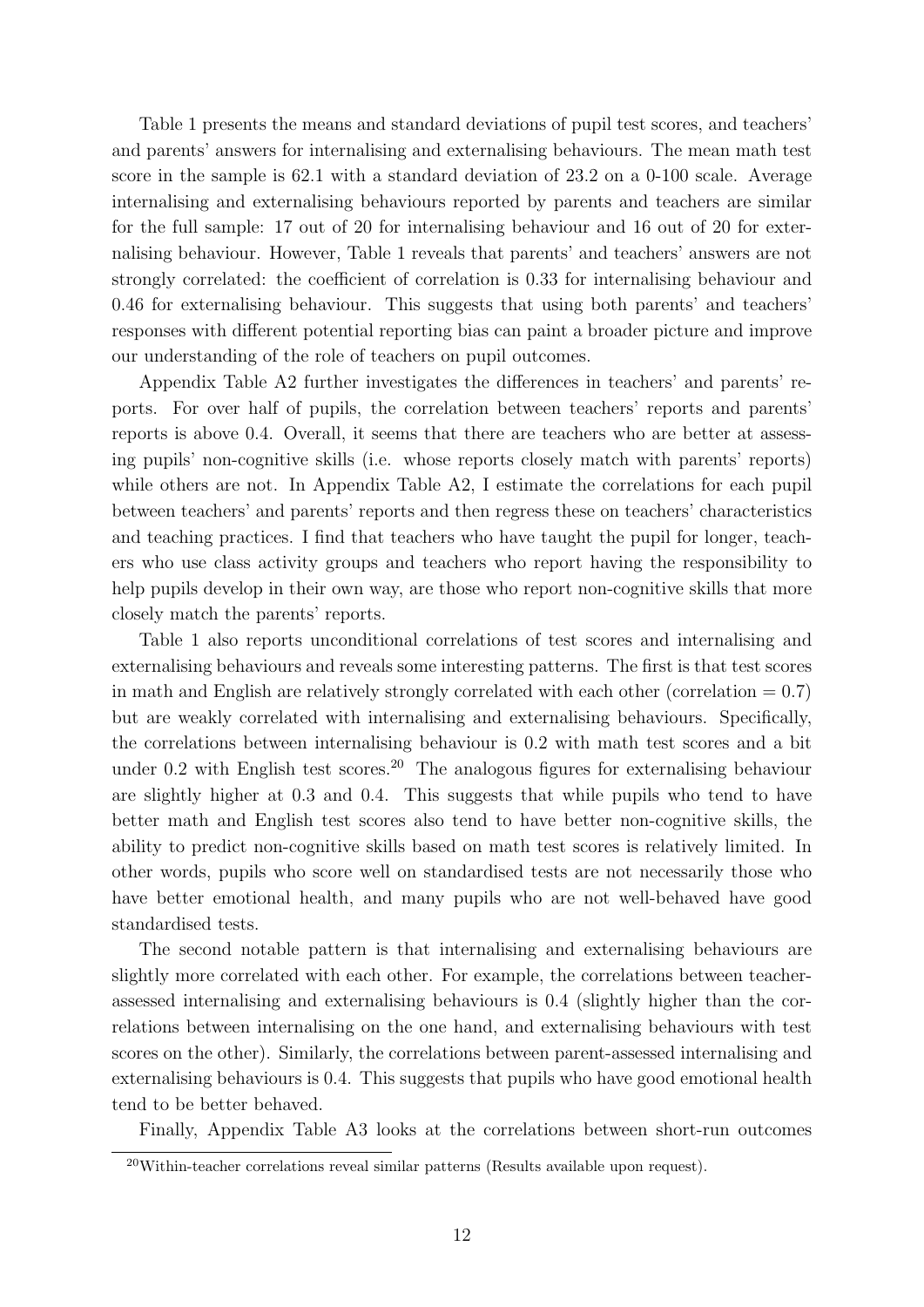(math test scores, internalising and externalising behaviours in primary school) and longrun outcomes (higher education attendance, earnings, ever been unemployed and being in a full-time job). Most of the previous literature on schooling effects is based on higher test scores predicting better adult outcomes. To demonstrate that non-cognitive outcomes also matter, I show that both test scores and non-cognitive measures are correlated with long-run outcomes. Note that Appendix Table A3 only reports correlations and may not represent causal relationships. In particular, these correlations do not account for socioeconomic status, demographics and school characteristics. Appendix Table A3 shows that the correlation of higher education attendance with math test scores is about 0.3 and that with internalising and externalising behaviours between 0.1 and 0.2. Similarly, the correlations of earnings and labour market outcomes with math test scores is about 0.1 and 0.1 with internalising and externalising behaviours. Overall, this suggests that interventions improving both types of skills - cognitive and non-cognitive skills - can have positive effects on long-run outcomes.

# III. Teacher Impacts on Pupil Non-Cognitive Skills

This section outlines the strategy used to estimate and predict teacher effects on pupil cognitive and non-cognitive skills in primary school. I then show the empirical results and suggest that these effects are robust to a number of tests.

## 3.1. A Model of Pupil Ability and Teacher Ability

I first define a simple model following Heckman et al. (2006) and Jackson (2012) that formalises the use of both cognitive and non-cognitive outcomes to measure overall teacher effects. The main insight of this model comes from moving from a single to a multidimensional model of pupils' ability. I assume that pupil ability is two-dimensional:

$$
a_i = (a_{c,i}, a_{n,i})
$$
\n<sup>(1)</sup>

Here  $a_i$  is a pupil i's ability vector, where  $a_{c,i}$ , denotes cognitive ability and  $a_{n,i}$  denotes non-cognitive ability.

Pupil i's cognitive and non-cognitive ability are potentially affected by teacher j. Each teacher j has a two-dimensional ability vector  $t_j = (t_{c,j}, t_{n,j})$ , where  $t_{c,j}$  denotes how much teacher j affects her pupils' cognitive ability and  $t_{n,j}$  denotes how much teacher j affects her pupils' non-cognitive ability.

The total ability of pupil i with teacher  $j$  can then be modeled as a function of both pupil  $i$ 's ability and teacher  $j$ 's ability vectors:

$$
b_{ij} = a_i + t_j \tag{2}
$$

The objective of this paper is to identify the difference in pupils' outcomes between teacher j with  $t_j = (t_{c,j}, t_{n,j})$  and an average teacher with  $t_j = (0, 0)$ . Note that the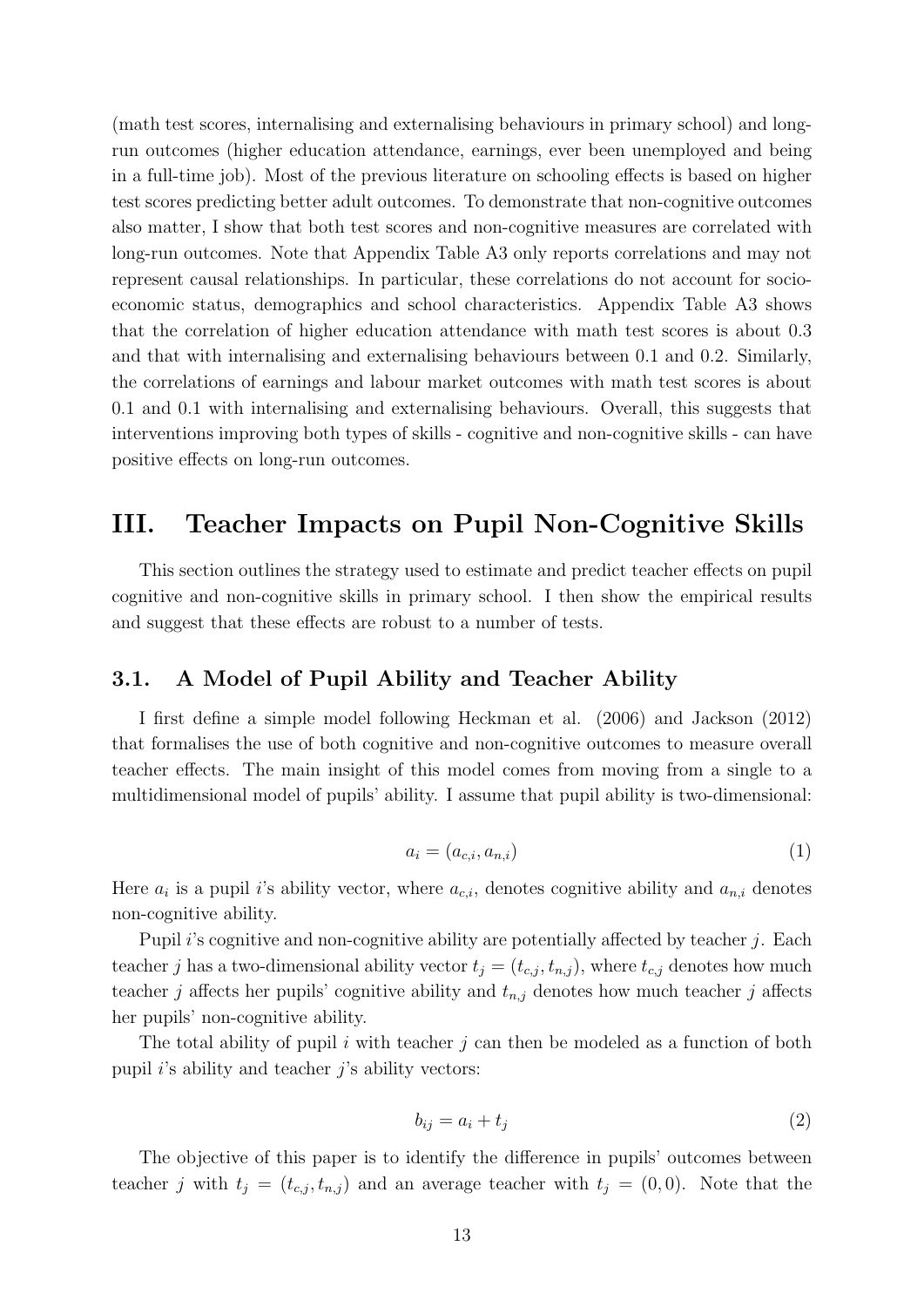teachers' estimates are normalised to be mean zero. Hence, I try to answer the following question: If a given classroom of pupils were to have teacher j with  $t_j = (t_{c,j}, t_{n,j})$  rather than an average teacher with  $t_j = (0, 0)$ , how different would their average ability  $\overline{b_{ij}}$  be?

## 3.2. Estimating Teacher VA

To estimate teacher effects on pupil cognitive skills and non-cognitive skills, I estimate teacher VA models following previous work such as Kane and Staiger (2008) and Chetty et al. (2014a). The main idea is that teachers' VA are estimated using the average test scores and average non-cognitive skills of pupils that she taught in other years. I assume that school principals assign each pupil  $i$  in school year  $t$  to a classroom  $c$ . Principals then assign a teacher  $j$  to each classroom c. For simplicity, I assume that each teacher  $j$ teaches one class per year, as in primary schools.

Pupils' residuals. Within each grade-level (year 3 and year 6), I construct the test score and internalising/externalising behaviour residuals  $Y_{it}^*$ , by regressing the raw standardised pupils' outcomes  $Y_{it}$ , on a vector of covariates and teacher fixed effects. I control for the lagged dependent variable. I also control for pupil age, ethnicity, gender, health, indicators for special education needs, eligibility for free school meals, low birth weight, and number of siblings. I also include the following family controls: mother's education, father's education, family major financial difficulties, mother's age at child birth, parental marital status and mother's employment history. Finally, I also include the following class- and school-level controls: (i) class size, class-year means of the percentage of pupils eligible to free school meal, of pupils SEN statemented and of class exclusions; (ii) school size, school admission policy, frequency of staff meeting, gender of head-teacher; and (iii) grade and school-cohort dummies.

The residual of pupil outcomes after removing the effect of observable characteristics is:

$$
Y_{it}^* = Y_{it} - X_{it}\beta
$$
\n<sup>(3)</sup>

where  $\beta$  is estimated using within-teacher variation from an OLS regression of the form:

$$
Y_{it} = X_{it}\beta + \mu_j \tag{4}
$$

 $Y_{it}$  refers to the math test scores, internalising or externalising behaviours of pupil i who is enrolled in year t (t=3 or t=6) in class c with teacher j, and  $\mu_j$  is a teacher j fixed effect. As ALSPAC is a birth-cohort study and pupils are observed on numerous occasions after birth, it is possible to control for time-varying pupil characteristics, including lagged dependent variables, as well as family background. In addition, classroom characteristics, school characteristics, school-cohort and grade fixed effects allow me to control for classroom, school, cohort and grade characteristics that could drive pupil outcomes.

Selection issues. A key issue that VA estimates have to address is the potential non-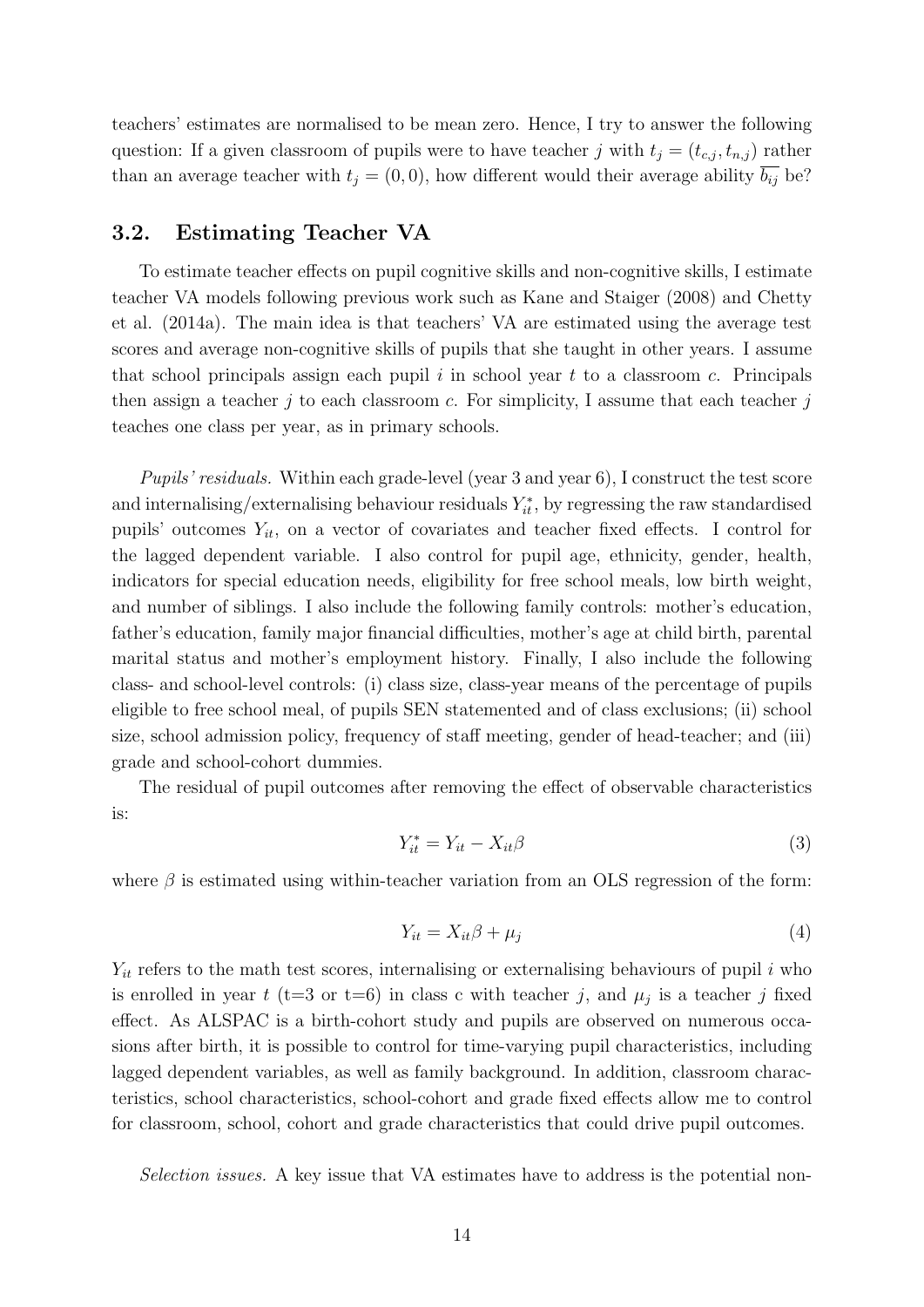random assignment of teachers to classrooms, i.e. how to identify "similar" classrooms for the counterfactual of what pupils' outcomes would have been with the assignment of a different teacher. The specification (in equation (4)) attempts to address this issue in a number of ways: first, the VA model controls for the fact that teachers may be assigned to pupils with different initial ability. Second, including a substantial list of observable pupil and family characteristics that may be correlated with cognitive and non-cognitive outcomes allows me to control for "non-school" factors that may account for differences in teacher VA. Third, including school, classroom characteristics, and grade dummies in the VA model allows me to compare outcomes within groups of pupils in the same type of school, and classroom, and in the same grade. This removes some of the influence of the selection to school and classroom on the estimated teacher effects. Note that, because I cannot observe teachers who switch schools in this dataset, I do not include school fixed effects in equation (4). Therefore, I cannot reject the possibility that some of teachers' VA might be attributed to the school.

*Predicted VA estimates.* I would like to compare the residual outcomes  $Y_{it}^*$  of pupils who are exposed to teachers with different ability. The simplest way to do this is to compare the class-level means of pupil residual outcomes in year t between teachers. Let  $\overline{Y_{j,t}^*}$  denote the mean residual outcome in the class that teacher j teaches in year t:

$$
\overline{Y_{j,t}^*} = \sum_{i=1}^n Y_{i,t}^* \tag{5}
$$

Under random assignment of teachers to classrooms (conditional on the characteristics controlled for in the model), these average residuals would provide consistent estimates of teacher j's effects on pupil outcomes in year t.

However, because there might be common shocks (for instance, sampling variation or classroom shocks) that affect  $Y_{it}^*$  that are unrelated to the teacher quality in year t, it is important that the estimated teacher effects in year  $t$  are not based on the pupils who are observed in year t. Doing so would produce endogeneity mechanically. To address this issue, I then form a prediction of how much each teacher will improve her pupils' test scores or non-cognitive outcomes in a given year  $t$ , based on her performance in all other years (i.e., based on the test scores and non-cognitive skills of a different set of pupils). This method produces an estimate of the variability in a teacher's predicted effect that is persistent over time. $^{21}$ 

I obtain the predicted effect of teacher  $j$  for the current year  $t$  based on the estimate of her effect in all other years in two steps:

Step 1: I regress the mean class-level outcome residuals in year t on class-level outcome residuals in other years:

<sup>&</sup>lt;sup>21</sup>Table 1 provides VA estimates without implementing this adjustment. The results are broadly similar, except that the SD of the teachers' VA estimates are higher: 0.22 in math; and approx. 0.2-0.3 in non-cognitive skills.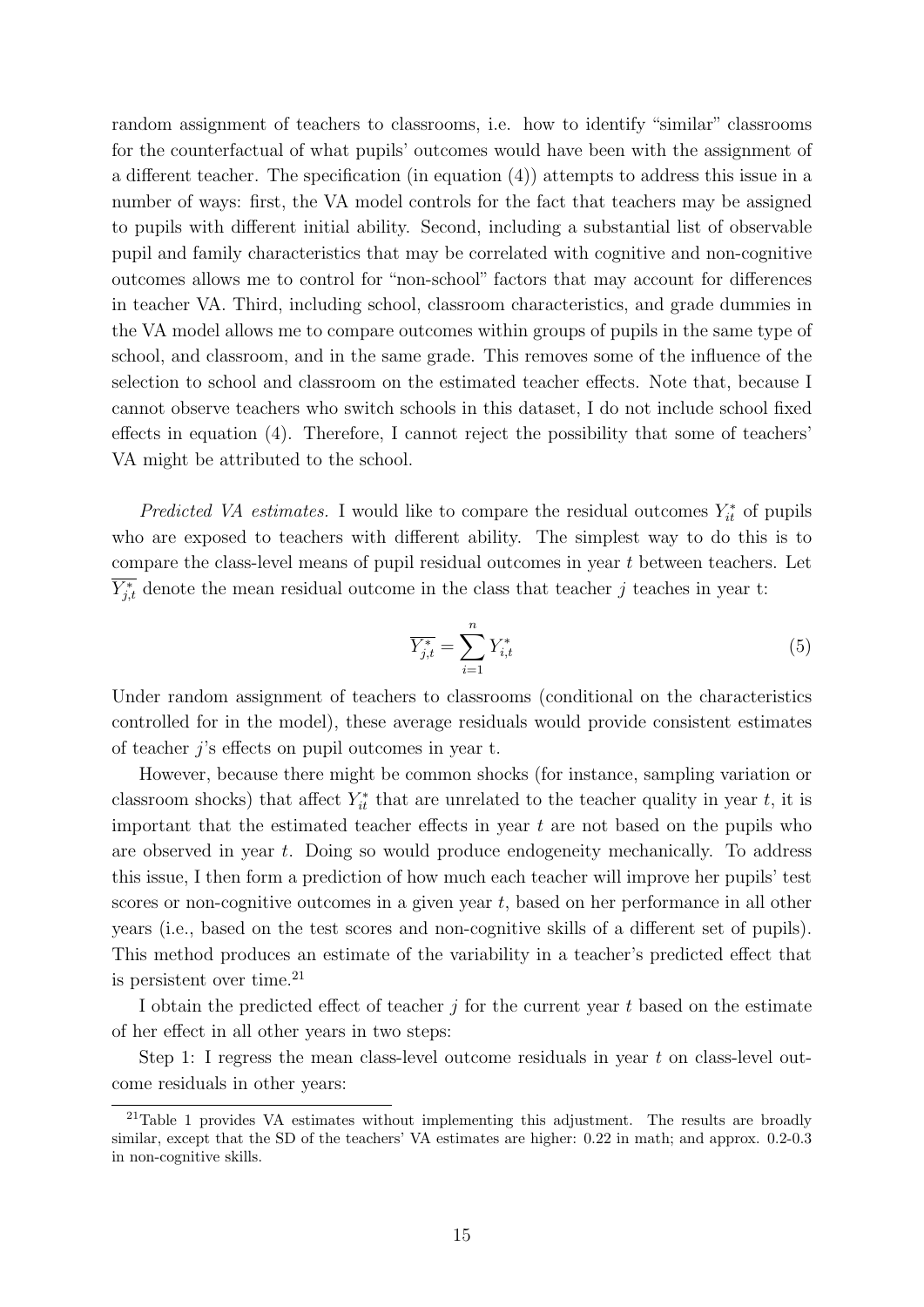$$
\overline{Y_{j,t}^*} = \psi_1 \overline{Y_{j,1}^*} + \dots + \psi_{t-1} \overline{Y_{j,t-1}^*}
$$
\n(6)

Step 2: I use the estimated coefficients  $\psi_1, ..., \psi_{t-1}$ , to predict the VA in year t based on the mean pupil outcome residuals in other years for each teacher j.

$$
\hat{\mu}_{j,t} = \sum_{s=1}^{t-1} \hat{\psi}_s \overline{Y_{j,s}^*}
$$
\n(7)

Note that if performances in the past were perfect predictors of current performance, then  $\hat{\psi}$  would be equal to 1. However, because the mean residual outcomes are estimated with error,  $\hat{\psi}$  is less than 1, so that the prediction "shrinks" the VA estimates toward zero. In other words,  $\psi$  parallels the shrinkage factor typical in empirical Bayesian analysis. The underlying idea of the empirical Bayesian approach is to multiply a noisy estimate of teachers' VA (e.g.  $Y*_j$ , the mean residuals of a teacher's pupils from a VA regression) by an estimate of its reliability. Less reliable estimates are shrunk back toward the mean (zero, since the teachers' estimates are normalised to be mean zero) to reduce the meansquared error. Nearly all recent studies on teachers' effects have used a similar approach to estimate VA (e.g. Kane and Staiger, 2008; Jackson, 2012; Chetty et al, 2014a; Rothstein, 2017).

It is important to note that  $\hat{\mu}_{j,t}$  simply represents the best linear predictor of the future outcomes of pupils assigned to teacher  $j$  in my data. This prediction does not necessarily capture the causal effect of teacher  $j$  on pupils' outcomes in year  $t$ , because the prediction could be driven by the sorting of pupils to teachers based on unobservable factors.

### 3.3. Results: Teacher Effects on Pupil Non-Cognitive Skills

#### 3.3.1. The Role of Teachers

Before presenting my empirical estimates of teachers' VA, I begin with an overview of the explanatory power of school, classroom and teacher effects in explaining pupils' cognitive and non-cognitive skills. More specifically, Table 2 shows the R-squared and adjusted R-squared values from a series of regressions of the different dependent variables (math test scores, internalising behaviour and externalising behaviour) on school, classroom characteristics and teacher dummies (as in equation (4)). The first column for each dependent variable is based on a specification with only pupil characteristics, family background, lagged dependent variable, school-cohort and grade dummies. The second column adds school and classroom characteristics. The third column adds teacher fixed effects and the final column employs school rather than teacher fixed effects.

The results reveal a number of interesting features. First, teacher fixed effects are significant predictors of pupils' math test scores, and internalising and externalising behaviours in years 3 and 6 of primary school, when the pupils were aged 8 and 11. The p values for F tests of the joint significance of the teacher fixed effects all fall below 0.01.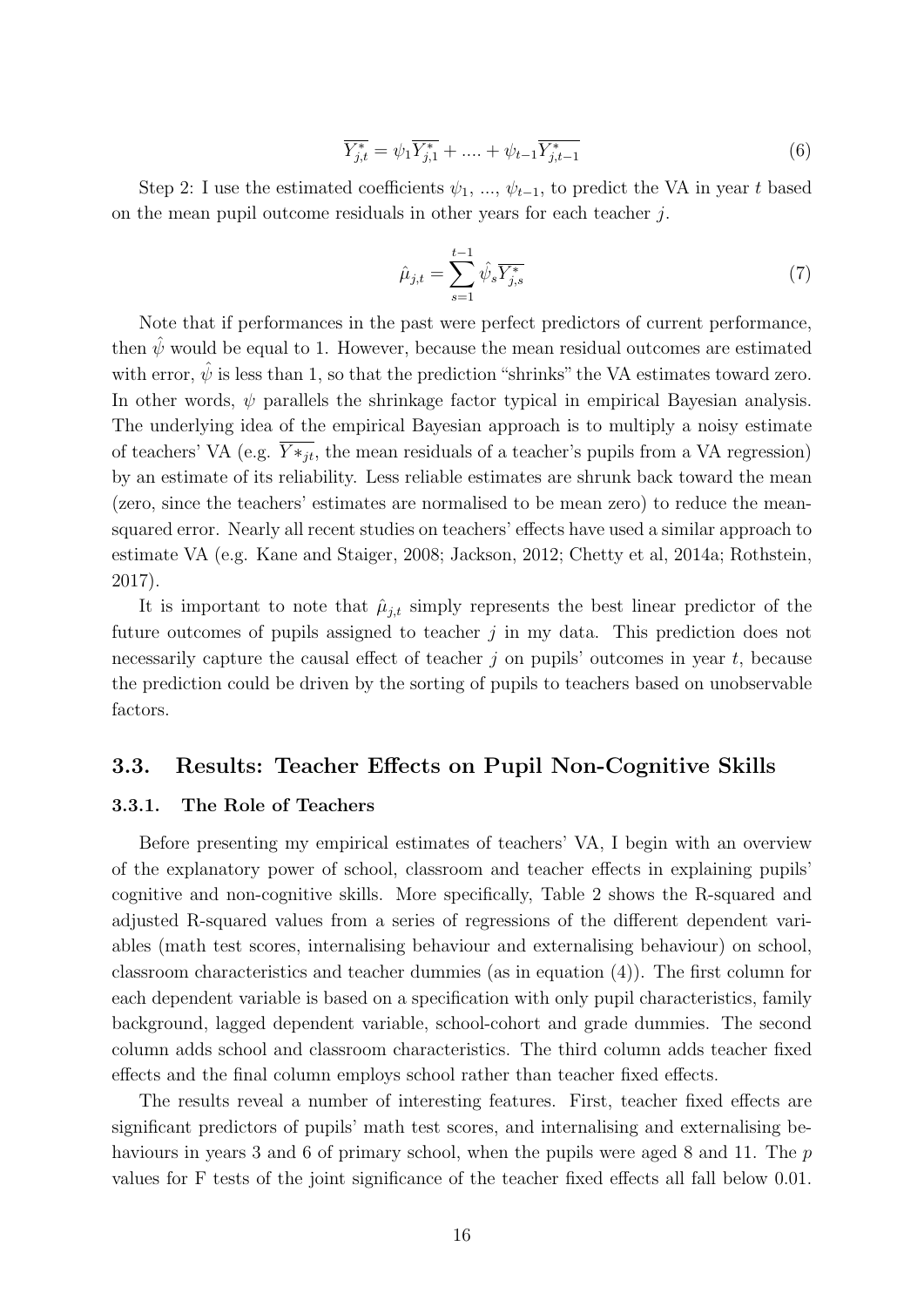Comparing columns (2) and (3), the inclusion of teacher fixed effects increases the explanatory power by 18 percentage points for math test scores, 19 percentage points for internalising behaviour and 13 percentage points for externalising behaviour. Second, the inclusion of school rather than teacher fixed effects reduces the explanatory power by 7 percentage points for math test scores, 9 percentage points for internalising behaviour and 6 percentage points for externalising behaviour. This indicates that significant variations in teacher quality exist within schools. Last, pupil characteristics, family background, school-cohort, grade dummies and lagged dependent variables explain 28% of the variation in math test scores, 10% of the variation in internalising behaviour and 24% of the variation in externalising behaviour, indicating a considerable influence of these factors on pupil outcomes.

#### 3.3.2. VA Estimates on Pupils' Non-Cognitive Skills

Table 3 presents details on the distribution of the teachers' VA estimates, specifically the SD and the 10th, 25th, 50th, 75th and 90th percentiles. As is standard in the literature, these are expressed in standard deviation on the sample distribution of math test scores, internalising and externalising behaviours in year 3 and year 6. The empirical distributions of the teachers' VA estimates are also plotted in Appendix Figures B1.

For all the dependent variables, the SD of the teachers' VA estimates is quite high, so that variations in teacher quality can potential have a large impact on pupil outcomes. The SD of the teachers' VA estimates is 0.14 of a SD in pupil performance in math, 0.23 in internalising behaviour and 0.12 in externalising behaviour in primary school. The results suggest that moving one SD up the distribution of teachers' VA estimates is expected to raise math test scores by about 3 points on a 0-100 scale, internalising behaviour by 1 point on a 0-20 scale and externalising behaviour by 0.5 point on a 0-20 scale.

Furthermore, the gap between the 75th percentile and 25th percentile teacher is between 0.14 SD and 0.27 SD. This means that having a teacher at the 75th percentile of the quality distribution versus the 25th percentile is again associated with 3 points higher score in math on a 0-100 scale, 1 point higher in internalising behaviour scores and 0.5 point higher in externalising behaviour scores on a 0-20 scale.

These estimates of teacher effectiveness for math test scores are in line with those reported in Rockoff (2004), Rivkin et al. (2005), Aaronson et al. (2007), Kane and Staiger (2008) and Chetty et al. (2014a). Rockoff (2004) reports a 0.10 SD gain from a one SD increase in teacher quality from two New Jersey suburban school districts. Rivkin et al. (2005) lower bound estimates suggest that a one SD increase in teacher quality increases student achievement by at least 0.11 SD. In Aaronson et al. (2007), a one SD increase in teacher quality over a full year implies about a 0.15 SD increase in math test score gains. In Chetty et al. (2014), the SD of teachers' VA estimates is 0.12 in math in elementary school.

These results also provide the first estimates of teachers' VA on pupils' non-cognitive skills. Although there have been previous studies attempting to evaluate teachers' effects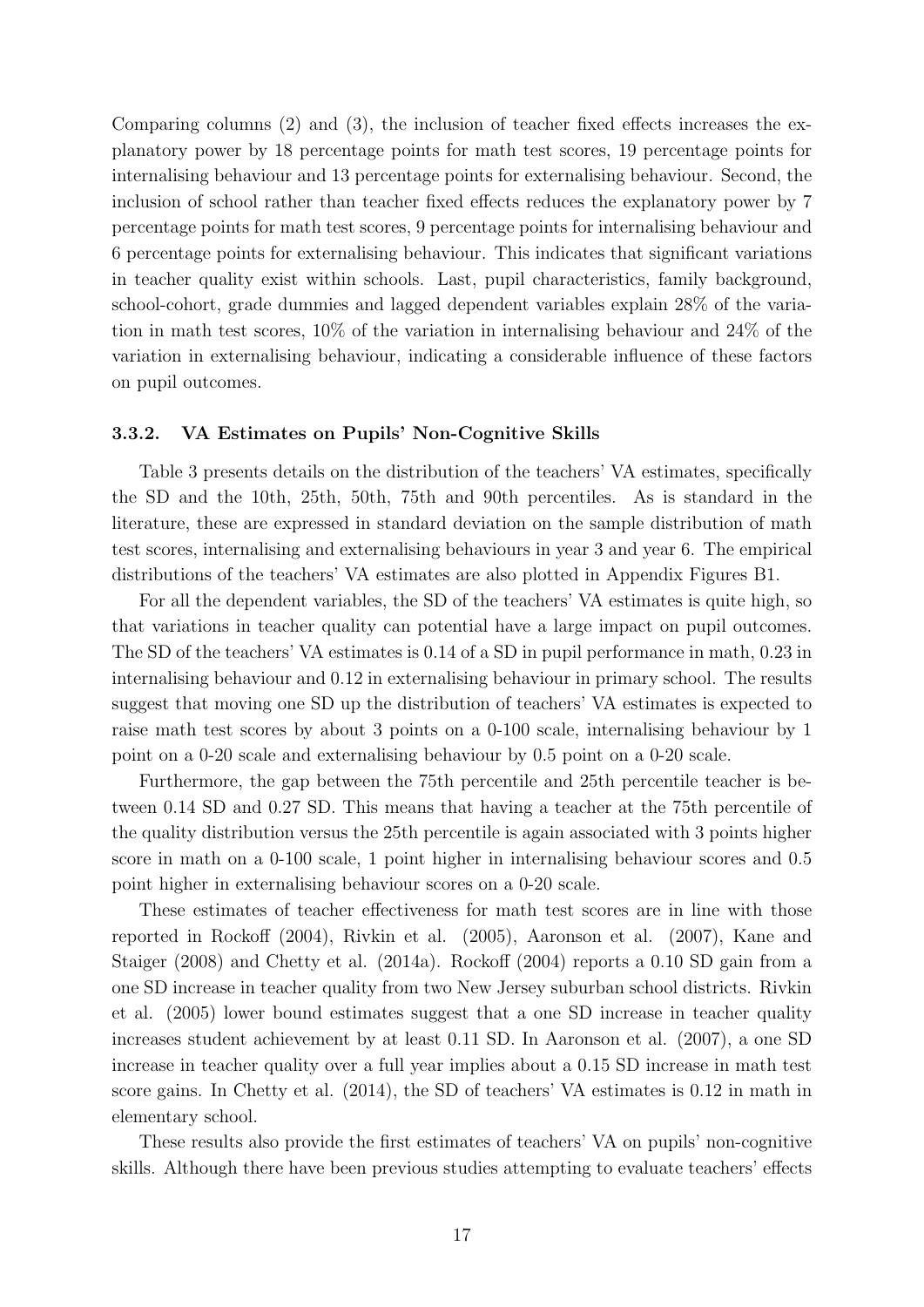on non-test score outcomes, they all rely on proxies for non-cognitive skills. For instance, Jackson (2012) reports that a one SD increase in teacher quality decreases suspensions by 0.15 SD. Similarly, Araujo et al. (2016) find that a one SD increase in teacher effectiveness within one classroom is associated with a 0.07 SD growth in students' executive function scores, which measure a child's ability to regulate her thoughts, actions and emotions. My results offer the first estimates of teachers' VA, which rely on comprehensive measures of pupils' non-cognitive skills. If there is a strong correlation between teacher quality and pupils' non-cognitive skills, this is important to evaluate in details which non-cognitive skills matter.

#### 3.3.3. Comparing VA Estimates Across Models

In this subsection, I conduct several robustness checks in order to address potential reservations about the above estimates. Each row of Appendix Table A4 considers a different VA specification.

The first row of the table replicates the baseline VA model as a reference. In row 2, I replicate the main specification controlling in each model by prior test scores and prior internalising/externalising behaviour scores simultaneously. This specification controls more extensively for prior achievement and thus can address the suspicion that pupils are purposely placed into certain schools/classrooms or with certain teachers based not only on their previous math test scores but also their previous non-cognitive skills. In practice, I obtain very similar results: a one SD improvement in teacher VA raises math test scores by 0.15 SD; a one SD improvement in teacher VA raises internalising behaviour by 0.23 SD and a one SD improvement in teacher VA raises externalising behaviour by 0.12 SD.

Row 3 tests whether the previous estimates were sensitive to the use of teachers' reports for pupils' non-cognitive skills. I replicate the main specification using parents' reports instead. I find that a one SD improvement in teacher VA raises internalising and externalising behaviours by 0.22 SD and 0.09 SD, respectively. One might argue that both teachers' and parents' reports of pupils' non-cognitive skills suffer from measurement errors. An alternative strategy would then be to perform a principal component analysis, using the latent component of these two variables to measure pupils' internalising and externalising behaviours. Row 4 reports the results. I find that a one SD improvement in teacher VA raises internalising and externalising behaviours by 0.24 SD and 0.13 SD, respectively. Another strategy is to instrument parents' reports using teacher reports assuming that teachers' reporting biases and parents' reporting biases are not correlated. Row 5 reports the results. I find that a one SD improvement in teacher VA raises internalising and externalising behaviours by  $0.21$  SD and  $0.12$  SD, respectively.<sup>22</sup> Row 6 replicates the results using the average of both teachers' and parents' reports. Similar results are obtained. Finally, rows 7 and 8 test whether previous estimates vary by grade-levels. I find that a one SD improvement in teacher VA raises internalising and

<sup>&</sup>lt;sup>22</sup>First stage regressions indicates coefficients of 0.07 and 0.14, significant at the  $1\%$  level between teachers' reports and parents' reports. First stage regressions include pupil fixed effects.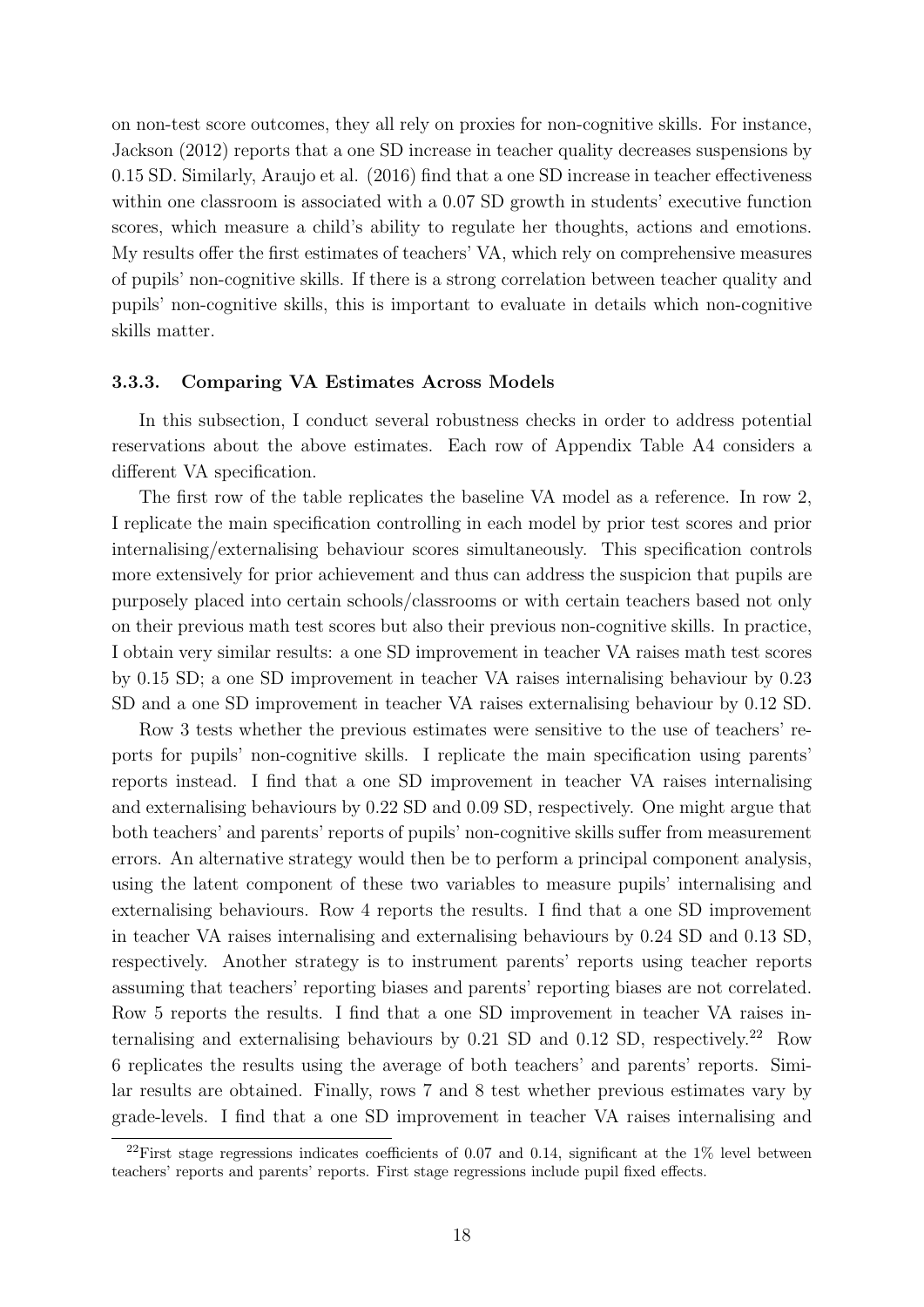externalising behaviours by 0.24 SD and 0.12 SD in year 3, compared to 0.17 SD and 0.10 SD in year 6.

Another concern is that these teachers' VA estimates might be biased when they are based on small populations and hence might again suffer from measurement errors (see Kane and Staiger, 2002; Aaronson et al., 2007). For instance, Aaronson et al. (2007) find that roughly 30% of the SD in estimated teacher quality is due to sampling error. In order to test this, I raise the minimum number of pupils to identify an individual teacher to 5. Row 9 reports the results. Similar findings are obtained. Overall, Appendix Table A4 suggests that the results are robust to these statistical reliability tests.

## 3.3.4. Estimating Pupil Sorting using Parent Characteristics and Lagged Scores

Another concern is that these teachers' VA estimates will be biased due to the selection of teachers to pupils, that is pupils may be purposely placed into certain schools/classrooms or with certain instructors based on their learning potential or behavioural characteristics. This problem has been dealt with to a certain extent as I control for an extended set of pupil, family, classroom, and school characteristics. In this subsection, however, I assess the extent to which pupils may be sorted in the estimation sample, according to observable characteristics such as parent characteristics and additional lagged outcomes. Table 4 reports the results.

Out-of-sample forecasts. Column 1 presents coefficients from a regression of actual math test scores, internalising and externalising behaviours on the teacher VA with grade and school-cohort fixed effects. I cluster standard errors at the school-cohort level. By construction, the coefficients on the teacher VA should be equal to 1. Indeed, my estimates are 1.080, 1.013 and 1.295, respectively. Similarly, Appendix Figure B2 plots the relationship between math test scores, internalising and externalisaling behaviours, dividing the VA estimates into fifty equal-sized groups and plotting the means of the outcome residuals within each bin. The best linear fit estimated in these figures is almost perfectly linear. Teacher VA have a 1-1 relationship with test score, internalising and externalising residuals throughout the distribution, showing that the linear prediction model fits the data well.

Parent characteristics - To assess the extent to which the relationship between teacher VA and test score, internalising and externalising behaviour residuals could be driven by the selection of teachers to pupils, I generate predicted test scores and non-cognitive scores for each pupil based on parent characteristics (e.g. father's education, mother's education, family major financial difficulties, mother's age at child birth, parental marital status and mother's employment history) and regress the predicted scores on teachers' VA for all three pupil outcomes.<sup>23</sup> If there is no selection of pupils to teachers, there

<sup>&</sup>lt;sup>23</sup>In these specifications, parent characteristics have been excluded from the teacher VA estimates.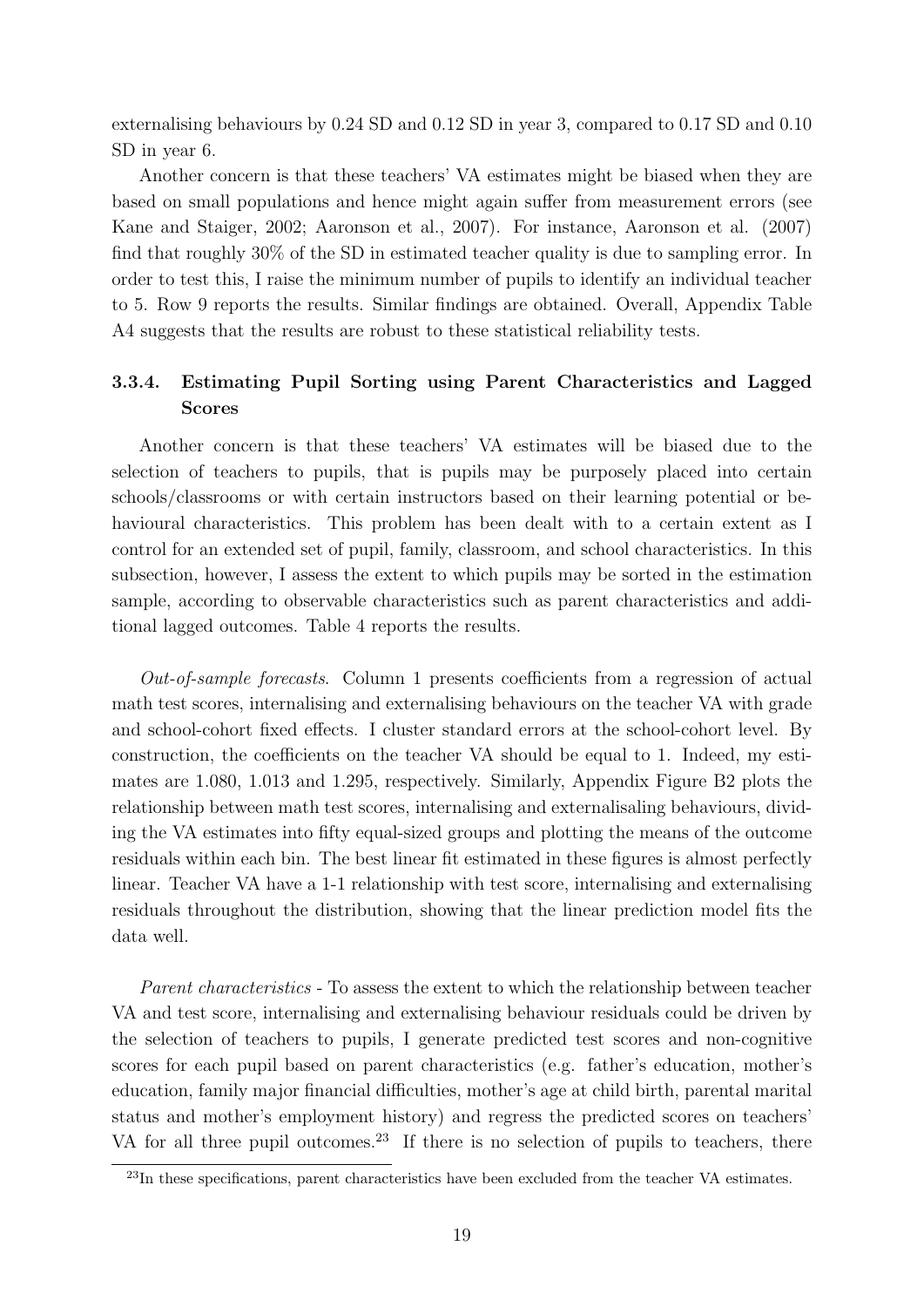would be no systematic relationship between predicted outcomes and predicted teachers' effects.

Column 2 of Table 4 reports the results. There is moderate evidence of positive selection for test-score VA and non-cognitive factors VA. The coefficients are respectively 0.153, 0.015 and 0.052. This implies that the degree of bias due to selection on these parent characteristics is 15%, 1.5% and 5.2%, respectively.<sup>24</sup> Appendix Figure B3 presents an analog of these linear regressions. It plots the predicted math test scores, internalising and externalising behaviours against the teacher VA estimates using a binned scatter as in Appendix Figure B2. The relationship between predicted outcomes and teacher VA is nearly flat throughout the distribution, with a somewhat positive relationship for math test scores.

Column 3 of Table 4 presents a specification where school-fixed effects are included. Intuitively, the degree of bias can be estimated between schools - i.e. the extent to which pupils are sorted to teachers across schools - and within schools - based on pupils' sorting across teachers within schools. Column 3 of Table 3 indicates that there is no significant relationship between teacher VA and predicted math test scores, internalising and externalising behaviours once shool fixed effects are included.

There are several reasons why the degree of bias due to selection on parent characteristics is moderate in my database. First, variations in test scores, internalising and externalising behaviours, that correlate with parent characteristics are captured by lagged ability and other controls such as school and classroom characteristics. In other words, pupils from "better observable characteristics" families have higher test scores and better non-cognitive skills not just in the current year but also in the previous school year. Thus previous scores and previous non-cognitive skills capture a large portion of the variation in family characteristics. Second, the fact that parents sort primarly by choosing schools rather than teachers within schools limits the scope for sorting once school fixed-effects are included.<sup>25</sup>

To further assess the degree of bias due to selection on parent characteristics, Appendix Table A4 presents regressions of several parent characteristics on the estimated teacher VA. Column 1 pools within- and between-school variation; in column 2, school fixed effects are included so only within-school variation identifies the relationship; and in column 3, the regressions are estimated on the school means to capture between-school variation. Schools with higher average math teacher VA have somewhat lower share of pupils with free school meal eligibility and higher share of pupils with highly educated parents. Note, however, that the relationships are not statistically significant for internalising and exernalising behaviour teacher VA. In addition, within schools, there is again no sorting based on observables and teachers with higher estimated VA are not statistically significantly more likely to be assigned pupils with free school meal elibility or pupils with highly educated parents.

 $24$  Excluding pupils in private school provides similar results.

 $25$ See Chetty et al. (2014a), Rothstein (2017) and Bacher-Hicks et al. (2014) for further discussion on forecasting bias.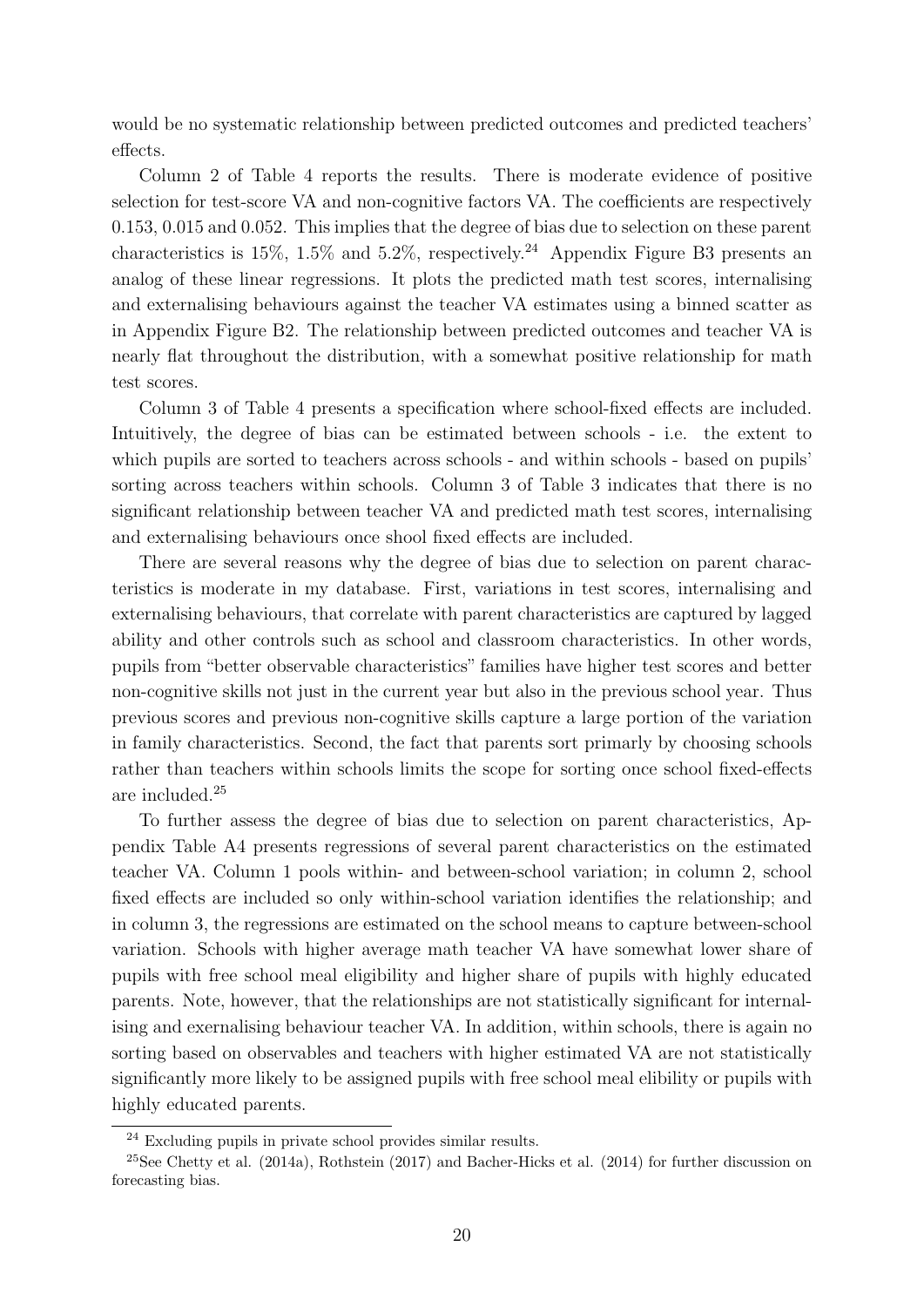Prior Ability - Another potential source of bias relates to prior test scores and prior non-cognitive skills (e.g. Rothstein, 2010 and Chetty et al. 2014a). One might wonder whether controlling for additional lags substantially affects VA estimates once I control for  $Y_{i,t-1}$ . I assess the bias due to sorting on lagged outcomes using the same approach as with parent characteristics. Columns 4 and 5 replicate columns 2 and 3 of Table 4 using predicted score residuals based on pupils' outcomes at the entry of primary school. The coefficients on teachers' VA are 0.213, 0.003 and 0.020, respectively. I conclude that the bias due to omitting additional lagged pupils' cognitive and non-cognitive skills is similarly moderate across schools and not significant within schools. The same two explanations as above apply.

Overall, this suggests that selection on two important predictors of test scores and non-cognitive skills that are usually excluded from the baseline VA models - parent characteristics and additional lagged outcomes - assure moderate bias in the baseline VA estimates on both pupils' cognitive and non-cognitive skills. There might be other sources of selection based on unobservable characteristics. However, using a quasi-experiment, Chetty et al. (2014a) have found that bias due to sorting on unobservables is minimal in models which control for lagged test scores. One can expect similar conclusions in models which control for lagged non-cognitive skills.<sup>26</sup>

## 3.3.5. The Relationship between Teacher Effects on Cognitive Skills and Teacher Effects on Non-Cognitive Skills

Having established that teachers have significant effects on test scores and noncognitive skills, this section documents the relationships between these estimated effects. Do teachers who improve math test scores also improve pupils' internalising and externalising behaviours? This question has considerable implications for how teachers are evaluated. A teacher who is good at developing pupils' non-cognitive skills, but not efficient at increasing their test scores, might be rated as ineffective, thus undervaluing her contribution to pupils' learning.

To get a sense of whether teachers who improve test scores also improve other outcomes, I calculate the correlations between the predicted teacher effects for math test scores, and internalising and externalising behaviours. The results are reported in Table 5. The bootstrapped standard errors appear in parentheses.

I find that teachers with higher math test score effects are associated with better internalising and externalising behaviours, but that the correlation is only small. The correlation between teachers' VA's on math test scores and internalising behaviour is 0.08. Similarly, the correlation between teachers' VA's on math test scores and externalising behaviour is 0.14. This indicates that while teachers who raise test scores may also be associated with better non-cognitive outcomes, most of the effects on non-cognitive

<sup>26</sup>Note that I cannot replicate Chetty et al. (2014a) quasi-experiment here as I do not observe all teachers in each school at time t in my sample.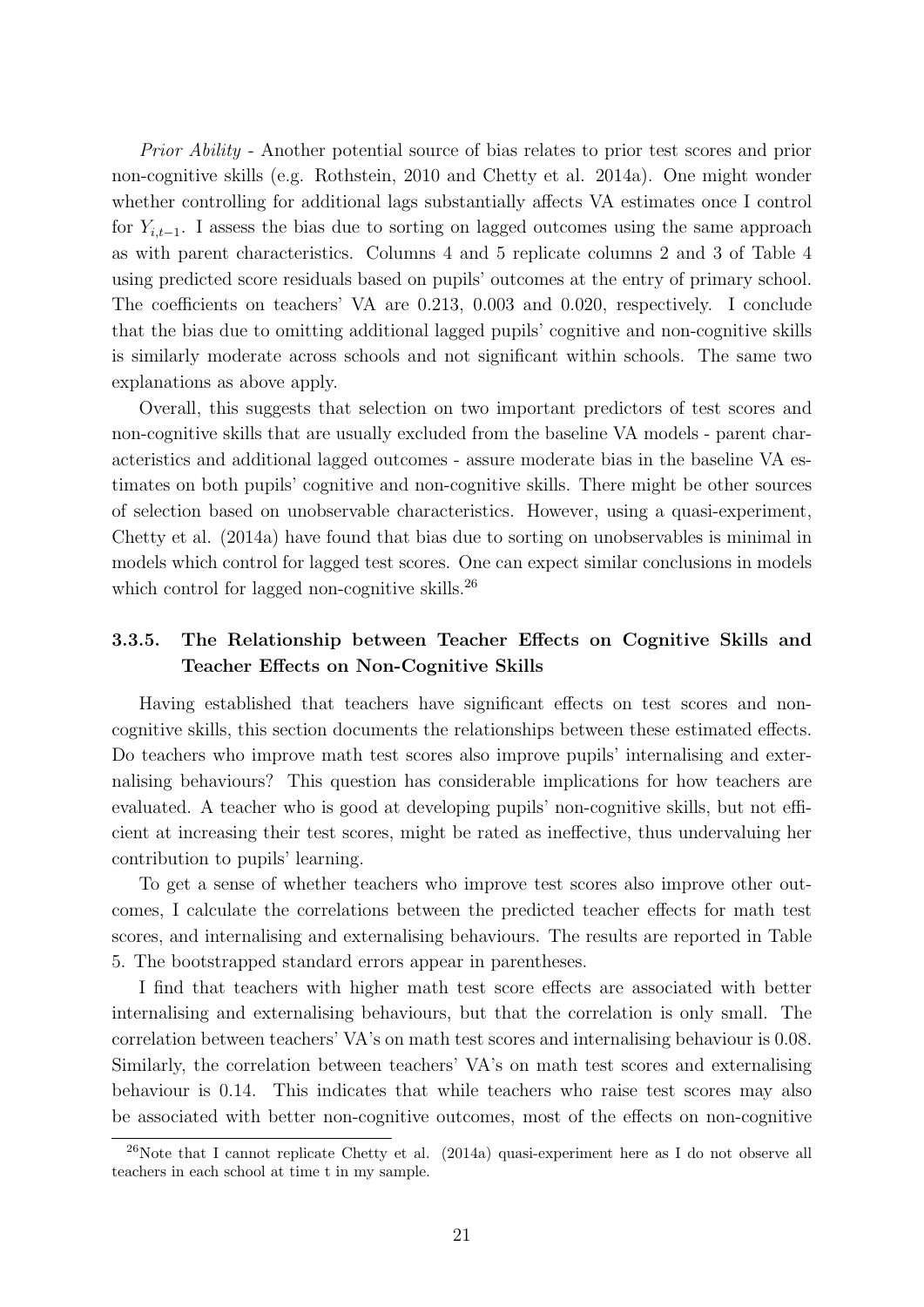outcomes are unrelated to the effects on test scores.<sup>27</sup>

By contrast, the effects on internalising behaviour are more highly correlated with the effects on externalising behaviour, with a correlation of 0.54, consistent with rather high correlations between internalising and externalising behaviours (see Table 1). The results from parent-assessed behaviours are similar. Teacher effects on math test scores are not strongly correlated with teacher effects on internalising and externalising behaviours and the relationship between teachers' effects is robust to the measure used to capture pupils' non-cognitive skills.

Overall, teacher effects on test scores are weak predictors of teacher effects on noncognitive skills. This might suggest that teachers who raise test scores are not the "same" as teachers who increase non-cognitive skills. In other words, teacher test score effects might measure certain skills, and teacher effects on non-cognitive skills might measure a largely different but potentially important set of skills.

The validity of my interpretation of these results, however, depends on whether confouding mechanisms can produce the same findings. I consider two alternative explanations: (i) small correlations between teacher effects simply mirror the small correlations between pupils' cognitive skills and non-cognitive skills and (ii) weak correlations between teachers' effects are due to systematic bias in how teachers/parents report pupils' cognitive and non-cognitive skills. The former builds on the hypothesis that teachers who are good at improving math test scores may have little effects on pupils' non-cognitive skills, as a result of an increase in math test scores being little correlated with an increase in non-cognitive skills. The reverse holds for teachers who are good at improving pupils' non-cognitive skills. While this explanation is consistent with the small correlation between teachers' VA estimates, it is also possible that teachers have independent effects on both pupils' outcomes. The latter posits that low correlations between teachers' VA reflect low correlations between pupils' cognitive and non-cognitive skill reports. However, this explanation cannot account for the finding that small correlations between teachers' VA are robust to the measure of pupils' non-cognitive skills used (e.g. teachers' and parents' reports).

# IV. The Long-Run Impacts of Teachers' Ability to Improve Non-Cognitive Skills

This section examines the long-term impacts of teachers' VA and compares the outcomes of pupils who were assigned to high math teacher VA versus high non-cognitive skills teacher VA. If there is a small correlation between a teacher's ability to increase cognitive skills and to increase non-cognitive skills, we would like to know which type of teacher is best at improving pupils' lifetime outcomes, and so in which type of teachers

 $27$ Taking into account measurement errors and multiplying the correlation estimates by the inverse of the signal-to-noise ratio provide similar results. I obtain correlations of 0.16 and 0.31 respectively. I thank Raj Chetty for suggesting this test.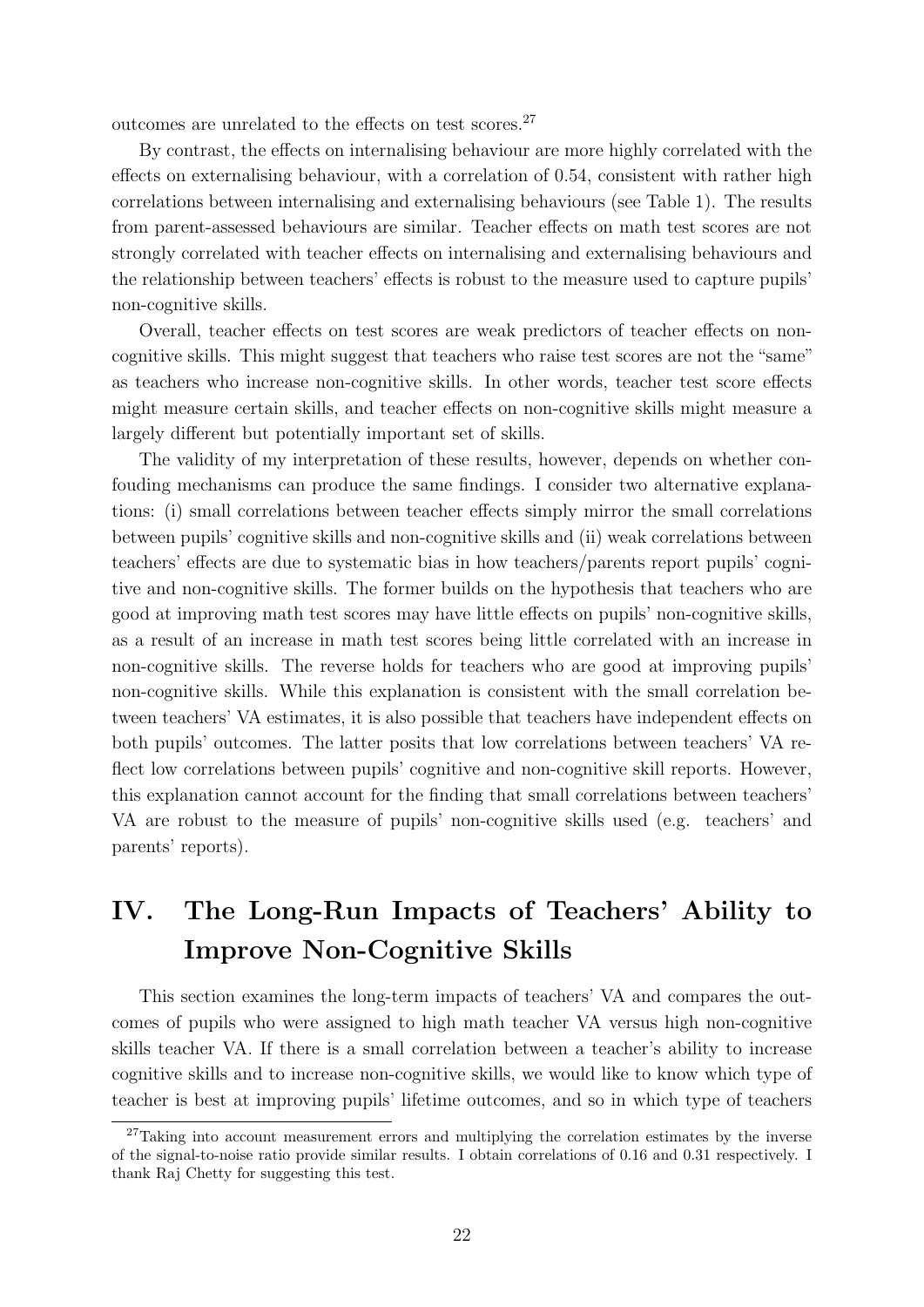school systems could invest.

I estimate the long-term impacts of teachers' VA based on cross-section comparisons across pupils. I thus compare the outcomes of pupils who were assigned to teachers with different VA, controlling for a rich set of observable characteristics. I implement this approach by regressing long-term outcomes on the test score VA estimates and the noncognitive VA estimates described in the sections above. The identification assumption underlying this approach is selection on observables: the unobserved determinants of outcomes in adulthood have to be unrelated to teachers' VA conditional on observable characteristics. Although this is a very strong assumption, Chetty et al. (2014b) have shown that this approach closely matches the quasi-experimental estimates, supporting its validity.<sup>28</sup>

### 4.1. Predicting Long-Run Effects

I present a simple empirical model of pupils' long-term outcomes as a function of their teachers' VA. The model is described with the higher-education attendance rate as the main dependent variable. Throughout the paper, I also replicate the analysis for other adult outcomes such as earnings, the probability of never having been unemployed and being in full-time job at age 20.

Let  $HE$  denote pupil is higher education attendance in the future. Throughout the analysis, I focus on the probability of higher-education attendance residuals after removing the effect of observable characteristics. I estimate the higher education attendance residuals,  $HE_{it}^*$ , using the following equation:

$$
HE_{it} = X_{it}\beta + \mu_j + \epsilon_{it} \tag{8}
$$

where  $\mu_j$  is a teacher fixed effect and  $X_{it}$  is a vector of baseline controls including pupil, family, school and classroom characteristics.

I then model the relationship between the higher-education attendance residuals and teachers' VA in year  $t$  using the following specification:

$$
HE_{it}^* = a + \kappa \frac{\mu_{jt}}{\sigma(\mu_{jt})} + u_{it}
$$
\n<sup>(9)</sup>

Here  $m_{jt} = \mu_{jt}/\sigma_{\mu}$  denotes teacher j's "normalised VA" (i.e. teacher quality scaled in SD units of the teachers' VA distribution). The parameter  $\kappa$  represents the impact of one SD increase in teacher's VA on higher education attendance.<sup>29</sup>

There are several important aspects when interpreting this parameter  $\kappa$ . For example, teachers' VA on both cognitive and non-cognitive skills can affect other educational inputs,

 $^{28}$ In their paper, Chetty et al. (2014b) exploit teacher turnover as a quasi-experimental source of variation in teacher quality. Building on this idea, they estimate teachers' impacts by regressing changes in mean adult outcomes across consecutive cohorts of children within a school on changes in the mean VA of the teaching staff. Seel also Rothstein (2017) and Hacher-Hicks et al. (2014).

<sup>29</sup>I cluster standard errors at the school-cohort level which adjusts for correlated errors across classrooms and repeated pupils observations within a school.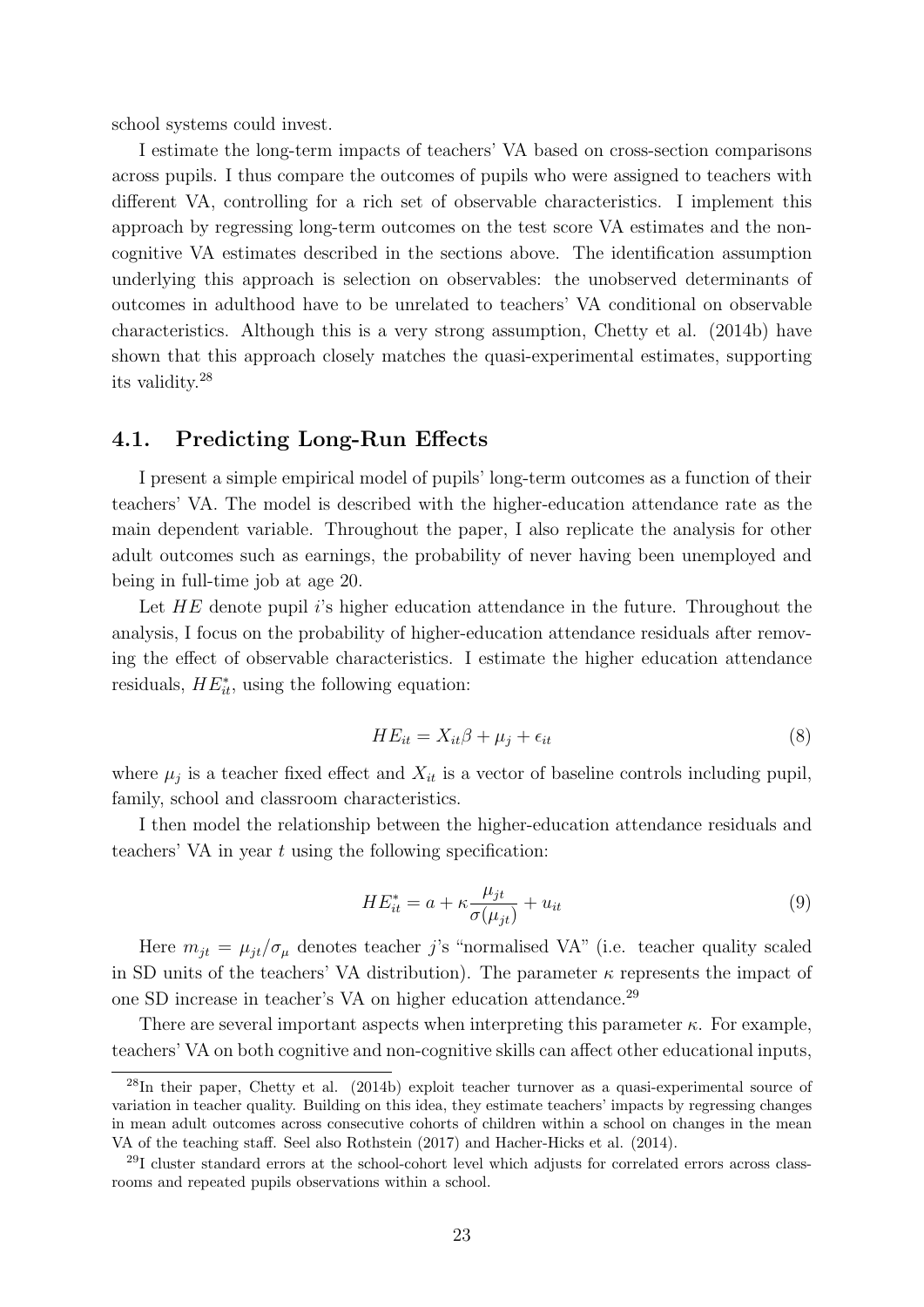that will in turn affect higher-education attendance. For example, parents might behave differently depending on changes in teacher quality, or higher VA teachers might be assigned to higher-achieving pupils. Such selection bias would lead us to overestimate the impacts of higher teacher VA in year  $t$  holding fixed the quality of teachers in subsequent grades.<sup>30</sup> To limit this bias, I present regressions with and without school-fixed effects, which allow me to estimate the long-term impacts of teachers' VA controlling for primary school characteristics and then compare the outcomes of pupils within schools.

There is also the concern that higher teacher quality would increase both pupils' math test scores and pupils' non-cognitive skills, and would have beneficial effects on pupils' long-term payoffs through these two channels (Chetty et al., 2014b). Without controlling for teachers' VA on non-cognitive skills, this would lead us to attribute the impacts of improving teacher quality in math on higher education attendance, while the positive effect might instead be driven by combined effects on pupils non-cognitive skills. It is hence important to identify the impact of having a higher VA teacher in math holding fixed teacher quality in internalising and externalising behaviours and vice versa. This will tell us whether higher-education attendance is more likely to be correlated with having a higher VA teacher in math or a higher VA teacher in non-cognitive skills.

Note that it is also important to check that attrition does not affect the long-term estimates of teachers' VA. Only 37.5% of the pupils in the primary school sample are observed at age 20. Attrition can be problematic if pupils who remain in my sample are those who had a high (or low) teacher VA in test scores and non-cognitive skills. To control for this, I estimate logit regressions for the probability of dropping out of the sample by age 20. The independent variables in this attrition equation are a vector of pupil and family characteristics in primary school, including pupil's gender, ethnicity, free school meal eligibility, special education needs, low birth weight, number of siblings, father's education, mother's education, family financial difficulties, mother's age at child birth and mother's employment history. I use the outcomes from the logit attrition regression to calculate inverse-probability weights and include them in my main specifications: these give more weight to observed individuals who have similar characteristics to those who are likely to attrit from the study.

# 4.2. Results: Long-run Impact of Teachers' Ability to Increase Non-Cognitive Skills

I find that both teachers' influence on pupils' math test scores and teachers' influence on pupils' non-cognitive skills have substantial impacts on adult outcomes. In addition, these effects are to some extent independent. Column 1 of Table 6 indicates that a one SD improvement in teachers' VA for internalising and externalising behaviours raises the probability of higher education attendance at age 20 by approximately 0.70 percentage points, relative to a sample mean of 50%. Similarly, a one SD improvement in math

<sup>30</sup>For instance, the within-pupil correlation between having a high math teacher VA in year 3 and in year 6 is 0.08. Similarly this is 0.05 for internalising and externalising behaviour.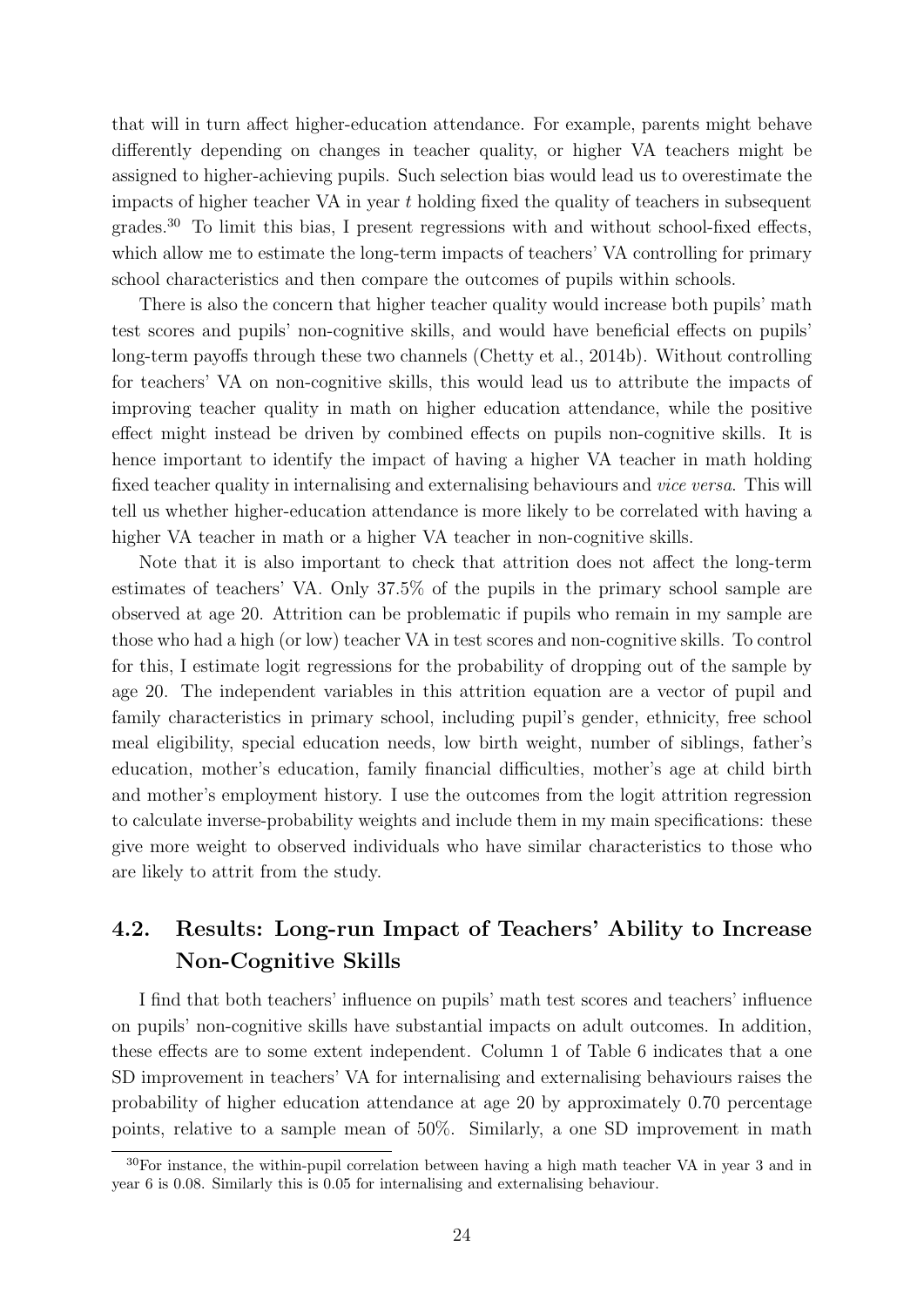teacher VA in primary school raises the probability of higher education attendance at age 20 by 0.98 percentage points. In addition, pupils who were assigned higher VA teachers in internalising and externalising behaviours have higher earnings. The same holds for pupils who were assigned higher VA teachers for math test scores. I also find that improvements in teacher quality on both pupils' test scores and pupils' non-cognitive skills reduce the probability of ever been unemployed and of being in a full-time job at age 20 (i.e. dropping out from the school system).

#### 4.2.1. Higher Education Attendance

I begin by analysing the impact of teachers' test-score VA and teachers' non-cognitive skills VA on higher-education attendance at age 20, the oldest age at which I have information on educational achievement in my sample.

Column 1 of Table 6 provides evidence that being assigned to a higher VA teacher in math in primary school raises a pupil's probability of attending higher-education significantly. The null hypothesis that teachers' VA has no effect on higher education attendance is rejected at the 5% level. A one SD increase in a teacher's test score VA in primary school increases the probability of higher-education attendance at age 20 by 0.98 percentage points, relative to a mean higher education attendance rate of 50%. These results are in line with Chetty et al. (2014b)'s findings. In their paper, they find that a one SD increase in teacher's test score VA in a single grade, increases the probability of college attendance at age 20 by 0.82 percentage points, relative to a mean college attendance rate of 37%. Similarly, Rothstein (2017) finds that a one SD increase in math teacher VA is associated with a 0.60 percentage point increase in college enrollment plans (and a 1.35 percentage point increase in four-year college enrollment plans) in North Carolina.

Column 1 of Table 6 also shows that being assigned a higher VA teacher in noncognitive skills in primary school raises a pupil's probability of attending higher-education significantly. A one SD increase in a teacher's internalising VA increases the probability of higher-education attendance at age 20 by 0.55 percentage points and a one SD increase in a teacher's externalising VA increases the probability of higher-education attendance at age 20 by 0.86 percentage points.

I test the validity of the estimates to the inclusion of school-cohort fixed effects in column 2; and school fixed effects in column 3. The estimates in column 2 are very similar in magnitude to those in column 1. They indicate that a one SD improvement in math, internalising and externalising teachers' VA raises the probability of higher education attendance at age 20 by 1.03, 0.55 and 0.87 percentage points, respectively. Column 3 of Table 6 adds school-fixed effects to the school-cohort fixed effects in column 2. Again, the coefficients do not change qualitatively, although the coefficients are not significant for math and externalising teacher VA due to increases in standard errors. The fact that between-school and within-school estimates provide evidence that being assigned to a higher VA teacher in math and non-cognitive skills raise a pupils' probability of attending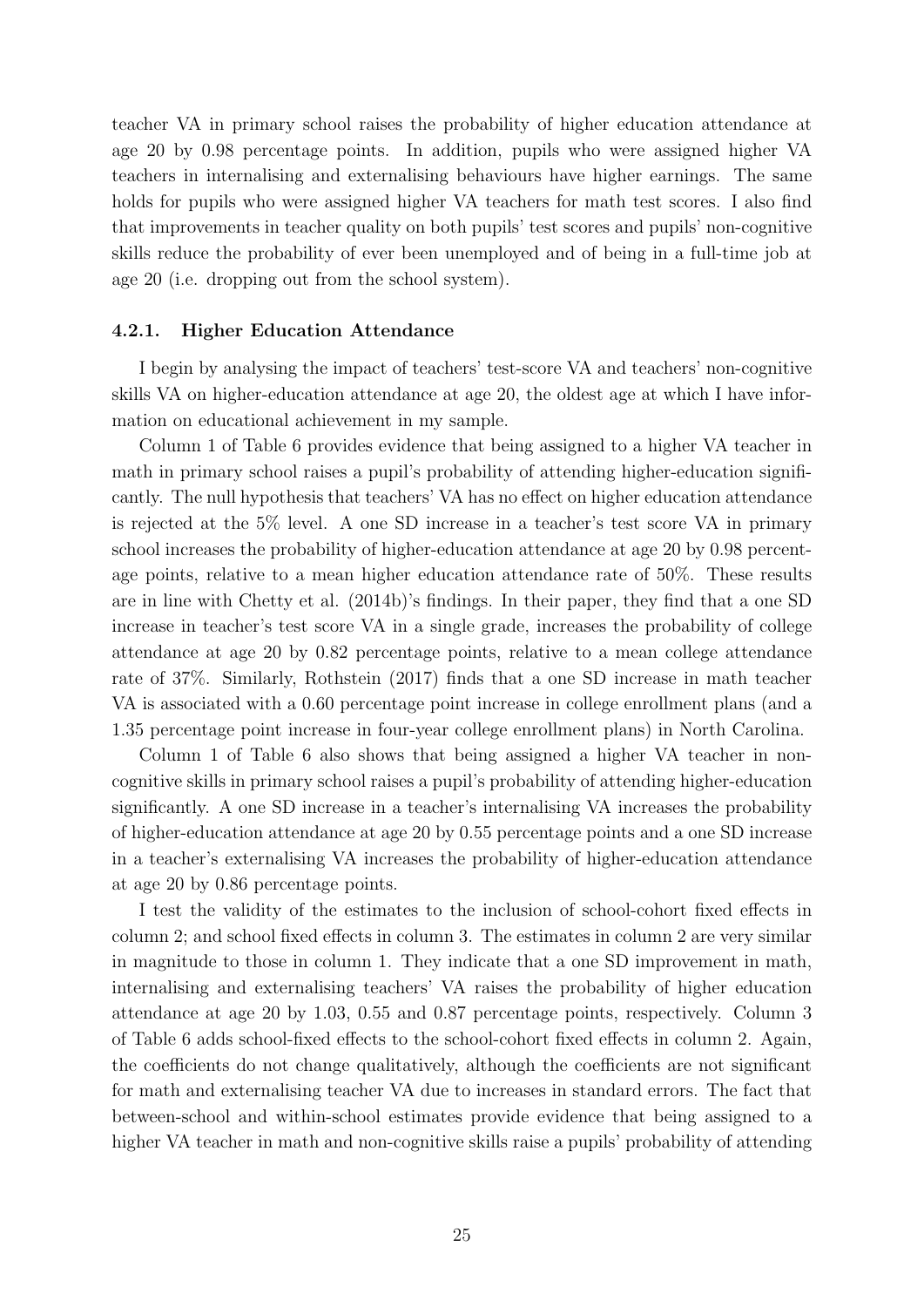higher education support the assumption of moderate bias due to pupils' selection.<sup>31</sup>

If both teachers' VA in math test scores and in non-cognitive skills affect pupil longrun outcomes, is it better to be assigned a high teacher VA in math or non-cognitive skills? Column 4 replicates Column 2, adding teacher VA in math test scores and teacher VA in non-cognitive skills in the same regression. The estimates in Column 4 indicate that teachers' influence in both math test scores and non-cognitive skills significantly predict pupils' higher-education attendance and that their effects are not substituable: the coefficients on  $\kappa$  barely change when teacher VA in non-cognitive skills is added: the effect of teacher math VA is now 0.93 percentage points. In addition, the coefficients on teacher VA in math and non-cognitive skills - are all significant. These results suggest that the two competences are complements and policy makers should aim to improve teachers' ability to increase both test scores and non-cognitive skills in order to increase higher-education attendance rates.

#### 4.2.2. Earnings

I now turn to earnings at age 20, the only age at which I have information on pupils' future earnings. Although pupils with earnings in full-time paid jobs are a rather selected sample, this can provide a first piece of information on teachers' VA impacts on pupils' future earnings. In addition, early earnings are found to be good predictors of earnings at later ages (Haider and Solon, 2006).

Table 6 reports the results. Higher VA teachers in both math and non-cognitive skills have significant impacts on earnings, with the null hypothesis of  $\kappa = 0$  rejected with a p-value below 0.05 in each case. A one SD increase in teachers' VA increases earnings at age 20 by £480 for math, £132 for internalising and £487 for externalsing behaviours, with mean earnings in the regression sample of approx.  $\pounds 10,454$ . This is in line with Chetty et al. (2014b)'s findings who show that a one SD increase in teacher VA in a single grade increases earnings at age 28 by \$350, i.e. 1.7% of mean earnings in the regression sample.

Columns 2 and 3 of Table 6 evaluate the robustness of these estimates to the inclusion of school-cohort and school-fixed effects. These specifications mirror previous regressions of higher education attendance but use earnings at age 20 as the dependent variable. As with higher education attendance, controlling for school cohort and school fixed effects has relatively small qualitative effects on the point estimates, supporting the idea that long-term estimates are not biased by how pupils are assigned to teachers across schools. The largest of the three estimates implies that a one SD increase in teachers' VA in math raises earnings by £544 and a one SD increase in teachers' externalising behaviour raises earnings by £700. To interpret the magnitude of these coefficients, consider the increase in earnings from an additional year of schooling, which is around 9% (see Gunderson and Oreopoulosm, 2010; Oreopoulos and Petronijevic, 2013). Having a teacher in the

 $31$ I also evaluate the robustness of these estimates to alternative measures of non-cognitive skills. Using parents' reports provide similar results. (Results available upon request)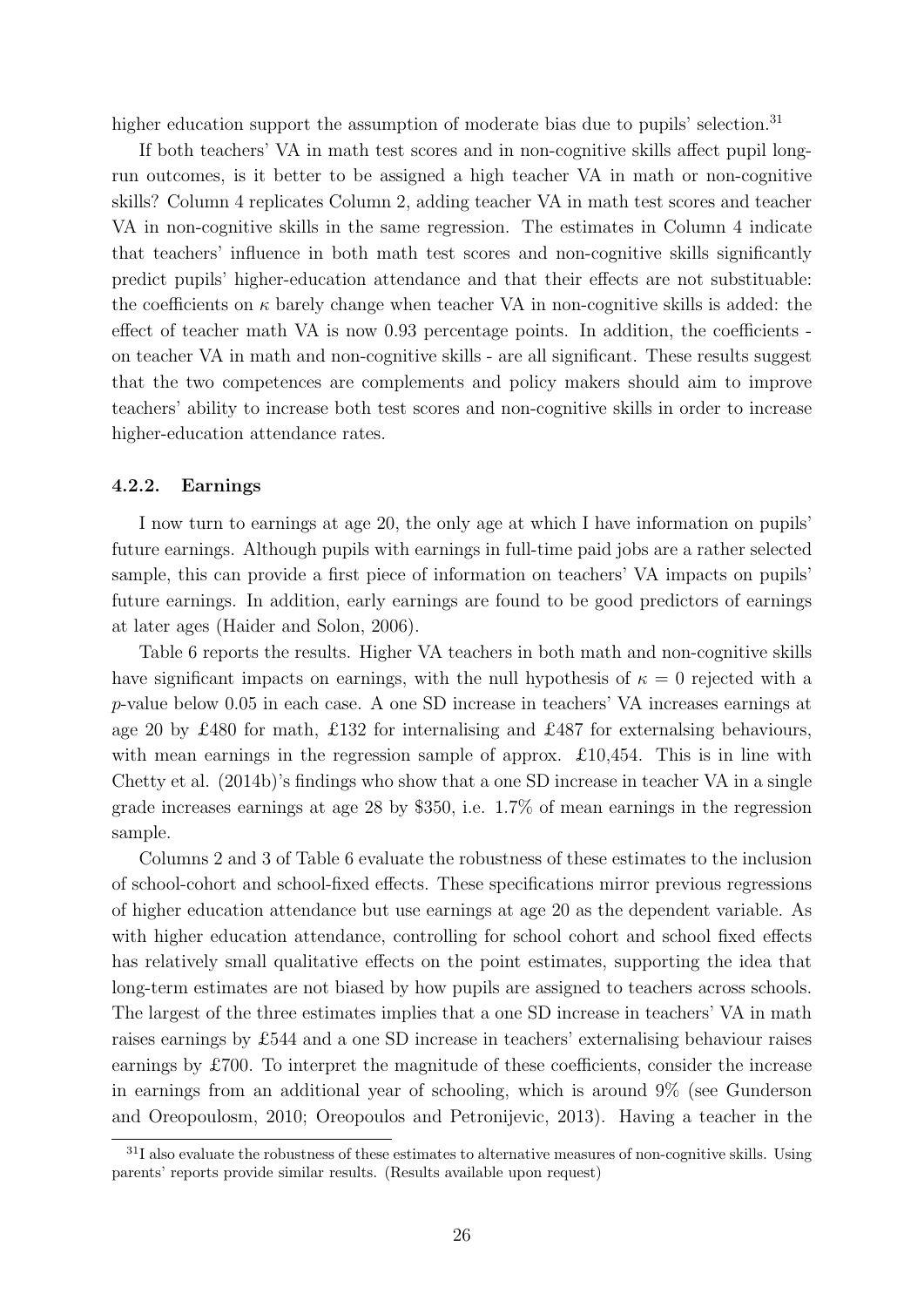first decile of the externalising VA distribution (1.20 SD gap compared to the mean) is therefore equivalent to missing  $(1.20*(3\%)/9\% = 1/3$  of the school year when taught by a teacher of mean quality. These are large effects.

Column 4 adds teachers' VA in math test scores and teachers' VA in non-cognitive skills in the same regressions. Teachers' influence on non-cognitive skills remains statistically significant when holding constant teachers' influence on math test scores to predict pupils' future earnings. This suggests again, that higher VA teachers in both math and non-cognitive skills have independent effects on pupils' future earnings.

Extensive Margin - When analysing earning effects, one might want to distinguish between the extensive and intensive margins. In Table 6, I regress an indicator for having never been unemployed at age 20 on teachers' VA in math test scores, teachers' VA in internalising behaviour and teachers' VA in externalising behaviour, successively. A one SD increase in teachers' VA in math raises the probability of having never been unemployed at age 20 by 0.54 percentage points. A one SD increase in teachers' VA internalising behaviour raises the probability of having never been unemployed at age 20 by 0.64 percentage points. And a one SD increase in teachers' VA externalising behaviour raises the probability of having never been unemployed at age 20 by 0.46 percentage points.

Column 4 of Table 6 replicates the baseline specification in column 2, adding simultaneously teachers' VA in math test scores and teachers' VA in non-cognitive skills. Again, the effects do not change qualitatively from specifications where they are entered one by one. This indicates that high teachers' VA in math and non-cognitive skills have large effects on the intensive margins, but also on the extensive margins.

Finally, Table 6 replicates the analysis using the probability of being in a full-time job at age 20 as the dependent variable. Similar results are obtained. Having a higher VA teacher in primary school who improves pupils' cognitive and non-cognitive skills, reduces the probability of being in full-time jobs at age 20 by 1.5, 0.77 and 1.00 percentage points respectively, consistently with previous results showing significant impacts on the probability of higher education attendance.

Hence, teacher's influences on both math test scores and non-cognitive skills are important for pupils' long-term outcomes. They have significant effects on education and labour market outcomes at age 20. In addition, their effects appear to be complementary and significant both between and within schools. These results complement the previous literature finding that cognitive skills and non-cognitive skills predict a variety of adult outcomes, including academic achievement, employment and financial stability (see Heckman et al. (2015) for a review). Researchers have also found that non-cognitive skills predict long-term outcomes as well as test scores (Chetty et al., 2011; Heckman and Rubinstein, 2001; Lindquist and Vestman, 2011; Mueller and Plug, 2006).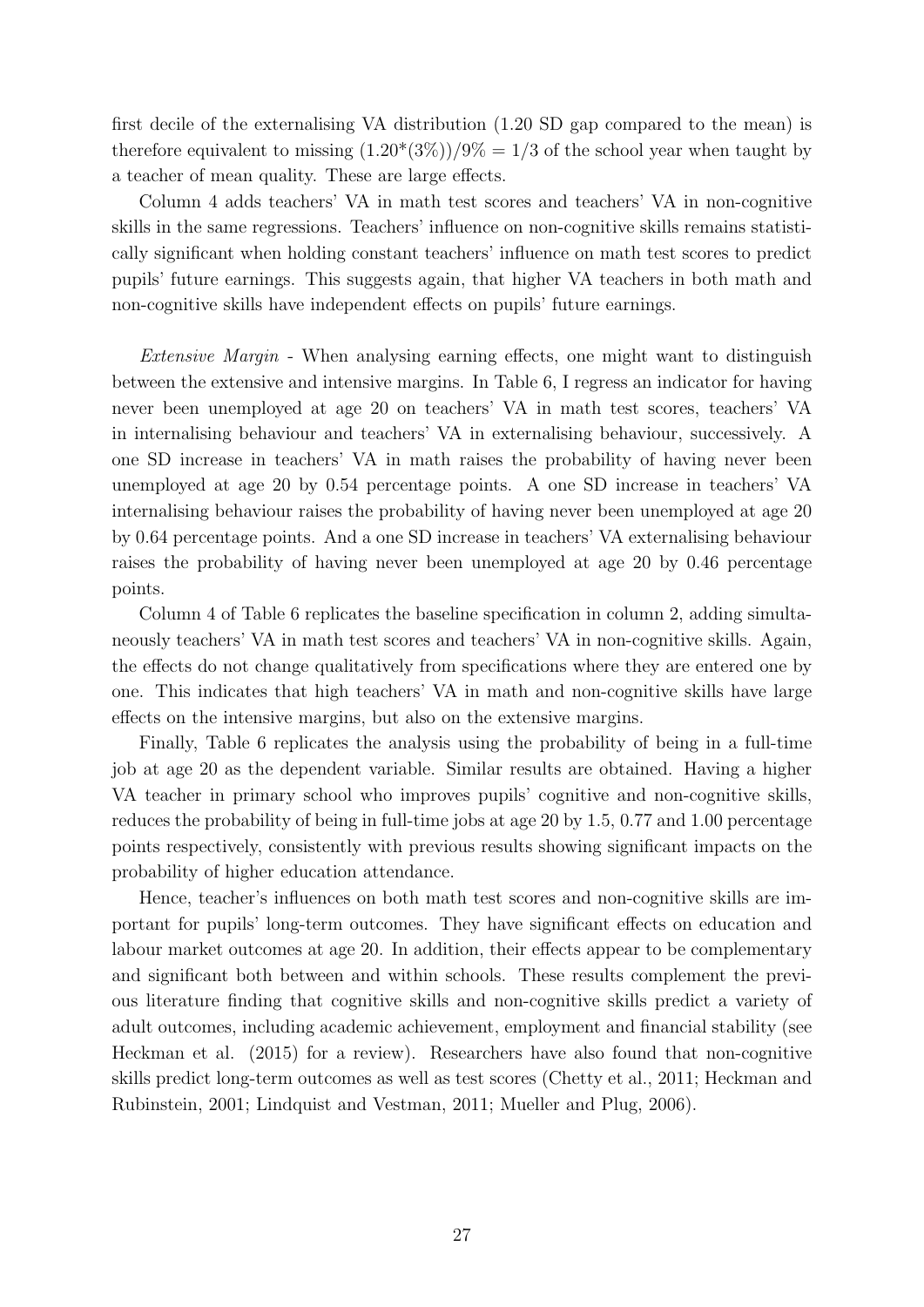#### 4.2.3. Fade-out or Persistent Effects?

The final set of outcomes I consider are teachers' impacts on test scores and noncognitive skills in subsequent years. Appendix Figure B4 plots the impacts of teachers' VA (in math test scores and non-cognitive skills) on subsequent math test scores at  $t + 3$ ,  $t + 5$  and  $t + 7$ . See Table 7 for the underlying coefficients. To construct this figure, I residualise raw test scores  $Y_{i,t+s}$  with respect to the baseline controls using within-teacher variation and then regress the residuals  $Y_{i,t+s}^*$  on  $\hat{\mu}_{jt}$ . I scale teachers' VA in units of pupils' outcome SDs in these estimates - by using  $\mu_{it}$  as the independent variable instead of  $m_{it}$  - to facilitate the interpretation of the regression coefficients, which are plotted in Appendix Figure B4. The coefficient for math teacher VA at  $s = 0$  is not statistically different from 1. The results then suggest that teachers' impacts on math test score fade out rapidly in subsequent years. Again these results align with existing evidence that improvements in education raises contemporaneous scores, then fade out in later years, only to reemerge in adulthood (Deming, 2009; Heckman et al,. 2010; Chetty et al., 2014b).

What about teachers' non-cognitive VA and subsequent math test scores? The story is different here. There is evidence that teachers' impacts on non-cognitive skills persist in subsequent years. The coefficients are positive and statistically significant at  $s = 3$ and  $s = 5$ , with no evidence of fade-out. This finding directly addresses the question of a reemergence effect in adulthood and adds to the idea that teachers' non-cognitive skills effects are good predictors of long-term outcomes because (i) they are more persistent and (ii) they reinforce the influence of teachers on math test scores.

In addition, Table 7 examines the impact of math teacher VA on non-cognitive skills in subsequent years. Again, there is evidence that teachers' impacts on math test scores have significant influence on pupils' non-cognitive skills at  $s = 3$ , supporting the idea that teachers have long-term effects on pupils' outcomes that are not reflected in their test scores' impacts and might explain reemergence in adulthood.

## V. Explaining Teacher VA Estimates

The estimates in the previous sections show that (i) teachers influence both pupils' academic skills and pupils' non-cognitive skills; (ii) teachers vary in their ability to enhance pupils' cognitive and non-cognitive skills and there seems to be a weak correlation between a teacher's ability to increase cognitive and non-cognitive skills; and (iii) long-run outcomes are improved by a combination of teacher's ability to increase cognitive skills and non-cognitive skills.

One can then ask which teacher traits are associated with improvements in pupils' cognitive and non-cognitive skills. In this section, I decompose the teachers' VA estimates based on cognitive skills and non-cognitive skills into a range of teacher characteristics and teaching practices to better understand the relationship between teachers' total estimated impacts on pupils' outcomes and teaching capacities. If teachers' VA on test scores are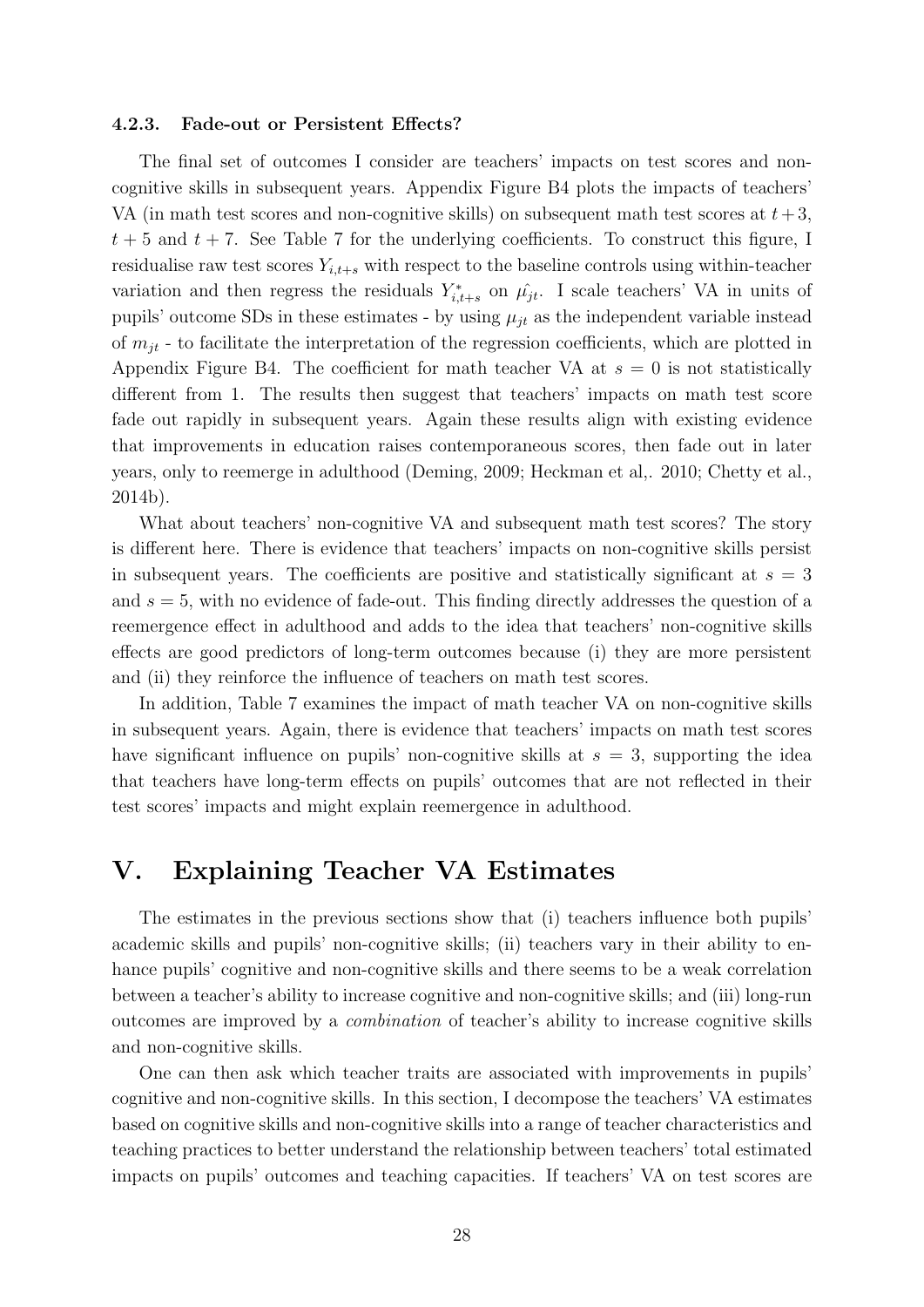weak predictors of teachers' VA on non-cognitive skills, this may suggest that teachers hence recourse to different techniques to improve pupils' test scores and non-cognitive skills (Jackson, 2012; Blazar and Kraft, 2015; Gershenson, 2016).

### 5.1. Decomposition of Teacher VA Estimates

I model the relationship between teachers' VA, teacher characteristics and teaching practices using the following linear specification:

$$
\mu_{jt} = a + T_{jt}\lambda + TP_{jt}\gamma + u_{jt} \tag{10}
$$

where  $\mu_{jt}$  refers to the estimated teacher j effect in year t.  $T_{jt}$  is a vector of teacher characteristics which includes gender, experience, self-esteem, confidence in teaching, job satisfaction and  $TP_{it}$  is a vector of teaching practices. There are several advantages in using a two-step procedure (i.e. first estimating teachers' VA and then decomposing the teachers' VA into different teacher components). First, estimating teachers' VA in a first step allows for a more general specification than the one that could be made by considering teacher characteristics. Second, the first step estimates in equation (4) of the coefficients for school and classroom characteristics and for pupil characteristics are independent from the specification chosen for the teacher characteristics effects in the second step (equation (10)). Changing the specification in the second step does not affect the estimates from the first step. Third, the two-step procedure allows me to consider both individual and aggregate error terms, which deals with the heteroscedasticity issues raised by Moulton (1990).

There are still some endogeneity issues. One legitimate concern is that teacher characteristics or teaching practices are endogenous to teacher quality. High-quality teachers are more likely to be satisfied with their job or to choose certain teaching methods than others. One way to deal with this would be a quasi-natural experiment, with exogenous changes in school policy or teaching methods.<sup>32</sup> Another would be to instrument teacher satisfaction using exogenous life events. There is probably no way to reject such concerns definitively, but one test is to examine whether individual teacher characteristics (for instance, self-esteem, confidence in teaching, job satisfaction) and teaching practices are relatively stable over time and do not vary with the characteristics of pupils in the class. Appendix A reports the results. There is no evidence of significant changes in teacher practices over time. Note in addition, that because the teachers' VA estimates are based on the pupil that the teacher taught in other years, this bias is rather limited here.

## 5.2. Results: The Decomposition of Teacher VA Estimates

Table 8 reports the R-squared of different teacher characteristics in explaining teachers' VA to improve math test scores, internalising and externalising behaviours. All the

<sup>&</sup>lt;sup>32</sup>The ALSPAC data provides information on head teacher and school policy that can be exploited in future research.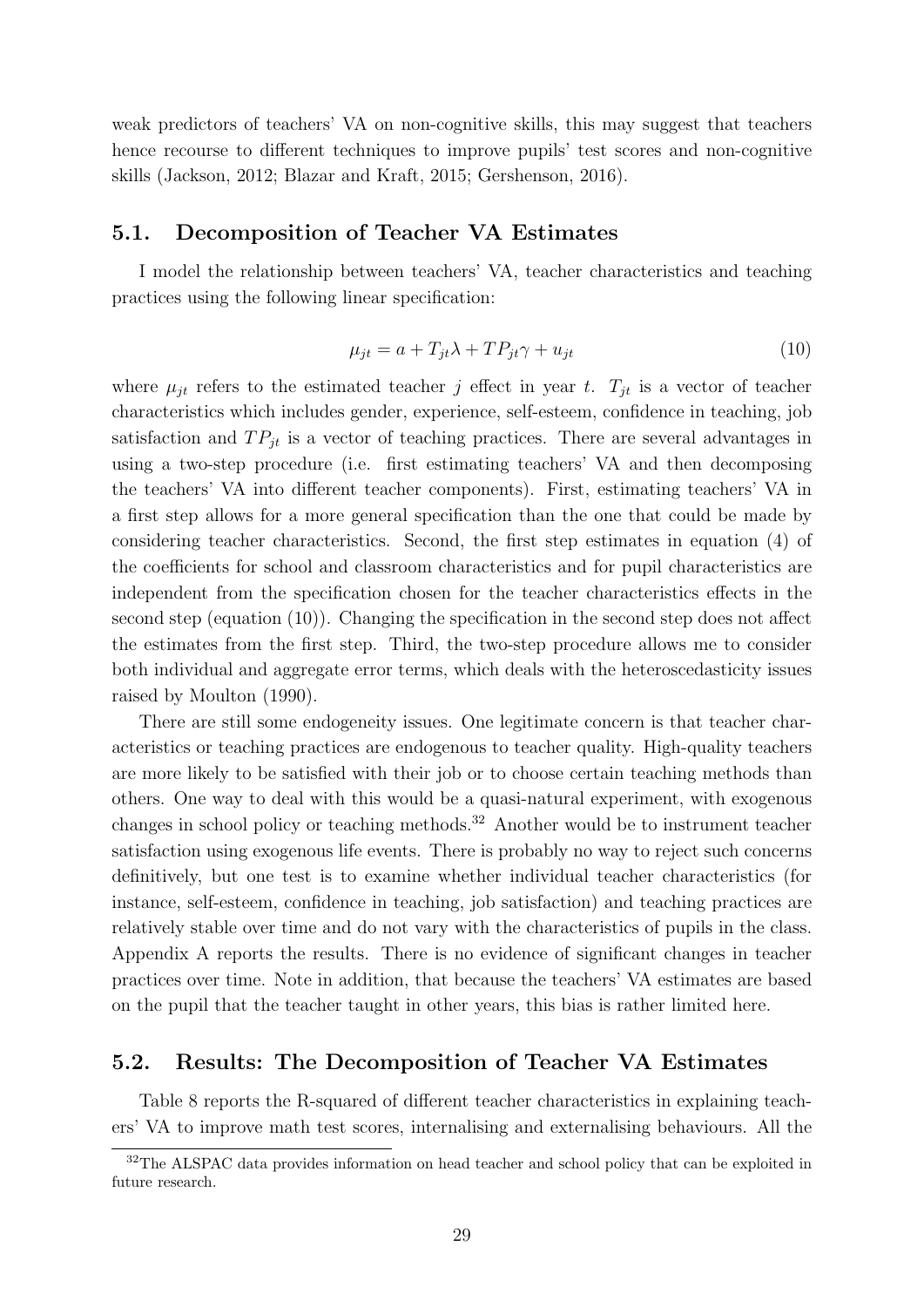teachers' VA estimates are based on the full specification described in previous sections.

#### 5.2.1. Teacher's Gender and Experience

First and foremost, traditional observable characteristics - such as gender and experience - explain at most 7% of the total variation in teacher VA (based on all three pupil outcomes). This is consistent with previous work (Hanushek, 1971; Rivkin et al., 2005; Aaronson et al., 2007) finding a small relationship between teacher characteristics such as gender, experience, educational background and teacher ability to raise student achievement.<sup>33</sup>

In addition, Appendix Table A6 provides detailed information on the effects of teacher gender. It is notable that female teachers are associated with better teachers' VA for noncognitive skills. Female teachers' VA in internalising behaviour is 0.03 SD higher than male teachers' VA in internalising behaviour and 0.01 SD higher than male teachers' VA in externalising behaviour.<sup>34</sup> The coefficients on teacher experience are not statistically significant for all three outcomes, consistently with previous work.

#### 5.2.2. Teacher's Non-Cognitive Skills

Given (i) the sizeable effects of teachers on both pupil cognitive and non-cognitive skills and (ii) the limited amount of variation in teacher effectiveness explained by simple characteristics such as gender and experience, a key question is whether other teacher characteristics predict teacher effectiveness and whether these characteristics relate differently to teachers' VA's on math test scores and non-test score outcomes.

One potential question is the influence of teacher's non-cognitive skills on pupils' test scores, internalising and externalising behaviours. While individuals' non-cognitive skills and traits significantly influence academic and labour-market outcomes, teacher's noncognitive skills may exert a significance influence on teacher quality. There is not much rigorous quantitative evidence regarding the effect of teacher's non-cognitive characteristics.

I test this hypothesis in Table 8, by estimating the effects of a number of teacher noncognitive skills - including CCEI, Bachman self-esteem, job satisfaction and confidence in teaching - on teacher ability to improve pupils' outcomes. The results indicate that teacher emotional characteristics are significantly related to estimated teacher quality in pupils' cognitive and non-cognitive skills. Strikingly, they explain roughly 3% of the total variation in teachers' VA in maths, 4% of the total variation in teachers' VA in

<sup>33</sup>Hanushek (1971) finds no relationship between teacher quality and experience or master's degree attainment. Rivkin et al. (2005) also find no link between educational level and teacher quality, although they find a small positive relationship between the first two years of teacher experience and teacher quality. Aaronson et al. (2007) find that the vast majority of the total variation in teacher quality is unexplained by observable teacher characteristics, such as gender, ethnicity, experience, advanced degrees and teaching certifications.

<sup>34</sup>See Dee (2005) and Ehrenberg et al. (1995) for a discussion on the influence of teachers' race, gender and ethnicity. However, they mostly focus on how pairings by race, ethnicity and gender influence teachers' perceptions and expectations of students. The evidence is mixed.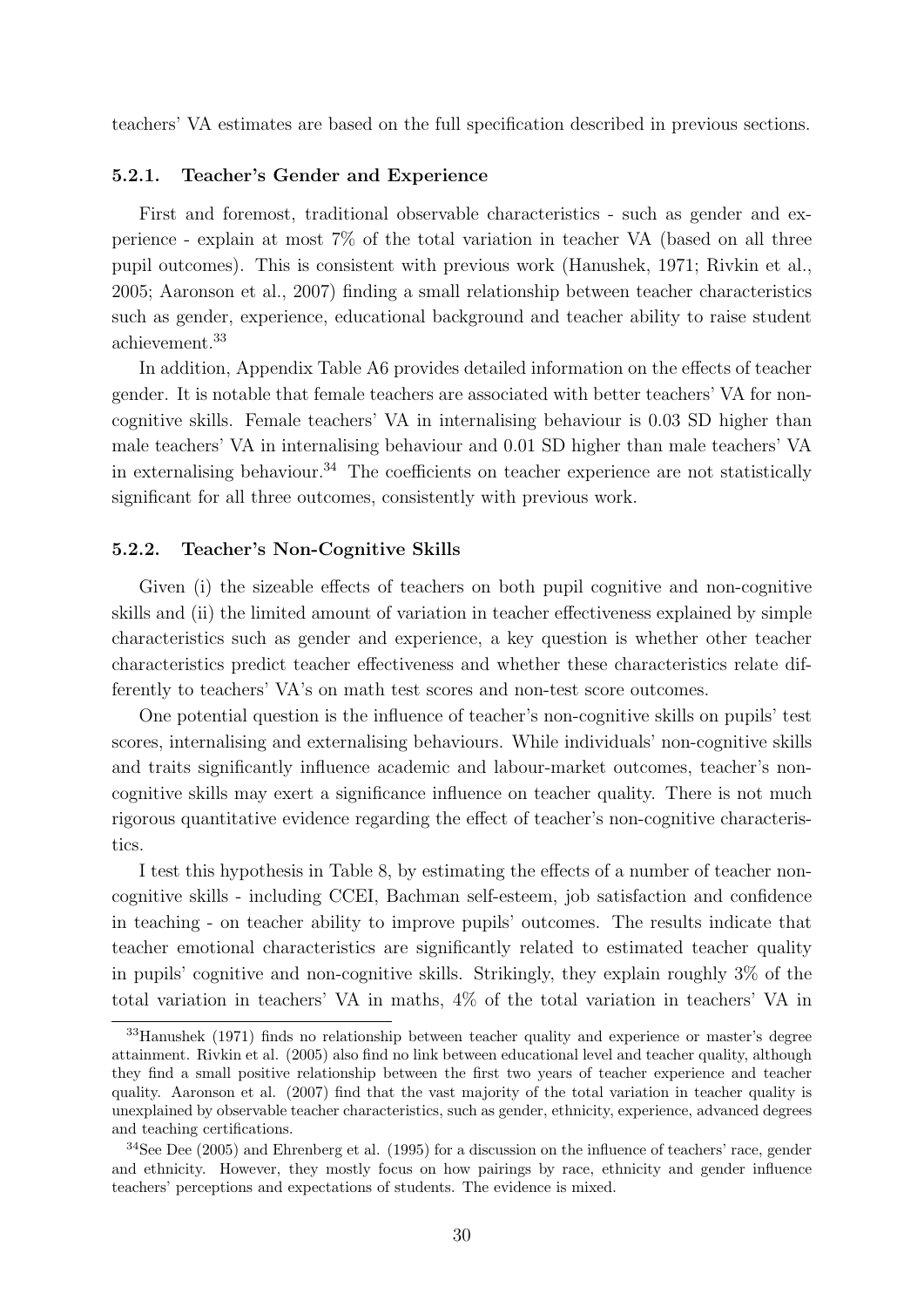internalising behaviours and 7% of the total variation in teachers' VA in externalising behaviour. Even if these percentages look modest, they are in the same range as the explanatory powers of teacher gender and teacher experience.

In Appendix Table A6, I then detail the effect of teacher's CCEI, Bachman self-esteem, job satisfaction and confidence in teaching on teacher quality.<sup>35</sup> A one SD increase in teacher emotional health (as measured by CCEI) translates into an increase in teacher quality of 0.02 SD for math, 0.04 SD for internalising behaviour and 0.02 SD for externalising behaviour. These relationships are all statistically significant. In addition, teacher self-esteem and teacher confidence increase teacher non-cognitive quality by approx. 0.1 SD. Finally, teacher job satisfaction has positive effects on teacher quality in internalising behaviour. Note that these results are robust to the use of alternative teachers' VA based on parents' reports. There is still a positive and significant effect of teacher's self-esteem, teacher job satisfaction and teacher confidence in teaching on teacher non-cognitive skill quality when using parents' reports of non-cognitive skills.<sup>36</sup>

These results are a first piece of evidence that teacher's non-cognitive skills matter and go beyond what has been shown in past estimations that have tried to explain the variation in teacher quality. Given the lack of explanatory power of traditional observable characteristics, it is of particular interest that teacher's non-cognitive skills contribute to explaining the variation in estimated teacher quality on pupils' non-cognitive skills in addition to teacher gender or experience.

#### 5.2.3. Teaching Practices

Another line of research to explain teacher effectiveness is to shift the focus to teaching practices, that is, what teachers actually do in the classroom. Previous evidence on teaching practices is not conclusive and especially so far on pupil non-cognitive skills.

To analyse to what extent certain teaching practices in class are related to teacher quality and pupil performance in math and non-test score outcomes, I group the described teaching practices under five categories: (i) instilment of knowledge and enhancement of comprehension; (ii) instilment of analytical and critical skills; (iii) instilment of capacity for individual study; (iv) instilment of social and moral behaviours and (v) individual treatments of pupils. A complete set of information is available in year 3, less information is available in year 6 (see Appendix C for a full description).

Table 8 reports the R-squared values from estimating the effect of teacher practices on teacher's ability to improve pupils' outcomes. The results indicate that including both teacher characteristics and teaching practices explains up to 27% of the total variation in teachers' effects on math test scores, 17% of that on internalising behaviour and 15% of that on externalising behaviour. Again this is larger than the explanatory power

<sup>&</sup>lt;sup>35</sup>Note that the coefficients are partial correlation coefficients (or  $\beta$ -statistics). They reflect the "power" of each variable to explain the prevalence of cognitive and non-cognitive skills of pupils, holding all other variables in the equation constant. They therefore reflect the impact of the variable times its standard deviation.

<sup>36</sup>Results available upon request.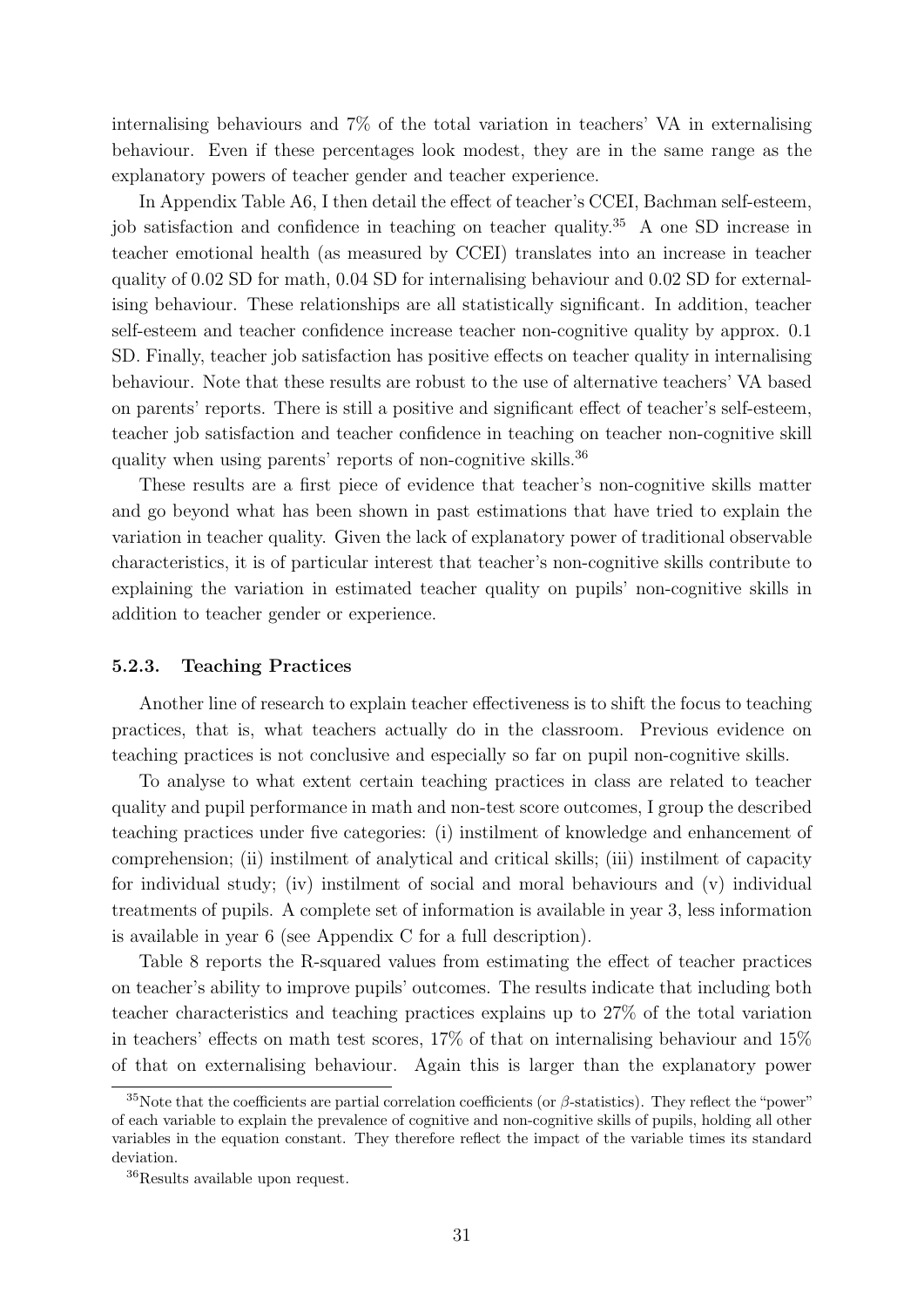attributed to traditional observable teacher characteristics, such as gender or experience.

Appendix Tables A7 and A8 present detailed results on the effect of teaching practices. They clearly show that certain teaching practices are correlated with higher teacher VA, but can have different effects on pupils' math test scores and non-cognitive skills. Appendix Table A7 reports the estimates for each category of teaching practice, controlling for teacher characteristics such as teacher's gender, emotional health and experience. In columns  $(1)$ ,  $(3)$  and  $(5)$ , the estimates are from separate regressions in which each teaching practice enters as a single treatment variable. In columns (2), (4) and (6), the estimates come from one regression that includes all the teaching practice measures as multiple treatments.

Some interesting patterns emerge. First, the estimates of measures that capture elements of "traditional teaching practices", e.g. instilment of knowledge and enhancement of comprehension, have negative and significant effects on teachers' ability to enhance pupils' internalising behaviours. The estimated effect is not significant on teachers' ability to increase pupils' math test scores. Another noteworthy feature of the estimates is the positive effects of more "modern teaching practices", e.g. instilment of analytical and critical skills and instilment of capacity for individual study on teachers' ability to increase pupils' math test scores and non-cognitive skills. The coefficients remain significant when all the teaching practices are introduced at the same time.

Row 5 presents estimates based on the individual treatment of pupils. This category includes whether teachers group children by attainment/ability groups for classroom activities, whether teachers use individual reviews or discussions, name pupils in the class and display work as an incentive. The effects are positive for teachers' non-cognitive VA.<sup>37</sup> This seems to suggest that pupils might gain in confidence when they are taught in groups with similar ability learners, have individual reviews and have good relationship with their teachers.

Appendix Table A8 provides detailed information on the effect of selected teaching practices. Again, I find that teaching practices, such as giving homework and written assessment are positively associated with teacher math quality, while they are negatively or not signiticantly associated with teacher non-cognitive skills quality. By way of contrast, teachers who feel the responsibility to help children to develop in their own way and help children to organise their work have positive effects on pupils' non-cognitive skills. Finally, teachers who group children by ability groups have negative and significant effects on teachers' ability to improve math test scores, while teachers who recourse to individual reviews have positive effects on pupils' non-cognitive skills.

Overall the evidence in Appendix Tables A7 and A8 suggest that three of the five teaching styles and methods tested have positive effects on pupils' non-cognitive skills,

<sup>&</sup>lt;sup>37</sup>The accumulating research evidence on grouping appears to be contradictory. Streaming students into separate ability groups could disadvantage low-achieving students while benefiting high-achieving students, thereby exacerbating inequality (Epple et al, 2002). On the other hand, streaming could potentially allow teachers to more closely match instruction to students' needs, benefiting all students (Duflo et al., 2011). In a recent paper, Algan et al. (2013), have shown horizontal teaching practices (i.e. students work in groups) are positively correlated with student self-confidence and positive attitude.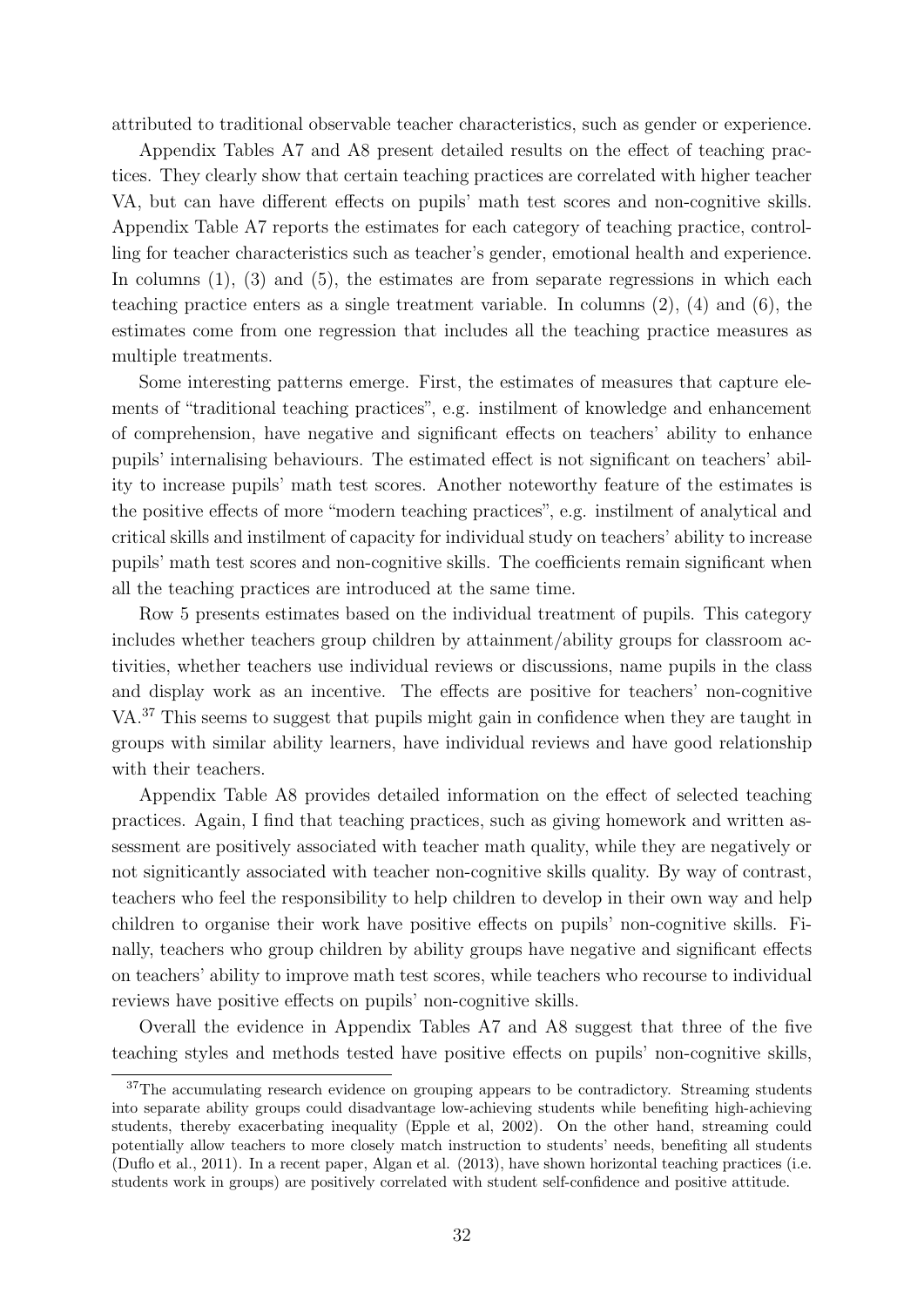while traditional teaching practices have somewhat detrimental effects. The other most important of these effects (in terms of effect size) is the indicator of the extent to which teachers make sure that their pupils have the capacity to study individually. When this measure increases by one SD, teachers' ability to increase pupils' internalising behaviour raises by 0.08 SD, which results in an increase of 0.02 SD in internalising behaviour. Alternatively, a one SD increase in traditional teaching methods, would decrease teachers' ability to increase pupils' internalising behaviour by 0.10 SD, which results in a decrease of 0.02 SD in internalising behaviour.

# VI. Discussion and Concluding Remarks

Analysing teachers' effects on pupils' cognitive and non-cognitive skills, I have shown that teachers have a large influence on pupils' non-cognitive skills - above and beyond their effects on test scores. I also shed light on long-term impacts of teachers who increase pupils' non-cognitive skills and found that long-run outcomes are improved by a combination of teachers increasing pupils' cognitive and non-cognitive skills. I argued that my findings can provide potential explanation for school interventions with test score effects that "fade-out" over time but have lasting effects on adult outcomes. My research design also allowed me to decompose the teachers' effects on pupils' cognitive and non-cognitive skills into different teaching practices. The analysis revealed that teachers who increase pupils' cognitive skills and teachers who increase pupils' non-cognitive skills use different teaching practices, thus supporting the idea that higher teacher effects in maths are weak predictors of teacher effects in non-cognitive skills. A fruitful avenue for future research would be to see how different types of school interventions amplify or weaken the effects of teachers on pupils' cognitive and non-cognitive skills.

More generally, my findings contribute to the extensive literature that assesses teacher effects on student test scores (e.g. Hanushek, 1971; Rockoff, 2004; Rivkin et al., 2005; Aaronson et al., 2007; Kane and Staiger, 2008; Chetty et al., 2014a,b; Rothstein, 2014; Hacher-Hicks et al., 2014) as it provides evidence for teachers' effects that are not reflected in their test score VA. In doing so, my research could be ultimately used to estimate the optimal weighting of teachers' effects on pupils' cognitive and non-cognitive skills to evaluate teacher quality in school districts.

These results have considerable policy implications: For instance, my findings imply that replacing a teacher in the bottom 10% of the non-cognitive VA distribution with a teacher of mean quality would generate a present value lifetime earnings gain per child of approx. £25,000. This simple calculation shows that there are large potential gains from improving the quality of teaching - whether using selection based on VA, teacher training or other policies.

Although these findings are encouraging, several questions might need to be resolved before we can use these types of measures for policy. For example, in this paper I use different types of measures for pupils' non-cognitive skills. One might ask which of these measures best captures teacher effects on non-cognitive skills. How much do the results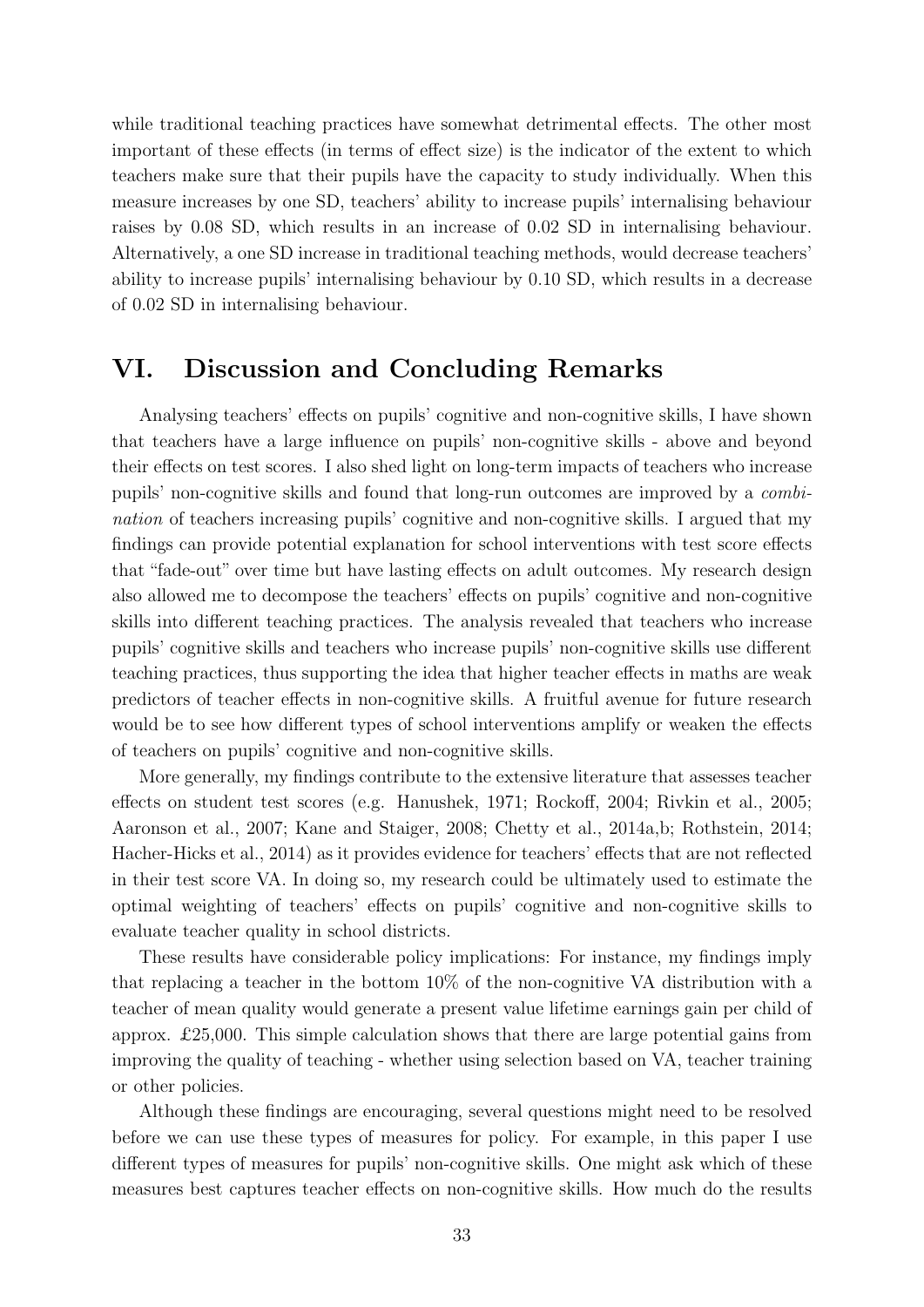depend on the measure used? Moreover, using VA measures on pupils' non-cognitive skills to evaluate teachers could induce teachers to answer the questionnaires differently. If behavioural responses substantially alter the quality of teachers' VA measures, policy makers may need to develop metrics that are more robust to such responses.

In addition, there are many aspects of teachers' long-run impacts that remain to be explored. For example, in this paper, I identify the impact of primary school teachers on long-run outcomes at age 20. Are teacher impacts different over time? Does having a good teacher who improves cognitive skills matter more in primary school while having a good teacher who improves non-cognitive skills is more effective later? Are teacher impacts additive over time? Similarly, it would be interesting to develop analyses which go beyond the mean treatment effects that I have estimated here. We could ask whether different types of teacher quality are more effective in helping different types of students. For instance, are higher non-cognitive VA teachers better with boys or girls or lower achievers rather than high achievers?

Whether or not teachers' effects on non-cognitive skills can be used in teachers' evaluations, my results underline the value of teachers who increase pupils' non-cognitive skills for future outcomes. Hence, this study highlights that considering non-cognitive skills in addition to intellectual development in school objectives is likely to have substantial economic and social benefits. At the time of writing, in many countries this objective remains only marginal.

## References

Aaronson, D., L. Barrow and W. Sander (2007), 'Teachers and Student Achievement in the Chicago Public High Schools', Journal of Labor Economics, 25(1), 95-135.

Almond D. and J.Currie (2010), 'Human Capital Development Before Age Five' in Handbook of Labor Economics, volume A., e.d. David Card and Orley Ashenfelter, 1315-1486.

Algan, Y, P. Cahuc and A. Shleifer (2013), 'Teaching Practices and Social Capital' American Economic Journal: Applied Economics, 5(3), 189-210.

Almlund, M., A.L. Duckworth, J.J. Heckman and T.D. Kautz (2011) 'Personality Psychology and Economics' in Handbook of the Economics of Education, volume 4, e.d. Eric A. Hanushek, Stephen Machin and Ludger Woessmann, 1-182.

Araujo, M.C., Carneiro, P.M., Cruz-Aguayo, Y. and N. Schady (2016),'Teacher Quality and Learning Outcomes in Kindergarten', Quarterly Journal of Economics, Forthcoming.

Bacher-Hicks, A., T.J. Kane, and D.O. Staiger (2014),'Validating Teacher Effects Estimates Using Changes in Teacher Assignments in Los Angeles', Unpublished Manuscript.

Bietenbeck, J.C. (2014), 'Teaching Practices and Cognitive skills', Labour Economics, 30, 143-153.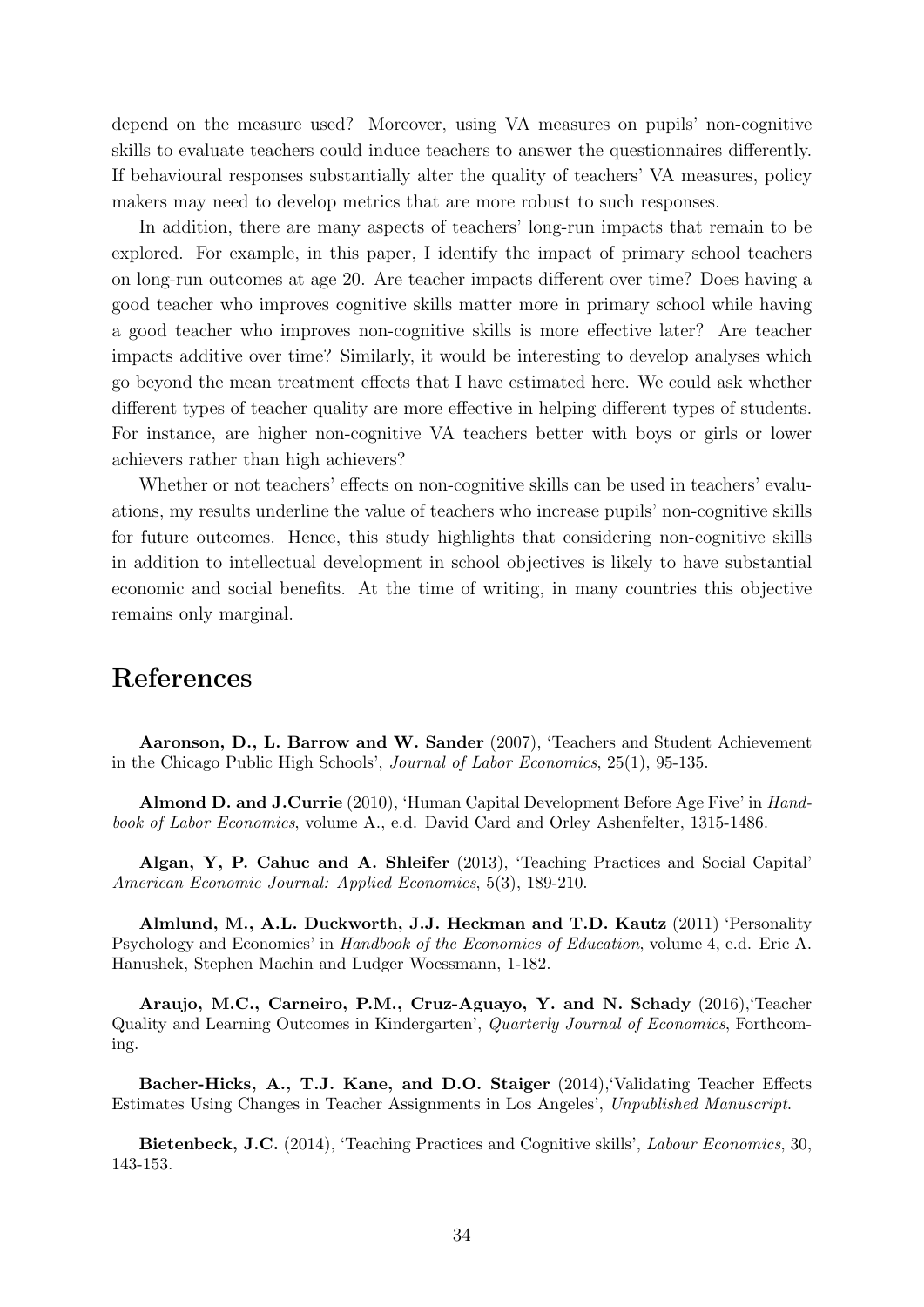Blazar, D. and M.A. Kraft (2015),'Teacher and Teaching Effects on Students' Academic Behaviors and Mindsets', Mathematic Policy Research. Working Paper 41.

Bloom, B.S. (1956),'Taxonomy of Educational Objectives', Handbook 1: Cognitive Domain, New York, N.Y. Longmans, Green and co.

Borghans L., B.T. Weel and B.A. Weinberg (2008), 'Interpersonal Styles and Labor Market Outcomes', Journal of Human Resources, 43 (4), 815-58.

Brewer D.J. and D.D. Goldhaber (1997), 'Why Don't Schools and Teachers Seem to Matter?', Journal of Human Resources, 32, 505-523.

Cascio E. and D. Staiger (2012),'Knowledge, Tests and Fade out in Educational Interventions', NBER working paper No.18038.

Chamberlain G. (2013), 'Predictive Effects of Teachers and Schools on Test Scores, College Attendance, and Earnings', PNAS, no: 1315746110.

Chetty, R., J. Friedman, and J. Rockoff (2014a), 'Measuring the Impacts of Teachers I: Evaluating Bias in Teacher Value-Added Estimates', American Economic Review, 104(9), 2593-2632.

Chetty, R., J. Friedman, and J. Rockoff (2014b), 'Measuring the Impacts of Teachers II: Teacher Value-Added and Student Outcomes in Adulthood', American Economic Review, 104(9), 2633-79.

Chetty, R., J. Friedman, N. Hilger, E. Saez, D. Schanzenbach and D. Yagan (2011), 'How Does Your Kindergarten Classroom Affect Your Earnings? Evidence from Project STAR', Quarterly Journal of Economics, 16(4), 1593-1660.

Clotfelter, C., H. Ladd and J. Vigdor (2007), 'Teacher-student Matching and the Assessment of Teacher Effectiveness', Journal of Human Resources, 41(4), 778-820.

Dee, T.S (2005), 'A teacher like me: Does Race, Ethnicity or Gender Matter?' American Economic Review Papers and Proceedings, 95, 158-165.

Duckworth, A. and M. Seligman (2005), 'Self-discipline Outdoes IQ in Predicting Academic Performance of Adolescents' Psychological Science, 16(2), 939-944.

Duflo, E., P. Dupas and M. Kremer (2011), 'Peer Effects, Teacher Incentives, and the Impact of Tracking: Evidence from a Randomized Evaluation in Kenya' American Economic Review, 101(5), 1739-74.

Ehrenberg R.G, D. D. Goldhaber and D.J. Brewer (1995), 'Do Teachers' Race, Gender and Ethnicity Matter?' Industrial and Labor Relations Review, 48(3), 547-61.

Epple D., E. Newlon and R. Romano (2002), 'Ability Tracking, School Competition and the Distribution of Educational Benefits', Journal of Public Economics, 83(1), 1-48.

Gershenson, S. (2016),'Linking Teacher Quality, Student Attendance and Student Achievement', Education Finance and Policy, 125-149.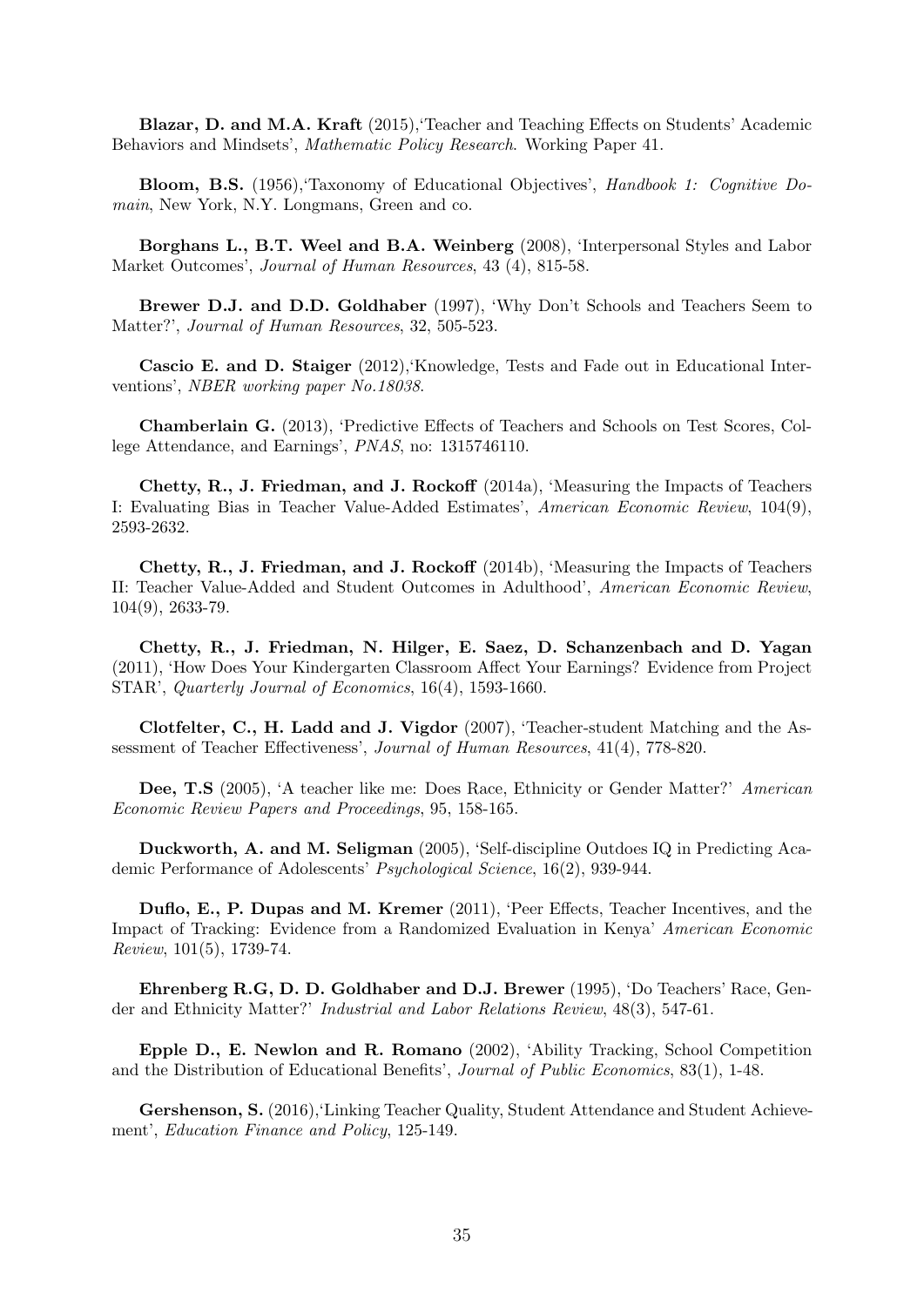Goodman A., D.L. Lamping and G.B. Ploubidis (2010), 'When to Use Broader Internalising and Externalising Subscales Instead of Hypothesised Five Subscales on the Strengths and Difficulties Questionnaire (SDQ); Data from British Parents, Teachers and Children', Journal of Abnormal Child Psychology, 38(8), 1179-91.

Goodman R. (1997), 'The Strengths and Difficulties Questionnaire: A Research Note' Journal of Child Psychology and Psychiatry, 38, 581-586.

Grogger J. and E. Eide (1995), 'Changes in College Skills and the Rise in the College Wage Premium', Journal of Human Resources, 30(2), 280-310.

Hanushek, E.A. (1971), 'Teacher Characteristics and Gains in Student Achievement', American Economic Review, 61(2), 280-88.

Hanushek, E.A. (1992), 'The Trade-off Between Child Quantity and Quality', Journal of Political Economy, 100, no: 1:84-117.

Hanushek, E.A. and D.D. Kimko (2000), 'Schooling, Labor Force Quality and the Growth of Nations', American Economic Review, 90, 1184-1208.

Heckman, J.J. and Y. Rubinstein (2001), 'The Importance of Non-cognitive Skills: Lessons from the GED Testing Program', American Economic Review, 145-149.

Heckman, J.J., J. Stixrud and S. Urzua (2006), 'The Effects of Cognitive and Noncognitive Abilities on Labor Market Outcomes and Social Behavior', Journal of Labor Economics, 24(3), 411-482.

Heckman J.J., R. Pinto and P. Savelyev (2013),'Understanding the Mechanisms Through Which an Influential Early Childhood Program Boosted Adult Outcomes', American Economic Review, 103(6), 2052-2086.

Heckman J.J., T. Kautz, R. Diris, B. Ter Weel and L. Borghans (2015),'Fostering and Measuing Skills: Improving Cognitive and Non-Cognitive Skills to Promote Lifetime Success", NBER working paper.

Hidalgo-Cabrillana, A. and C. Lopez-Mayan (2015), 'Teaching Styles and Achievement: Student and Teacher Perspectives', Available at http://dx.doi.org/10.2139/ssrn.2569020

Jackson, K. (2012), 'Non-Cognitive Ability, Test Scores, and Teacher Quality: Evidence from 9th Grade Teachers in North Carolina', NBER working paper.

**Jacob B.A., L. Lefgren and D. Sims** (2010), The Persistence of Teacher-Induced Learning Gains', Journal of Human Resources, 45(4), 915-943.

Kane, T. and D. Staiger (2008), 'Estimating Teacher Impacts on Student Achievement: An Experimental Evaluation', NBER working paper. No14607

Lavy, V. (2011), 'What Makes an Effective Teacher? Quasi-Experimental Evidence', NBER working paper, no. 16885.

Lindqvist, E. and R. Vestman (2011), 'The Labor Market Returns to Cognitive and Noncognitive Ability: Evidence from the Swedish Enlistment', American Economic Journal: Applied Economics, 3(1), 101-128.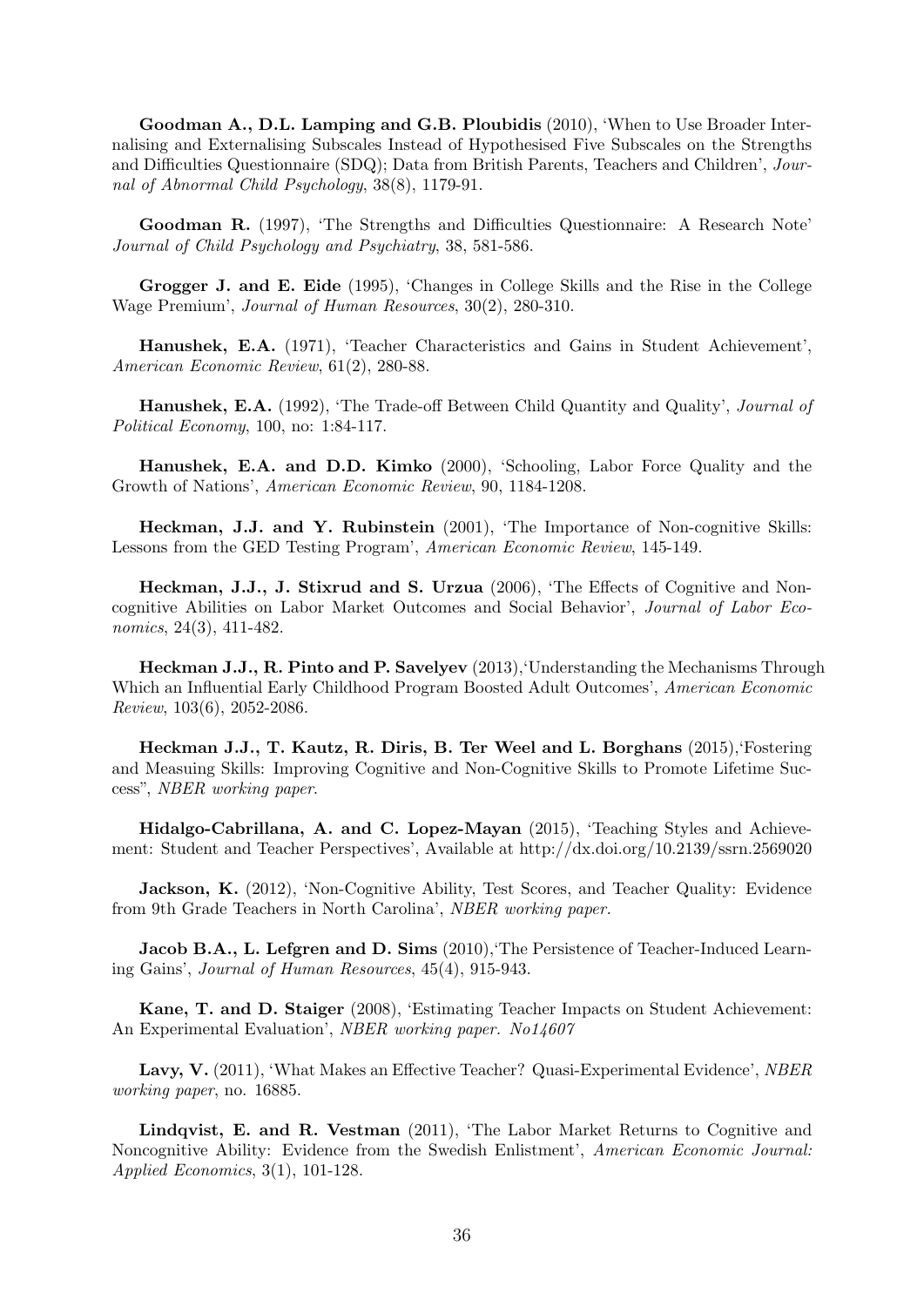Mihaly K., D.F. McCaffrey, D. Staiger and J.R Lockwood (2013),'A Composite Estimator of Effective Teaching', Gate Foundation Research Paper.

Moulton, B.R. (1990), 'An Illustration of a Pitfall in Estimating The Effects of Aggregate Variables on Micro Units', Review of Economics and Statistics, 72(2): 334-338.

Mueller, G. and E. Plug (2006),'Estimating the Effect of Personality on Male and Female Earnings', Industrial and Labor Relations Review, 60(1), 3-22.

Murnane, R.J., J.D. Singer, J.B. Willet, J.J. Kemple and R. Olsen (1991), 'Who Will Teach? Policies that Matter'. Cambridge, MA: Harvard University Press.

Rivkin, S.G, E.A. Hanushek and J.F. Kain (2005), 'Teachers, Schools and Academic Achievement', Econometrica, 73, 417-458.

Rockoff, J.E. (2004), 'The Impact of Individual Teachers on Student Achievement: Evidence from Panel Data', American Economic Review Papers and Proceedings, 94, 247-252.

Rothstein, J. (2010),'Teacher Quality in Educational Production: Tracking, Decay and Student Achievement', Quarterly Journal of Economics, 125(1), 175-214.

Rothstein, J. (2017),'Revisiting the Impacts of Teachers', American Economic Review, forthcoming.

Ruzek, E.A., T. Domina, A.M. Conley, G.J. Duncan and S.A. Karabenick (2014), 'Using Value-Added Models to Measure Teacher Effects on Students' Motivation and Achievement', The Journal of Early Adolescence, 35(5-6), 852-882.

Schwerdt, G. and A.C. Wuppermann (2011), 'Is Traditional Teaching Really all that Bad? A Within-Student Between-Subject Approach', Economics of Education Review, 30, 365- 379.

Van Klaveren C. (2011), 'Lecturing Style Teaching and Student Performance', Economics of Education Review, 30, 729-739.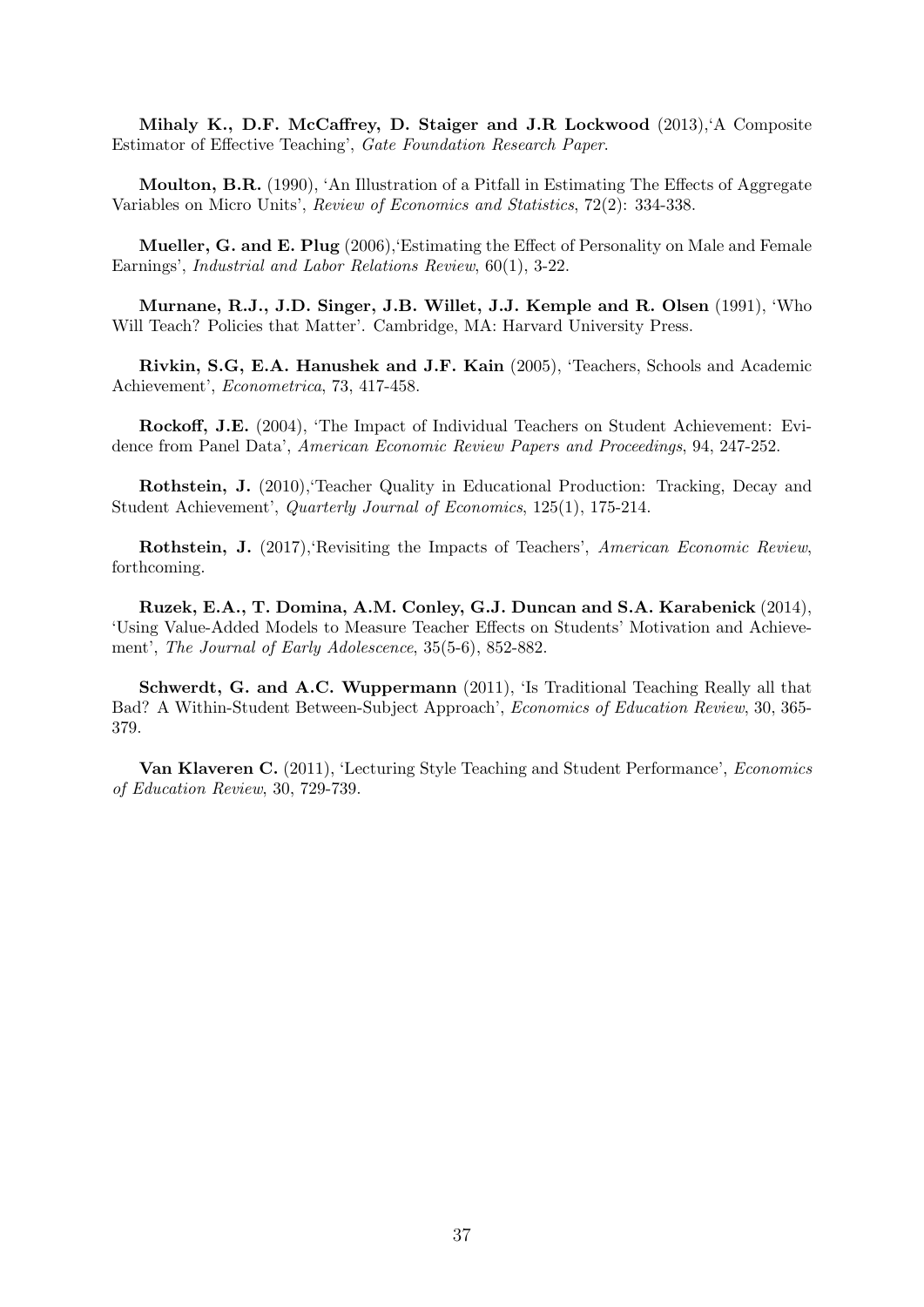# Tables

|                                                            | Math<br>test<br>scores | English<br>test<br>scores | Intern.<br>behaviour<br><i>(parents)</i><br>report) | Extern.<br>behaviour<br><i>(parents)</i><br>report) | Intern.<br>behaviour<br>(teacher)<br>report) | Extern.<br>behaviour<br>(teacher<br>report) |
|------------------------------------------------------------|------------------------|---------------------------|-----------------------------------------------------|-----------------------------------------------------|----------------------------------------------|---------------------------------------------|
| <i>Correlation matrix</i>                                  |                        |                           |                                                     |                                                     |                                              |                                             |
| Math test scores                                           | $\mathbf{1}$           |                           |                                                     |                                                     |                                              |                                             |
| English test scores                                        | 0.71                   | 1                         |                                                     |                                                     |                                              |                                             |
| Internalising behaviour<br>index (parents report)          | 0.17                   | 0.15                      | $\mathbf{1}$                                        |                                                     |                                              |                                             |
| Externalising behaviour<br>index (parents report)          | 0.27                   | 0.34                      | 0.40                                                | $\mathbf{1}$                                        |                                              |                                             |
| Internalising behaviour<br>index (teacher report)          | 0.25                   | 0.24                      | 0.33                                                | 0.20                                                | $\mathbf{1}$                                 |                                             |
| Externalising behaviour<br>index (teacher report)          | 0.36                   | 0.45                      | 0.16                                                | 0.46                                                | 0.37                                         | 1                                           |
| Pupil average                                              | 62.05                  | 57.03                     | 17.19                                               | 15.52                                               | 17.40                                        | 16.57                                       |
| Individual level SD                                        | 23.20                  | 16.29                     | 2.79                                                | 3.35                                                | 3.25                                         | 3.97                                        |
| Within-year variance:<br><i>(on standardised outcomes)</i> |                        |                           |                                                     |                                                     |                                              |                                             |
| Individual level SD                                        | 0.67                   | 0.61                      | 0.86                                                | 0.81                                                | 0.87                                         | 0.83                                        |
| $Class + Teacher SD$                                       | 0.22                   | 0.32                      | 0.27                                                | 0.27                                                | 0.24                                         | 0.29                                        |

Table 1: Correlations between Pupils' Cognitive and Non-Cognitive Skills

Notes: Table 1 reports the correlation, the mean and the standard deviations of math test scores, English test scores, internalising behaviour and externalising behaviour in years 3 and 6 of primary school for the sample used in estimating the baseline VA model. Internalising behaviour and externalising behaviour are reported by the parents and by the teacher in both school years for each pupil. Math test scores are measured by KS2 math test scores in year 6 and ALSPAC math test scores at the end of year 3. English test scores are measured by KS2 and KS1 English test scores in year 6 and year 2 of primary school. Internalising behaviours and externalising behaviours are two composite indicators computed from the Strength and Difficulties Questionnaire (see Goldman et al., 1997). "Pupil average" reports the mean of unstandardised math test scores, English test scores, internalising behaviour and externalising behaviour at the pupil level. Individual level SD reports the standard deviation of unstandardised math test scores, English test scores, internalising behaviour and externalising behaviour at the pupil level. The last two rows are based on standardised math test scores, English test scores, internalising behaviour, and externalising behaviour residuals, used in the teacher VA estimates computation. Individual level SD reports the within-year standard deviation of pupils' outcomes residuals based on pupils' variation. Class-teacher level SD reports the within-year standard deviation of pupils' outcomes residuals based on classroom and teacher-level variation.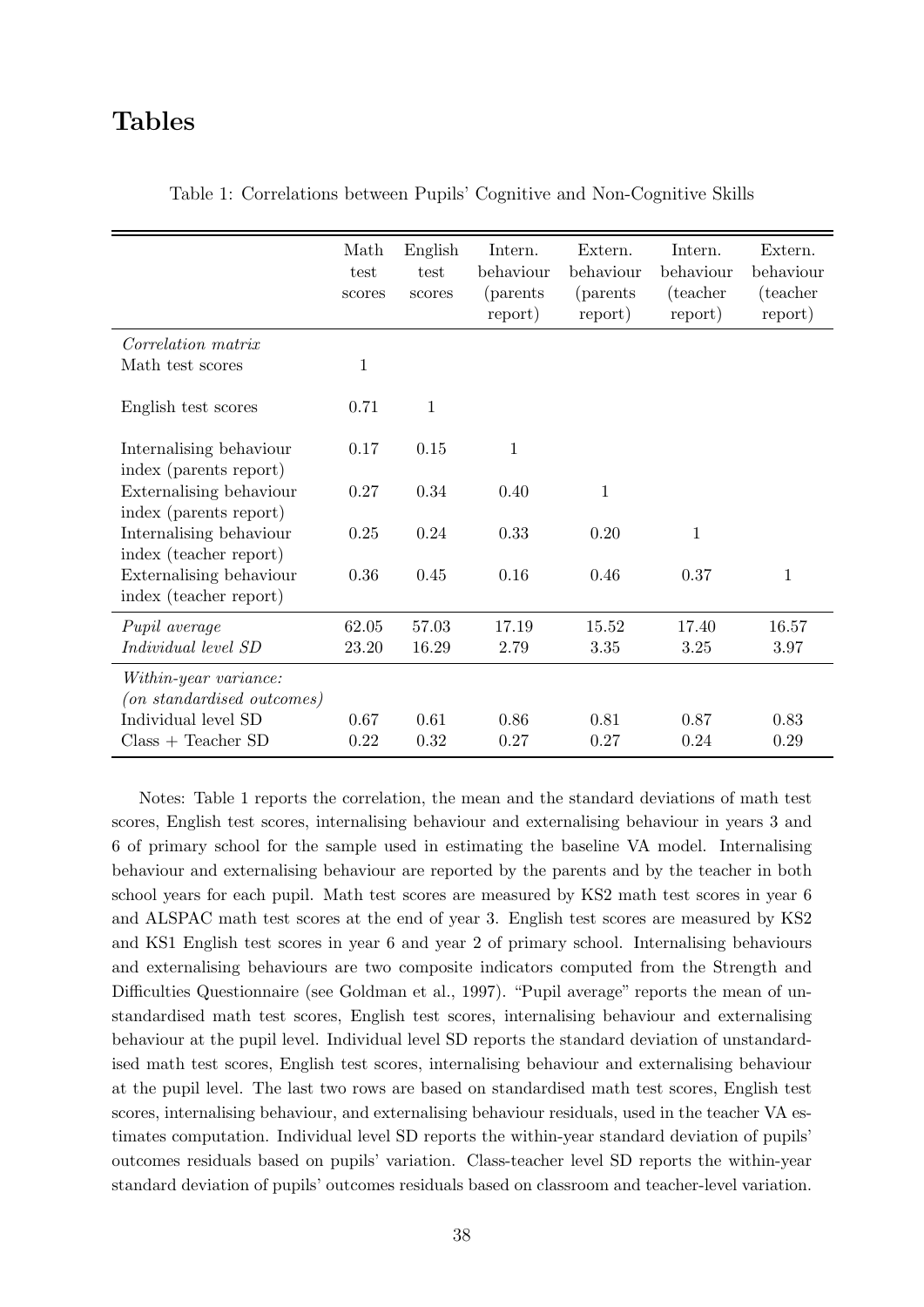|                                    | (1)                     | (2)            | (3)      | (4)      |
|------------------------------------|-------------------------|----------------|----------|----------|
| Included explanatory variables     |                         |                |          |          |
| Pupil and family covariates        | Yes                     | Yes            | Yes      | Yes      |
| School & classroom characteristics | $\rm No$                | Yes            | Yes      | Yes      |
| Teacher fixed effects              | $\rm No$                | $\rm No$       | Yes      | $\rm No$ |
| F tests, HO:                       |                         |                | (<0.01)  |          |
| School fixed effects               | N <sub>0</sub>          | N <sub>0</sub> | $\rm No$ | Yes      |
| F tests, HO:                       |                         |                |          | (<0.01)  |
|                                    |                         |                |          |          |
|                                    | Math Test Scores        |                |          |          |
| R-squared                          | 0.281                   | 0.298          | 0.482    | 0.409    |
| Adjusted R-squared                 | 0.279                   | 0.295          | 0.426    | 0.381    |
| Observations                       | 11964                   | 11964          | 11964    | 11964    |
|                                    |                         |                |          |          |
|                                    | Internalising behaviour |                |          |          |
| R-squared                          | 0.103                   | 0.119          | 0.306    | 0.219    |
| Adjusted R-squared                 | 0.100                   | 0.115          | 0.231    | 0.182    |
| Observations                       | 12266                   | 12266          | 12266    | 12266    |
|                                    |                         |                |          |          |
|                                    | Externalising behaviour |                |          |          |
| R-squared                          | 0.243                   | 0.252          | 0.380    | 0.318    |
| Adjusted R-squared                 | 0.241                   | 0.248          | 0.313    | 0.286    |
| Observations                       | 12212                   | 12212          | 12212    | 12212    |

Table 2: Pupils' Cognitive and Non-Cognitive Skills - Explanatory Powers

Notes: All regressions include pupil characteristics (including lagged dependent variable), family background, grade fixed effects and school-cohort fixed effects. Column (2) adds school and classroom characteristics. Column (3) adds teacher fixed effects and column (4) substitutes school to teacher fixed effects. Only R-squareds, adjusted R-squareds and number of observations are reported in each column. Numbers in parentheses are p values from F tests of the joint significance of teacher fixed effects and school fixed effects separately. All three outcomes (math test scores, internalising and externalising behaviours) are measured in years 3 and 6 of primary school. Internalising and externalising behaviours are reported by the teacher.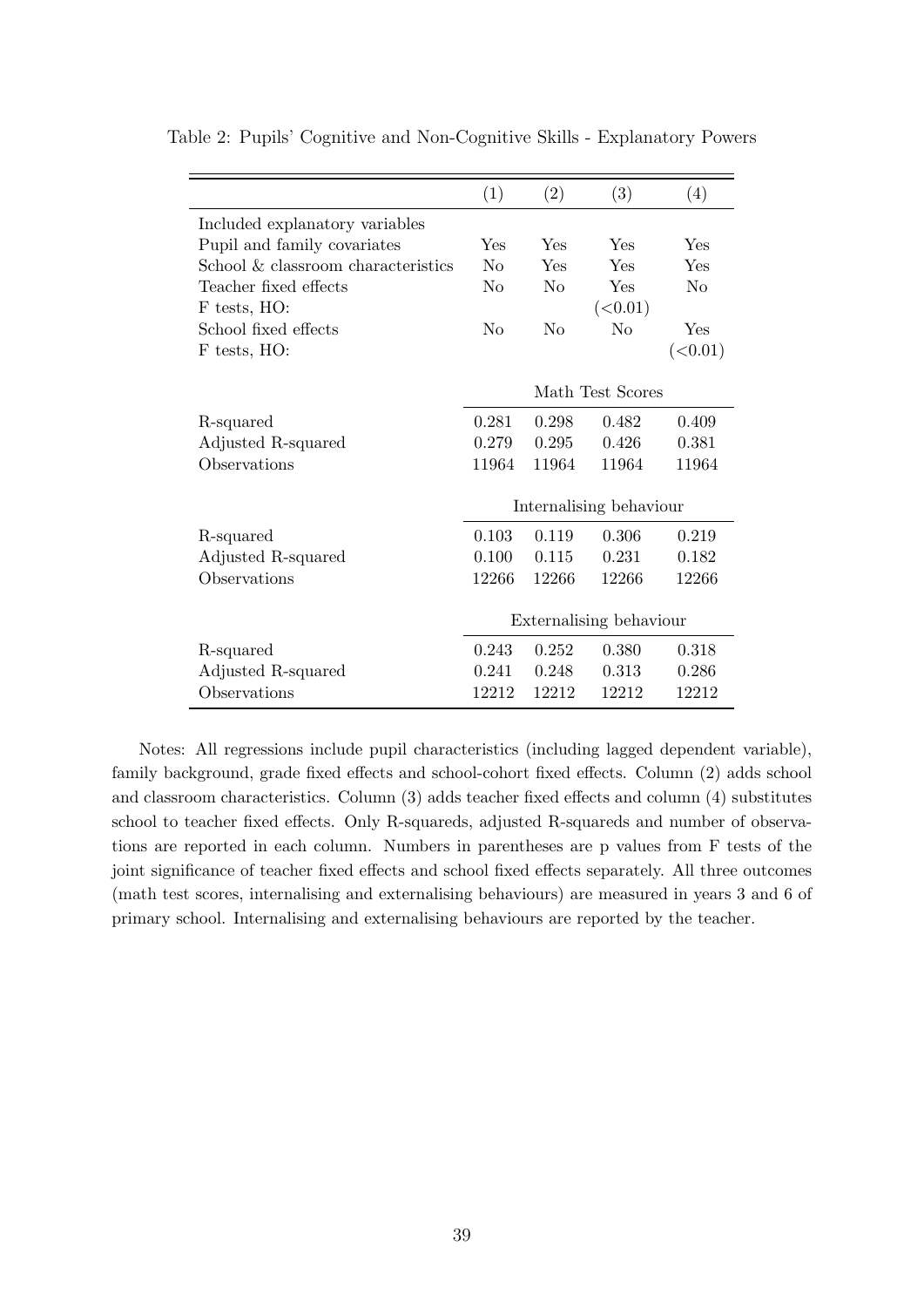|                                                                                 | Math Test Scores  | Internalising<br>behaviour | Externalising<br>behaviour |
|---------------------------------------------------------------------------------|-------------------|----------------------------|----------------------------|
| Teacher VA (SD)                                                                 | 0.142             | 0.229                      | 0.120                      |
| 10th percentile                                                                 | $-0.159$          | $-0.298$                   | $-0.145$                   |
| 25th percentile<br>50th percentile                                              | $-0.067$<br>0.007 | $-0.103$<br>0.038          | $-0.041$<br>0.011          |
| 75 <sup>th</sup> percentile<br>90th percentile                                  | 0.075<br>0.163    | 0.174<br>0.266             | 0.089<br>0.148             |
|                                                                                 |                   |                            |                            |
| $90-10$ gap<br>$75-25$ gap                                                      | 0.322<br>0.142    | 0.564<br>0.277             | 0.293<br>0.130             |
| Number of teachers                                                              | 312               | 312                        | 312                        |
| Number of school-years per teacher<br>Avg number of pupils per teacher per year | 2.38<br>13.80     | 2.38<br>13.80              | 2.38<br>13.80              |

Table 3: Teacher VA Model Estimates

Notes: Teacher VA are estimated in regressions that include controls for school and classroom characteristics, pupil characteristics, family background, school-cohort effects, grade dummies and lagged pupil dependent variables. All three outcomes are measured in years 3 and 6 of primary school. Internalising and externalising behaviour scores are reported by the teacher.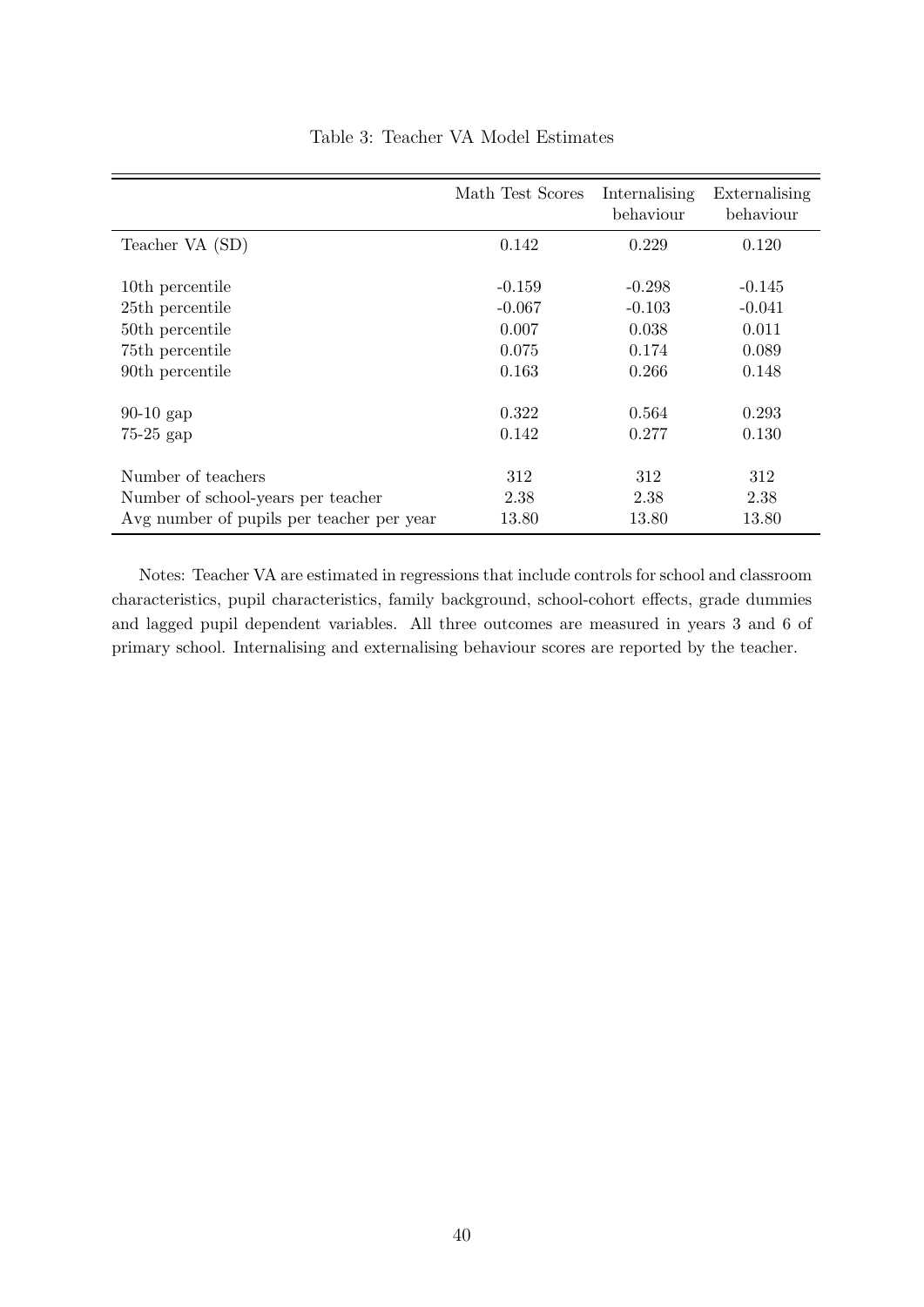|                      | Math<br>test scores  | Predicted<br>test scores   | Predicted<br>test scores   | Predicted<br>test scores   | Predicted<br>test scores   |
|----------------------|----------------------|----------------------------|----------------------------|----------------------------|----------------------------|
| Math teacher VA      | 1.080<br>(0.084)     | 0.153<br>(0.009)           | 0.001<br>(0.022)           | 0.213<br>(0.040)           | 0.018<br>(0.016)           |
| Grade fixed effects  | Yes                  | Yes                        | Yes                        | Yes                        | Yes                        |
| School fixed effects | N <sub>o</sub>       | N <sub>o</sub>             | Yes                        | N <sub>o</sub>             | Yes                        |
|                      |                      | using parent.              | using parent.              | using lags                 | using lags                 |
|                      | Intern.<br>behaviour | Predicted<br>internalising | Predicted<br>internalising | Predicted<br>internalising | Predicted<br>internalising |
| Intern. teacher VA   | 1.013                | 0.015                      | 0.008                      | 0.003                      | $-0.004$                   |
|                      | (0.016)              | (0.001)                    | (0.005)                    | (0.002)                    | (0.002)                    |
| Grade fixed effects  | Yes                  | Yes                        | Yes                        | Yes                        | Yes                        |
| School fixed effects | N <sub>o</sub>       | N <sub>o</sub>             | Yes                        | N <sub>o</sub>             | Yes                        |
|                      |                      | using parent.              | using parent.              | using lags                 | using lags                 |
|                      | Extern.<br>behaviour | Predicted<br>externalising | Predicted<br>externalising | Predicted<br>externalising | Predicted<br>externalising |
| Extern. teacher VA   | 1.295                | 0.052                      | 0.002                      | 0.020                      | $-0.001$                   |
|                      | (0.091)              | (0.008)                    | (0.007)                    | (0.003)                    | (0.003)                    |
| Grade fixed effects  | Yes                  | Yes                        | $\operatorname{Yes}$       | Yes                        | Yes                        |
| School fixed effects | N <sub>o</sub>       | N <sub>o</sub>             | Yes                        | N <sub>o</sub>             | Yes                        |
|                      |                      | using parent.              | using parent.              | using lags                 | using lags                 |

Table 4: Estimating Pupil Sorting Using Parent Characteristics and Lagged DV

Notes: Each column reports coefficients from an OLS regression, with standard errors clustered by school-cohort in parentheses. The regressions are run on the sample used to estimate the baseline VA models. There is one observation for each pupil school year in all regressions. Teacher VA are scaled in units of pupils' test scores, and pupils' internalising and externalising behaviours and are estimated using data from classes taught by the same teacher in other years, following the procedure described in section 3. Teacher VA is estimated using the baseline control vector which includes: prior math test scores and prior internalising and externalising behaviours; pupil's gender, ethnicity, free school meal eligibility, age, SEN statement, health; school and classroom characteristics; grade and school-cohort dummies. In column (1) it also includes family characteristics. In column (1), the dependent variable is the pupil's residual math test scores (internalising or externalising behaviour) in a given year. In columns (2) and (4), the dependent variable is the predicted value generates from a regression of test scores (internalising or externalising behaviour) on in (2): parents' education, parental marital status, mother employment history, mother age at birth, financial difficulties and in (4): lagged test scores (at the entry of primary school) and lagged internalising or externalising behaviours measured at age 6. Columns (3) and (5) include school fixed effects.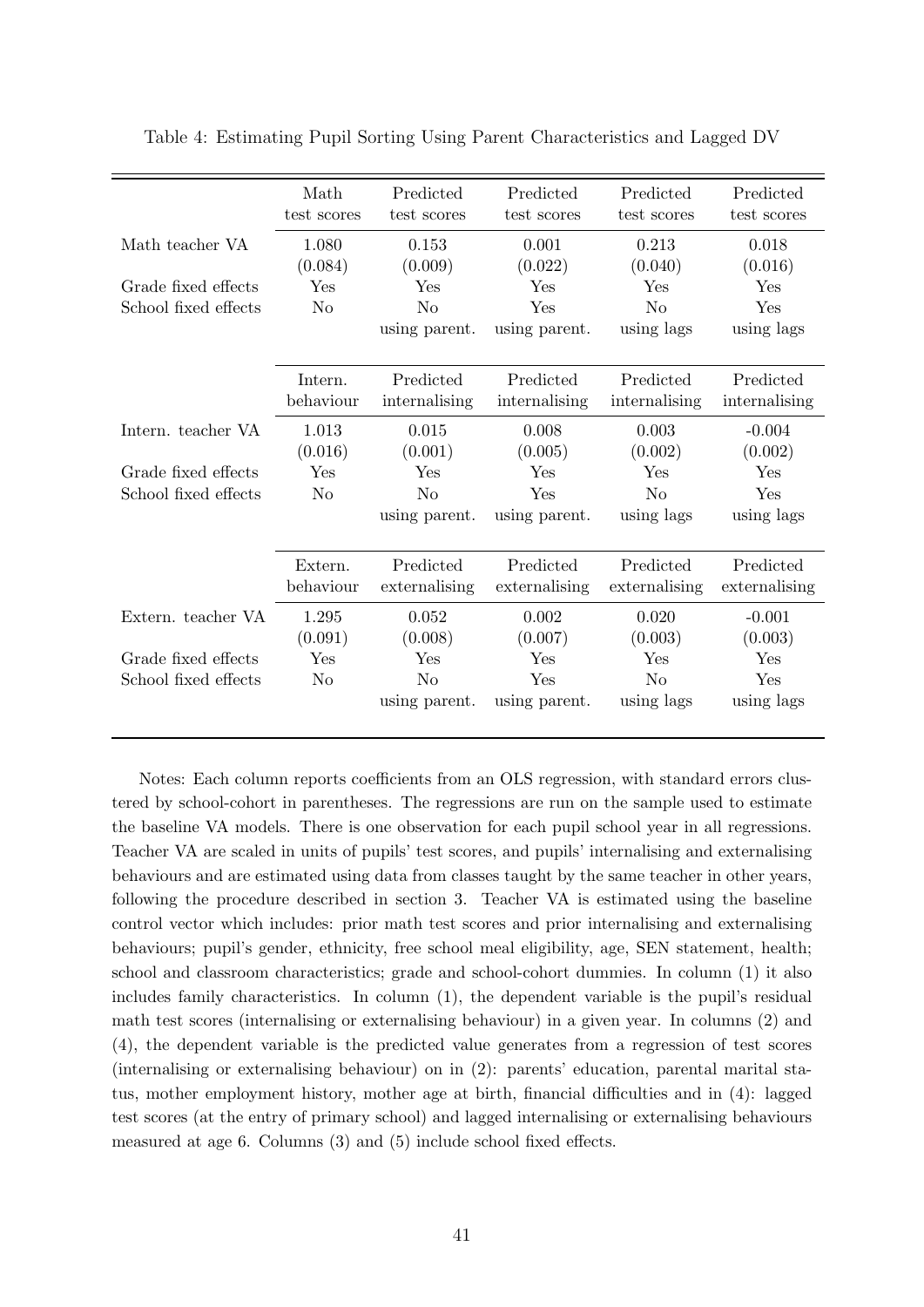|                                          | Math test scores |
|------------------------------------------|------------------|
| <i>Correlation matrix</i>                |                  |
| Math test scores                         | 1                |
| Internalising behaviour (parents report) | 0.26(0.01)       |
| Externalising behaviour (parents report) | 0.12(0.01)       |
| Internalising behaviour (teacher report) | 0.08(0.01)       |
| Externalising behaviour (teacher report) | 0.14(0.01)       |

Table 5: Correlation Between the Teacher VA Model Estimates

Notes: Bootstrapped standard errors are in parentheses. Teacher VA estimates are based on specifications that include school and classroom characteristics, pupil characteristics, family background, school-cohort effects, grade dummies and lagged dependent variables, separately. All outcomes are measured in years 3 and 6 of primary school. Internalising and externalising behaviour scores are reported by teachers and parents.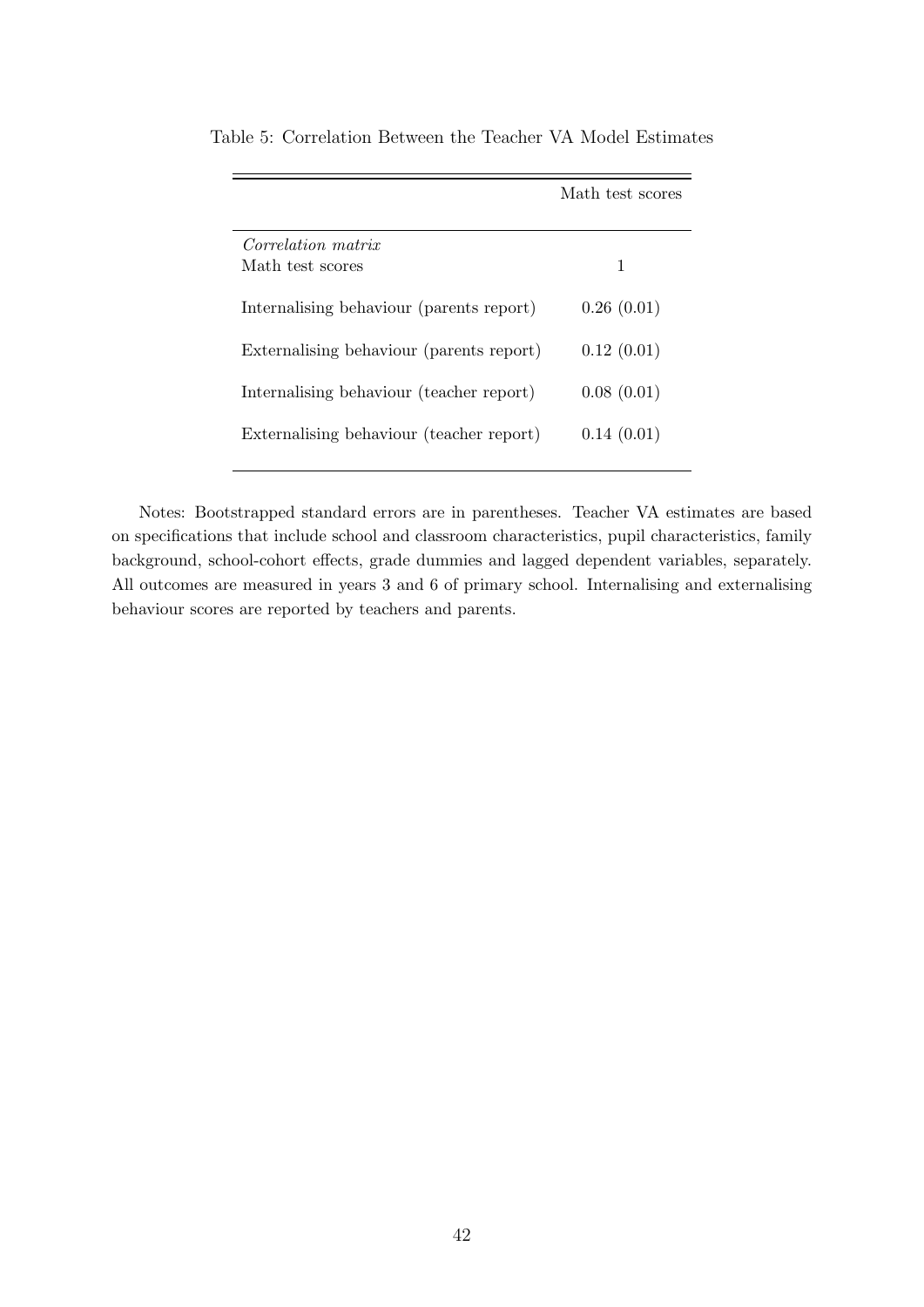|                             | $#$ of classes | Separate regressions              |                |                                                        | All                                    |
|-----------------------------|----------------|-----------------------------------|----------------|--------------------------------------------------------|----------------------------------------|
|                             |                | Higher education at age 20 $(\%)$ |                |                                                        |                                        |
| Math Teacher VA             | 505            | 0.980                             | 1.033          | 0.523                                                  | 0.933                                  |
|                             |                | (0.362)                           | (0.349)        | (1.095)                                                | (0.341)                                |
| Internalising Teacher VA    | 505            | 0.549                             | 0.545          | 0.949                                                  | 0.143                                  |
|                             |                | (0.146)                           | (0.143)        | (0.306)                                                | (0.107)                                |
| Externalising Teacher VA    | 505            | 0.859                             | 0.868          | 0.511                                                  | 0.606                                  |
|                             |                | (0.132)                           | (0.121)        | (0.343)                                                | (0.071)                                |
|                             |                |                                   |                | Total take home pay at age 20 $(\text{\textsterling})$ |                                        |
| Math Teacher VA             | 420            | 480.4                             | 485.3          | 544.2                                                  | 393.3                                  |
|                             |                | (213)                             | (215)          | (370)                                                  | (189)                                  |
| Internalising Teacher VA    | 420            | 132.1                             | 126.7          | 265.2                                                  | 193.3                                  |
|                             |                | (86)                              | (76)           | (539)                                                  | (95)                                   |
| Externalising Teacher VA    | 420            | 487.7                             | 478.7          | 699.9                                                  | 519.1                                  |
|                             |                | (111)                             | (121)          | (52)                                                   | (115)                                  |
|                             |                |                                   |                |                                                        | Never been unemployed at age 20 $(\%)$ |
| Math Teacher VA             | 578            | 0.544                             | 0.540          | 0.767                                                  | 0.498                                  |
|                             |                | (0.348)                           | (0.355)        | (0.792)                                                | (0.374)                                |
| Internalising Teacher VA    | 578            | 0.643                             | 0.632          | 0.074                                                  | 0.546                                  |
|                             |                | (0.131)                           | (0.146)        | (0.156)                                                | (0.200)                                |
| Externalising Teacher VA    | 578            | 0.459                             | 0.473          | 0.617                                                  | 0.100                                  |
|                             |                | (0.149)                           | (0.146)        | (0.410)                                                | (0.276)                                |
|                             |                |                                   |                | Being in full-time job at age 20 $(\%)$                |                                        |
| Math Teacher VA             | 508            | $-1.565$                          | $-1.639$       | $-1.140$                                               | $-1.508$                               |
|                             |                | (0.544)                           | (0.555)        | (0.848)                                                | (0.573)                                |
| Internalising Teacher VA    | 508            | $-0.773$                          | $-0.786$       | $-1.797$                                               | $-0.286$                               |
|                             |                | (0.328)                           | (0.324)        | (0.497)                                                | (0.155)                                |
| Externalising Teacher VA    | 508            | $-1.065$                          | $-1.121$       | $-1.685$                                               | $-0.771$                               |
|                             |                | (0.388)                           | (0.317)        | (1.310)                                                | (0.309)                                |
|                             |                |                                   |                |                                                        |                                        |
| Grade fixed effects         |                | Yes                               | Yes            | Yes                                                    | Yes                                    |
| School-cohort fixed effects |                | N <sub>o</sub>                    | Yes            | Yes                                                    | Yes                                    |
| School fixed effects        |                | N <sub>o</sub>                    | N <sub>o</sub> | Yes                                                    | N <sub>o</sub>                         |

Table 6: Impacts of Teacher VA on Long-Run Outcomes

Notes: Each column reports coefficients from OLS regressions with standard errors clustered by school-cohort in parentheses. The dependent variables are residualised higher education attendance, earnings, probability of never been unemployed and probability of being in full time job at age 20. See Section 4 for a detailed description of the variables. Columns (2), (3), (4) present results from separate regressions. Column (5) includes all the teacher VA estimates at once. Column (1) shows the number of class observations used in the regressions.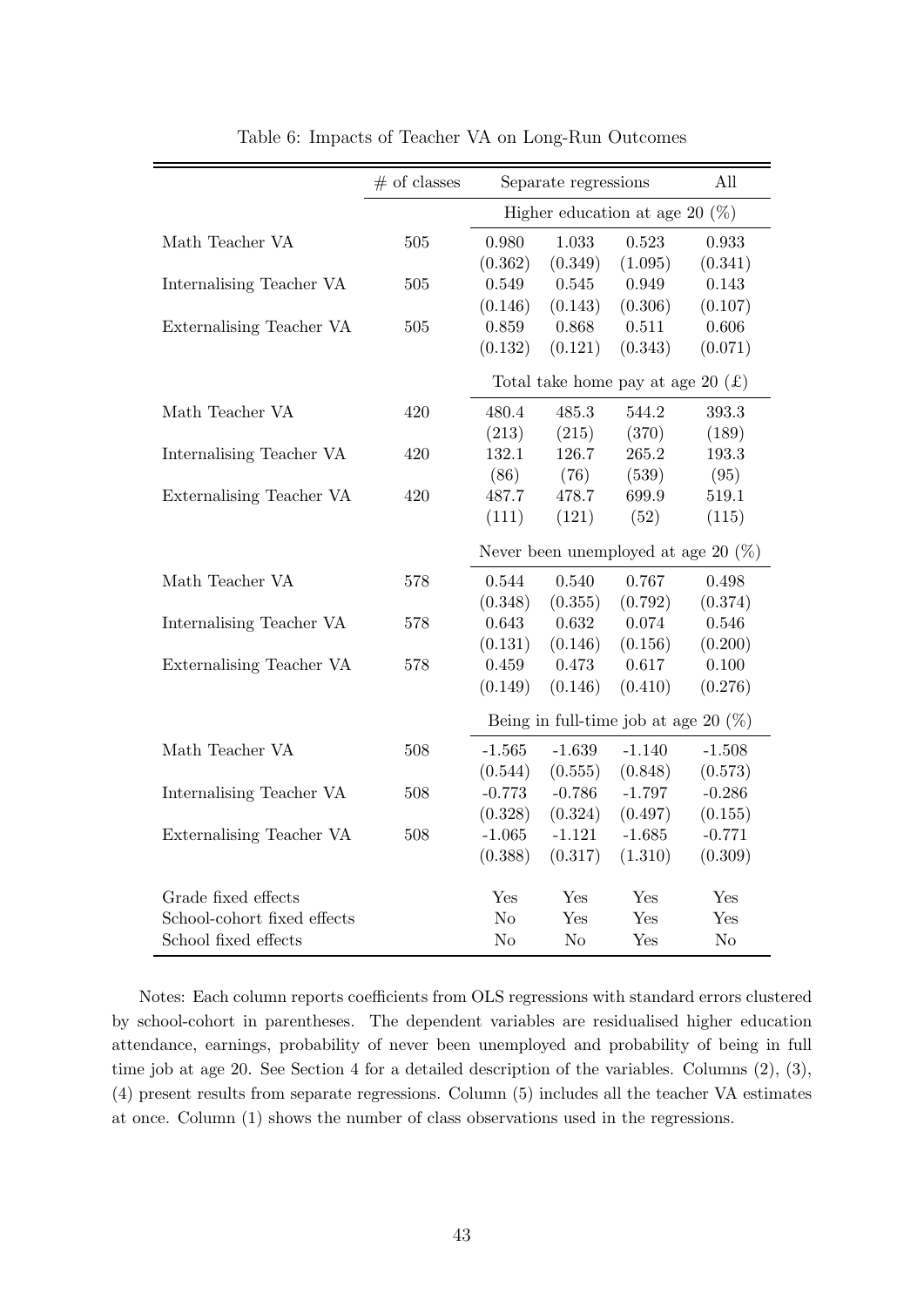|                          | t.               | $t+3$   | $t+5$   | $t+7$                                    |  |  |
|--------------------------|------------------|---------|---------|------------------------------------------|--|--|
|                          | Math test scores |         |         |                                          |  |  |
|                          |                  |         |         |                                          |  |  |
| Math Teacher VA          | 1.018            | 0.470   | 0.190   | 0.127                                    |  |  |
|                          | (0.119)          | (0.146) | (0.047) | (0.106)                                  |  |  |
| Internalising Teacher VA | 0.078            | 0.152   | 0.048   | 0.067                                    |  |  |
|                          | (0.057)          | (0.057) | (0.059) | (0.086)                                  |  |  |
| Externalising Teacher VA | 0.154            | 0.321   | 0.348   | 0.276                                    |  |  |
|                          | (0.028)          | (0.122) | (0.107) | (0.038)                                  |  |  |
| Observations             | 3646             | 2670    | 3331    | 1971                                     |  |  |
|                          |                  |         |         | Internalising behaviour (parents report) |  |  |
| Math Teacher VA          | 0.015            | 0.399   | 0.093   |                                          |  |  |
|                          | (0.068)          | (0.101) | (0.192) |                                          |  |  |
| Observations             | 3698             | 1863    | 1458    |                                          |  |  |
|                          |                  |         |         | Externalising behaviour (parents report) |  |  |
| Math Teacher VA          | 0.085            | 0.297   | 0.054   |                                          |  |  |
|                          | (0.188)          | (0.099) | (0.081) |                                          |  |  |
| Observations             | 3688             | 1866    | 1460    |                                          |  |  |

Table 7: Impacts of Teacher VA on Current and Future Outcomes

Notes: The table shows the effect of current teacher VA (in year 6) on test scores and noncognitive skills at the end of the current and subsequent school years. I regress end of grade test scores and non-cognitive skills in year  $t+s$  on teacher VA in year t, varying s from 3 to 7. I scale teacher VA in units of pupils test score SD's and pupils non-cognitive skills SD's. I control for the baseline control vector (pupil, family, classroom and school characteristics, defined in the text) using within-teacher variation to identify the coefficients on controls. The table reports the coefficients and standard errors clustered at the school-cohort level in parentheses.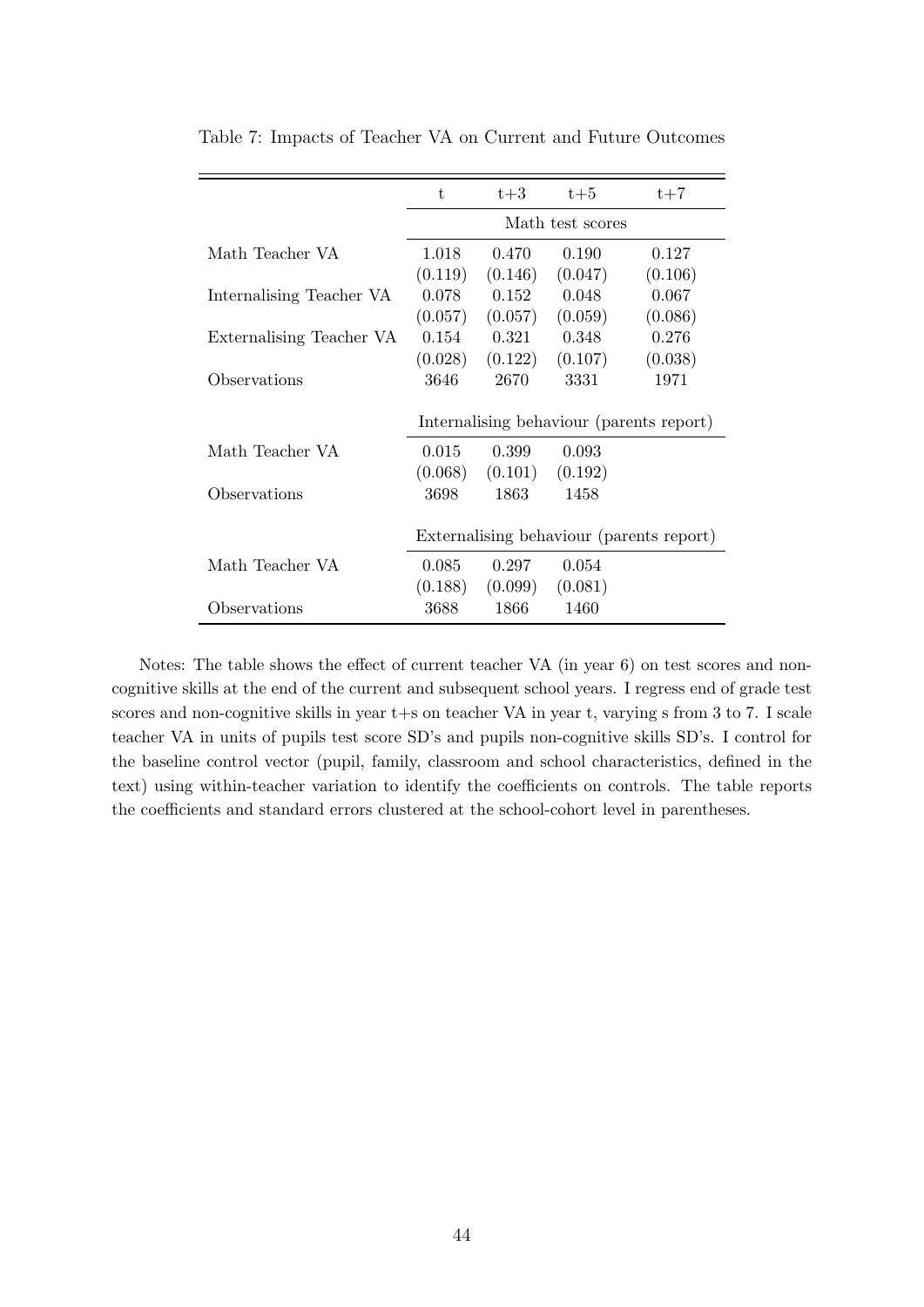|                                     | Math Teacher<br>VA | Internalising<br>Teacher VA | Externalising<br>Teacher VA |
|-------------------------------------|--------------------|-----------------------------|-----------------------------|
| $(1)$ = Teacher gender + experience | 0.031              | 0.048                       | 0.071                       |
| $(2)$ = Teacher non cog. skills     | 0.029              | 0.037                       | 0.071                       |
| $(3)$ = Teaching practices          | 0.228              | 0.129                       | 0.107                       |
| $(4) = (1) + (2)$                   | 0.053              | 0.064                       | 0.098                       |
| $(5) = (1) + (3)$                   | 0.257              | 0.146                       | 0.126                       |
| $(6) = (2) + (3)$                   | 0.244              | 0.147                       | 0.131                       |
| $(7) = (1) + (2) + (3)$             | 0.270              | 0.167                       | 0.152                       |

Table 8: Share of the Variance in Teacher VA Explained by Teacher Characteristics and Teaching Practices (R-squared)

Notes: Teacher non-cog skills includes teacher CCEI, teacher Bachman self-esteem, job satisfaction, and teaching confidence. Teaching practices includes all the teaching practices listed in Appendix C. The teacher VA are estimated in regressions that include the baseline control vector described in Section 3. Only R-squared from second step regressions in which teacher VA are decomposed into different teacher characteristics and teaching practices are reported. The second step regressions include teacher gender and experience in row (1). Row (2) includes only teacher non-cognitive skills. Row (3) includes only teaching practices. Row (4) includes teacher gender, experience and non-cognitive skills. Row (5) includes teacher gender, experience and teaching practices. Row (6) includes teacher non-cognitive skills and teaching practices. Row  $(7)$  includes rows  $(1)$ ,  $(2)$  and  $(3)$  variables.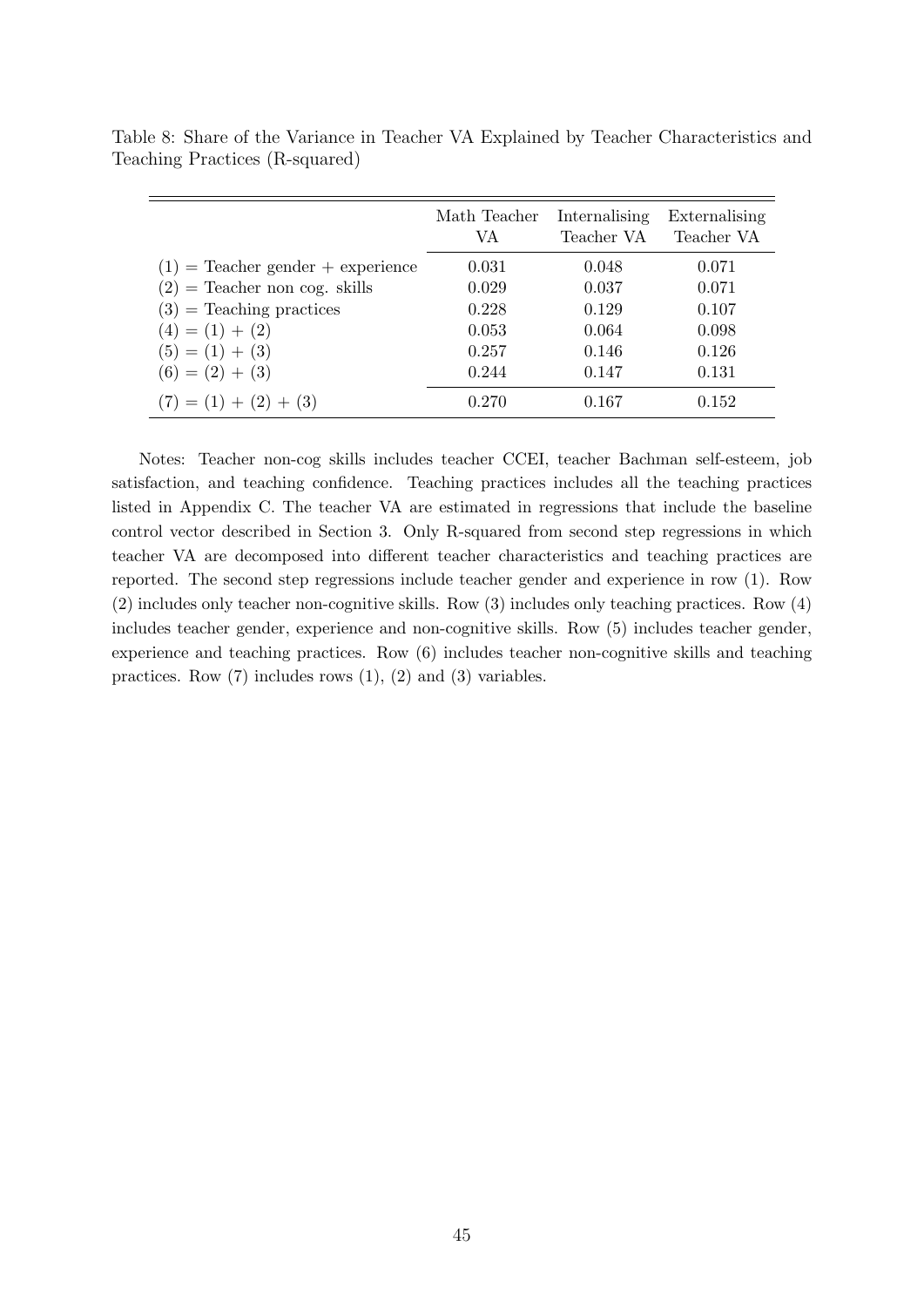# Appendix A: Tables

.

|                                | Mean<br>(1) | <b>Standard Deviation</b><br>(2) |
|--------------------------------|-------------|----------------------------------|
| <i>Student characteristics</i> |             |                                  |
| Male                           | 51.50%      |                                  |
| Age (years)                    | 9.83        | 1.41                             |
| Free school meal eligible      | 12.00%      |                                  |
| Special education needs        | 2.80%       |                                  |
| White                          | 94.90%      |                                  |
| Low birth weight               | 5.40%       |                                  |
| Good health                    | 86.90%      |                                  |
| Class size                     | 28.5        | 4.96                             |
| Class exclusion                | $2.60\%$    |                                  |
| <i>Parent characteristics</i>  |             |                                  |
| Age at child birth             | 27.8        | 4.99                             |
| Mother's education $(1-5)$     | 2.92        | 1.27                             |
| Father's education (1-5)       | 2.94        | 1.45                             |
| Major financial difficulties   | 14.20%      |                                  |
| Mother in labour force         | 69.50%      |                                  |
| Married                        | 74.10%      |                                  |

Table A.1: Summary Statistics for Sample Used To Estimate VA Model

Notes: All statistics are from the ALSPAC data and are measured during primary school. Free school meal eligible is an indicator for receiving free school meals. Mother's and father's education are measured on a 1-5 scale. Marital status is measured by whether the natural parents are married at child birth. Age at child birth is the age of the mother at child birth. Major financial difficulties is an indicator for whether the household has been in major financial difficulties since child birth. Mother in labour force is an indicator about whether mother is currently working at child birth.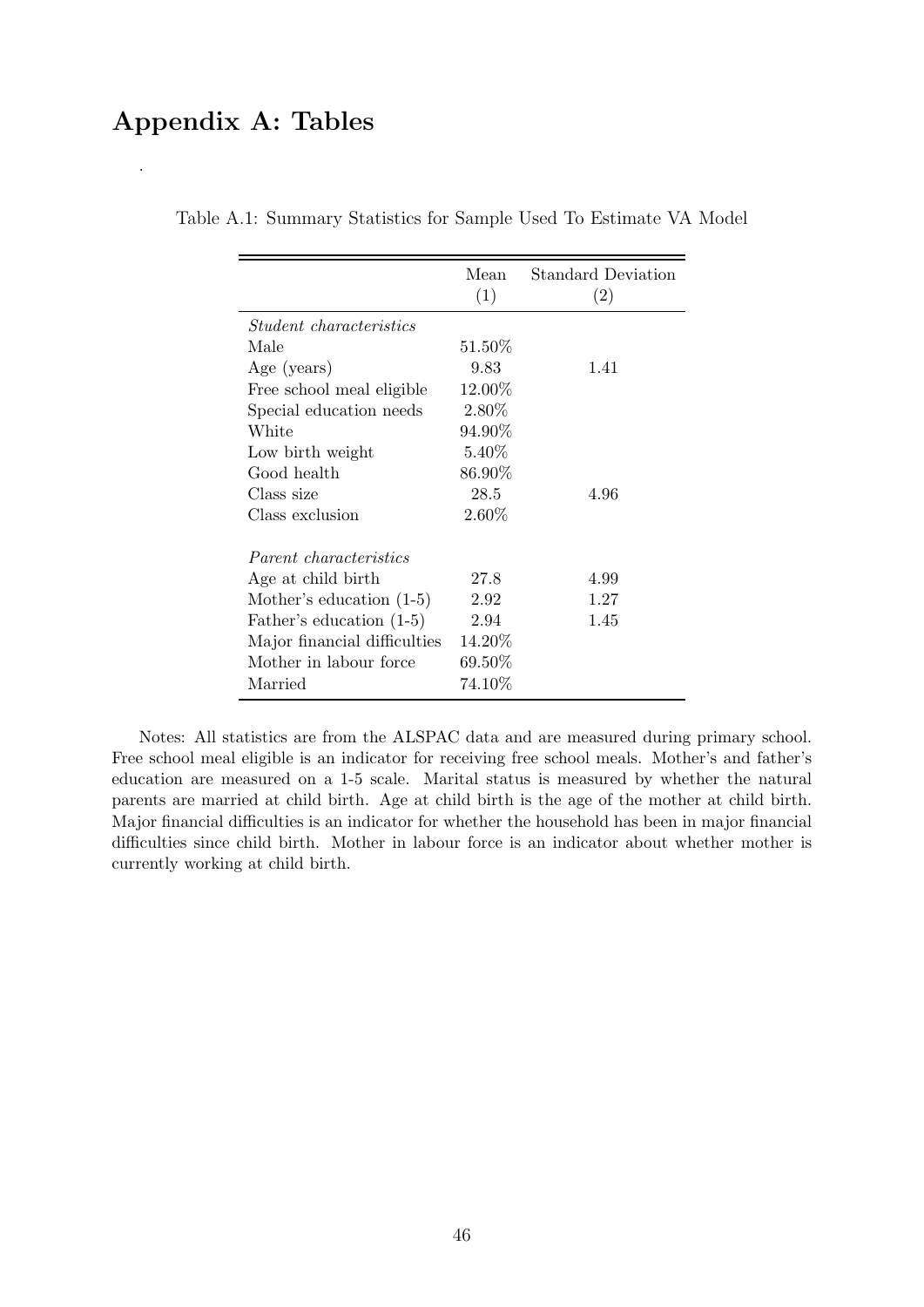|                                               | Correlation<br>Teacher / Parents<br>Internalising | Correlation<br>Teacher $/$ Parents<br>Externalising |
|-----------------------------------------------|---------------------------------------------------|-----------------------------------------------------|
| Teacher female                                | 0.046                                             | $-0.030$                                            |
|                                               | (0.014)                                           | (0.013)                                             |
| Teacher CCEI                                  | 0.002                                             | 0.002                                               |
|                                               | (0.001)                                           | (0.001)                                             |
| Length of time taught pupil                   | 0.047                                             | 0.025                                               |
|                                               | (0.013)                                           | (0.012)                                             |
| Teacher experience                            | 0.011                                             | $-0.001$                                            |
|                                               | (0.005)                                           | (0.005)                                             |
| Standardised tests                            | $-0.036$                                          | 0.004                                               |
|                                               | (0.011)                                           | (0.010)                                             |
| Individual discussions and review             | 0.029                                             | $-0.035$                                            |
|                                               | (0.015)                                           | (0.013)                                             |
| Naming pupils in the classroom                | 0.276                                             | 0.069                                               |
|                                               | (0.117)                                           | (0.101)                                             |
| Class groups: by attainment                   | 0.090                                             | 0.072                                               |
|                                               | (0.048)                                           | (0.044)                                             |
| Teacher responsibility: develop individual    | 0.034                                             | 0.050                                               |
|                                               | (0.013)                                           | (0.012)                                             |
| Teacher responsibility: capacity to think     | 0.058                                             | $-0.054$                                            |
|                                               | (0.026)                                           | (0.023)                                             |
| Teacher responsibility: considerate to others | 0.023                                             | 0.057                                               |
|                                               | (0.022)                                           | (0.020)                                             |
| Observations                                  | 6128                                              | 6166                                                |

Table A.2: Correlations between Teachers', Parents' Reports and Teaching Practices

Notes: This table reports OLS estimates of different teacher characteristics and teaching practices on a variable describing the correlation between teacher reports and parents' reports. The correlation between teacher reports and parents' reports is calculated at the pupil-year level.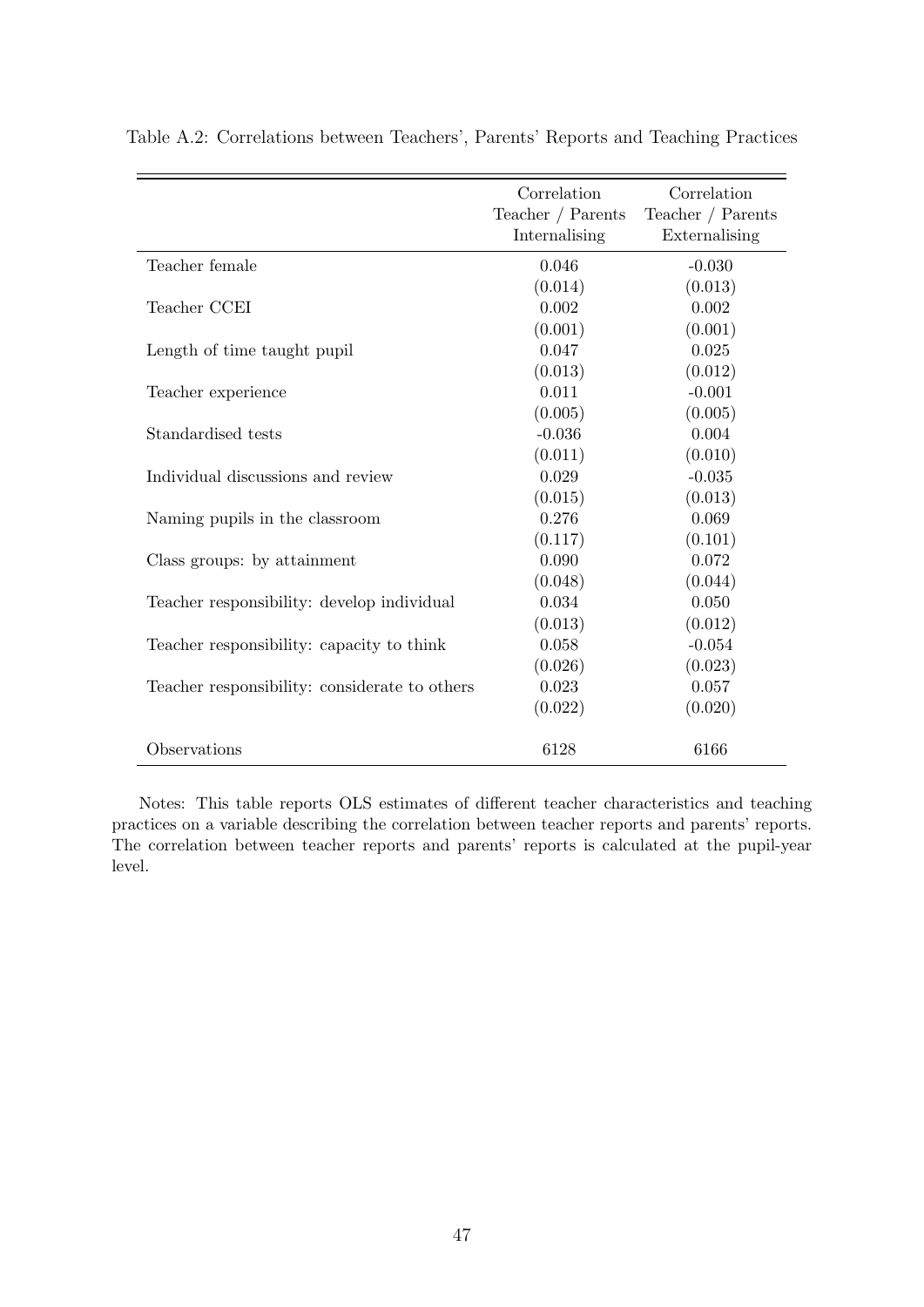|                                                   | Higher<br>Education<br>Attendance<br>at age 20 | Total Take<br>Home Pay<br>at age 20 | Never been<br>unemployed<br>at age 20 | Full time job<br>at age 20 |
|---------------------------------------------------|------------------------------------------------|-------------------------------------|---------------------------------------|----------------------------|
| <i>Correlation matrix</i>                         |                                                |                                     |                                       |                            |
| Math test scores                                  | 0.32                                           | 0.07                                | 0.09                                  | $-0.15$                    |
| English test scores                               | 0.35                                           | 0.04                                | 0.08                                  | $-0.21$                    |
| Internalising behaviour<br>index (parents report) | 0.07                                           | 0.06                                | 0.08                                  | $-0.01$                    |
| Externalising behaviour<br>index (parents report) | 0.18                                           | 0.01                                | 0.10                                  | $-0.11$                    |
| Internalising behaviour<br>index (teacher report) | 0.09                                           | 0.07                                | 0.08                                  | $-0.00$                    |
| Externalising behaviour<br>index (teacher report) | 0.20                                           | $-0.02$                             | 0.11                                  | $-0.10$                    |
| Pupil Average<br><i>Individual level SD</i>       | 50.60%                                         | £10,454<br>5727                     | 67.30%                                | 49.10%                     |

Table A.3: Correlations between Cognitive, Non-Cognitive Skills and LR Outcomes

Notes: Tables A3 reports the correlation of higher education attendance, total take home pay, the probability of never been unemployed and the probability of being in a full time job at age 20 with primary school outcomes such as math test scores, English test scores, internalising behaviour and externalising behaviour in years 3 and 6. Internalising behaviour and externalising behaviour are reported by the parents and by the teacher in both school years for each pupil. Math test scores are measured by KS2 math test scores in year 6 and ALSPAC math test scores at the end of year 3. English test scores are measured by KS2 and KS1 English test scores in year 6 and year 2 of primary school. Internalising behaviours and externalising behaviours are two composite indicators computed from the Strength and Difficulties Questionnaire (see Goldman et al., 1997). Higher education attendance is an indicator for being in higher education at age 20 (all types of higher education institutions). Total take home pay is measured in pounds and is the annual total take home pay (after NI and tax) at age 20. Never been unemployed is an indicator for never having been unemployed at age 20. Full time job at age 20 is an indicator for being in a full time job at age 20 (it excludes being in full time education and being in a part time job). Pupil average reports the mean of higher education attendance, total take home pay, never been unemployed and full time job at age 20, at the pupil level. Individual level SD reports the standard deviations of these long-run outcomes.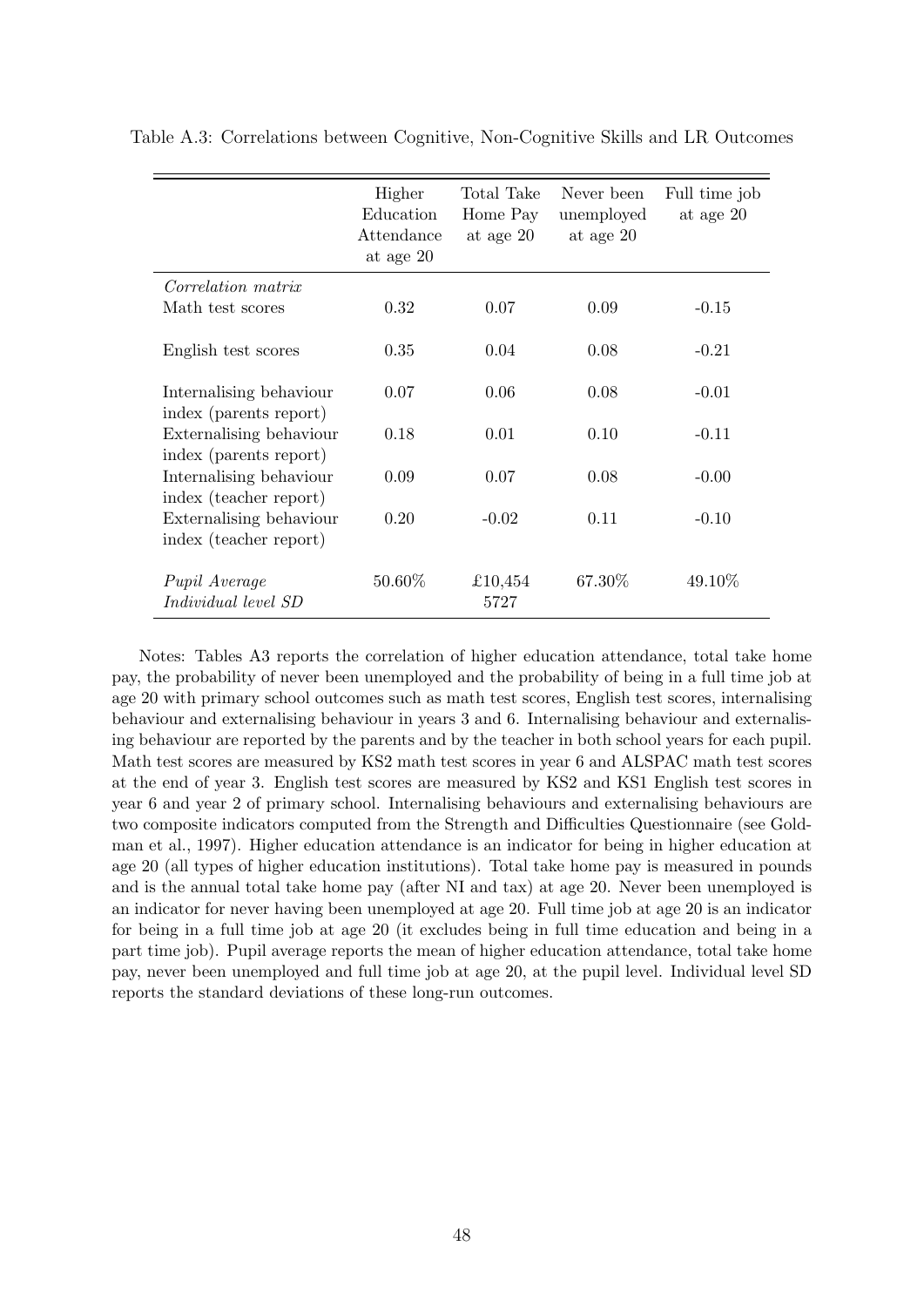|                                                | Math Test Scores | Internalising<br>behaviour | Externalising<br>behaviour |
|------------------------------------------------|------------------|----------------------------|----------------------------|
| Teacher VA (SD):                               |                  |                            |                            |
| Baseline estimates                             | 0.142            | 0.229                      | 0.120                      |
| Controlling for prior cog. and non cog. skills | 0.152            | 0.226                      | 0.120                      |
| Using parents reports                          |                  | 0.221                      | 0.090                      |
| Using principal component analysis             |                  | 0.243                      | 0.127                      |
| Using instrumental variables                   |                  | 0.213                      | 0.123                      |
| Using averaged parents and teacher reports     |                  | 0.258                      | 0.107                      |
| Only year 3                                    | 0.144            | 0.241                      | 0.122                      |
| Only year 6                                    | 0.179            | 0.166                      | 0.096                      |
| Minimum number of obs per teacher per year     |                  |                            |                            |
| More than 5                                    | 0.108            | 0.214                      | 0.155                      |

Table A.4: Sensitivity Analysis

Notes: Table A4 reports teacher VA estimates using alternative specifications. Row 1 reports the baseline estimates where teacher VA controls for school and classroom characteristics, pupil characteristics, family background, school-cohort effects, grade dummies and lagged dependent variables, separately. Row 2 presents results from a specification which includes lagged dependent variables simultaneously. Row 3 presents results where parents' reports for internalising and externalising behaviours are used instead of teacher reports. Row 4 presents teacher VA estimates where internalising and externalising behaviours are obtained from a principal component analysis on teacher and parents' reports. Row 5 presents teacher VA estimates where internaliting and externalising behaviours are obtained from a regression of parents' reports on teacher reports controlling for pupil-fixed effects. Row 6 presents teacher VA estimates where internalising and externalising behaviours are obtained from an average of teacher and parents' reports. Row 7 presents teacher VA estimates for year 3 only, using teacher reports. Row 8 presents teacher VA estimates for year 6 only, using teacher reports. Row 9 presents teacher VA estimates, where I restrict the sample to teachers who have at least 5 observations (pupils) per year.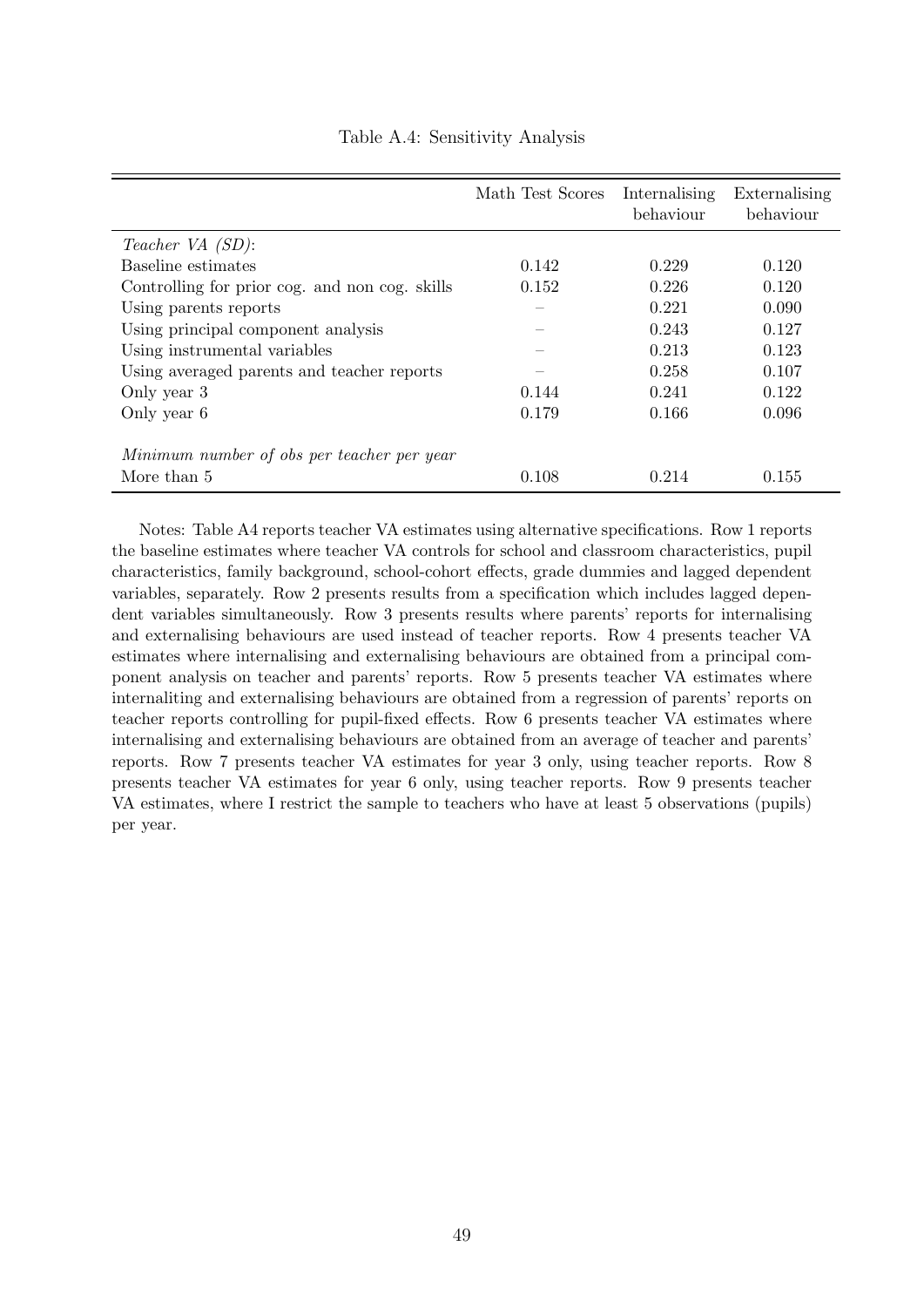|                           | Class-level regressions |          | School-level regressions |  |  |
|---------------------------|-------------------------|----------|--------------------------|--|--|
|                           | Math teacher VA         |          |                          |  |  |
| Mother's education        | 0.077                   | 0.002    | 0.085                    |  |  |
|                           | (0.014)                 | (0.015)  | (0.023)                  |  |  |
| Fathers' education        | 0.025                   | $-0.007$ | 0.036                    |  |  |
|                           | (0.010)                 | (0.013)  | (0.014)                  |  |  |
| Free school meal eligible | $-0.171$                | $-0.029$ | $-0.284$                 |  |  |
|                           | (0.055)                 | (0.066)  | (0.106)                  |  |  |
| Prior test score          | 0.047                   | $-0.012$ | 0.037                    |  |  |
|                           | (0.011)                 | (0.010)  | (0.013)                  |  |  |
|                           |                         |          | Internalising teacher VA |  |  |
| Mother's education        | 0.021                   | 0.022    | $-0.004$                 |  |  |
|                           | (0.019)                 | (0.026)  | (0.033)                  |  |  |
| Fathers' education        | $-0.012$                | 0.039    | $-0.051$                 |  |  |
|                           | (0.019)                 | (0.022)  | (0.025)                  |  |  |
| Free school meal eligible | 0.006                   | 0.088    | $-0.127$                 |  |  |
|                           | (0.091)                 | (0.092)  | (0.167)                  |  |  |
| Prior intern. behaviour   | $-0.014$                | $-0.004$ | 0.015                    |  |  |
|                           | (0.011)                 | (0.014)  | (0.024)                  |  |  |
|                           |                         |          | Externalising teacher VA |  |  |
| Mother's education        | 0.037                   | 0.003    | 0.019                    |  |  |
|                           | (0.013)                 | (0.018)  | (0.024)                  |  |  |
| Fathers' education        | 0.011                   | 0.011    | 0.007                    |  |  |
|                           | (0.011)                 | (0.016)  | (0.018)                  |  |  |
| Free school meal eligible | $-0.195$                | 0.033    | $-0.308$                 |  |  |
|                           | (0.054)                 | (0.070)  | (0.095)                  |  |  |
| Prior extern. behaviour   | $-0.017$                | $-0.009$ | $-0.013$                 |  |  |
|                           | (0.006)                 | (0.007)  | (0.010)                  |  |  |
| School fixed effects      | N <sub>o</sub>          | Yes      | N <sub>o</sub>           |  |  |
| Observations              | 707                     | 707      | 209                      |  |  |

Table A.5: Association between Teacher VA and Selected Pupil Characteristics

Notes: Each entry presents the coefficient from a separate regression of the indicated variable on the teacher VA estimates. Column 2 includes school fixed effects. Regressions are weighted by the class or school size and standard errors are clustered at the school level.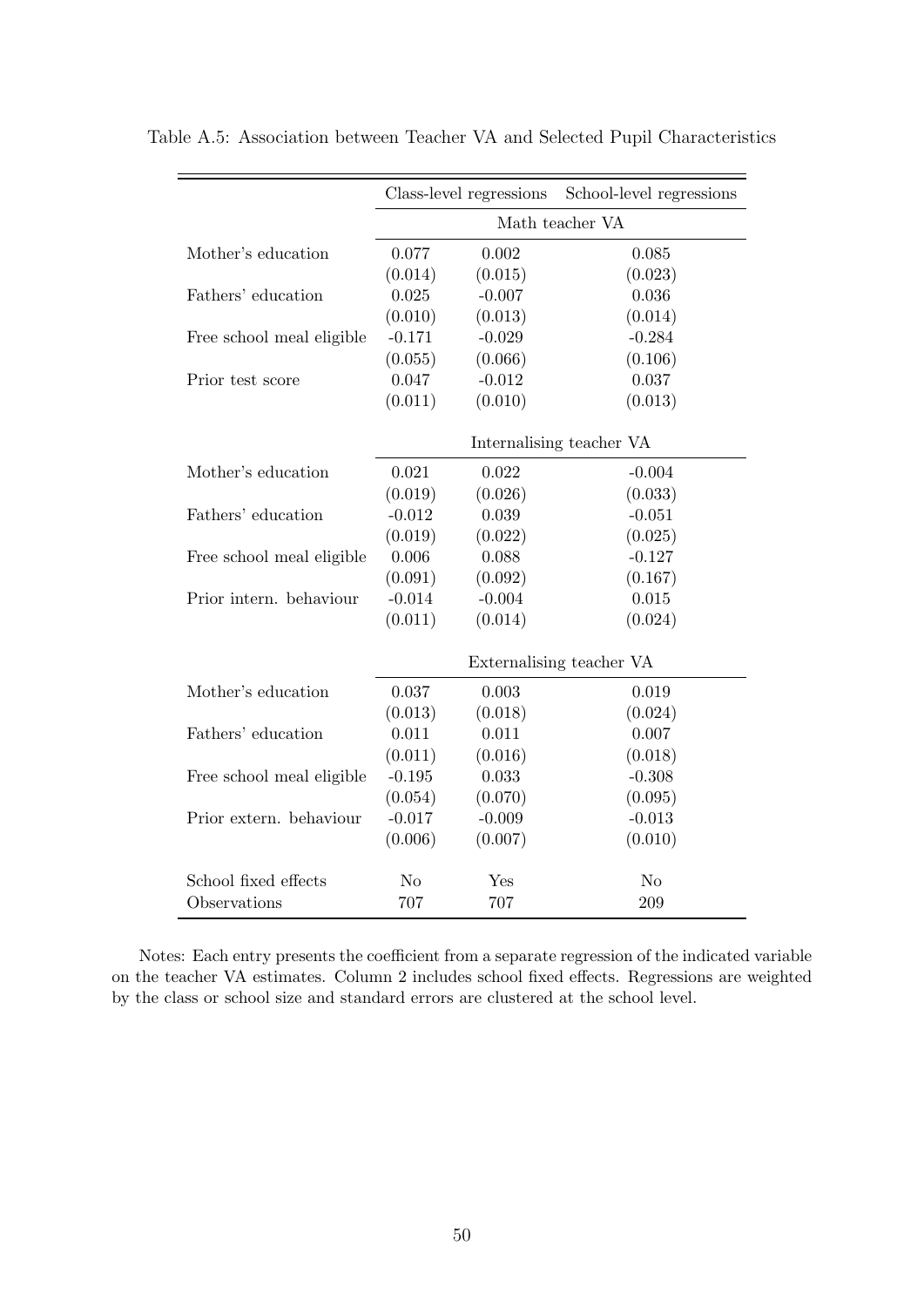|                                | Math<br>Teacher VA | Internalising<br>Teacher VA | Externalising<br>Teacher VA |
|--------------------------------|--------------------|-----------------------------|-----------------------------|
| Teacher female                 | $-0.015$           | 0.028                       | 0.014                       |
|                                | (0.009)            | (0.014)                     | (0.007)                     |
| Teacher CCEI                   | 0.017              | 0.037                       | 0.017                       |
|                                | (0.008)            | (0.012)                     | (0.006)                     |
| Teacher self-esteem            | 0.013              | 0.005                       | 0.012                       |
|                                | (0.012)            | (0.018)                     | (0.009)                     |
| Teacher job satisfaction       | 0.002              | 0.028                       | 0.006                       |
|                                | (0.011)            | (0.017)                     | (0.008)                     |
| Teacher confidence in teaching | 0.016              | 0.007                       | 0.001                       |
|                                | (0.008)            | (0.013)                     | (0.006)                     |
| Teacher experience             | 0.015              | $-0.010$                    | $-0.012$                    |
|                                | (0.011)            | (0.015)                     | (0.008)                     |
| Observations                   | 717                | 722                         | 722                         |

Table A.6: Estimates of the Effect of Teacher Characteristics on Teacher VA

Notes: This tables reports teacher-year level regressions of teacher characteristics on teacher VA. The dependent variables are the teacher VA, estimated in regressions that include the baseline control vector described in Section 3. Teacher characteristics include teacher gender, teacher emotional health (CCEI), teacher Bachman self-esteem, teacher job satisfaction, teacher confidence in teaching math and teacher experience. See Appendix C for a full description of teacher CCEI and teacher Bachman self-esteem.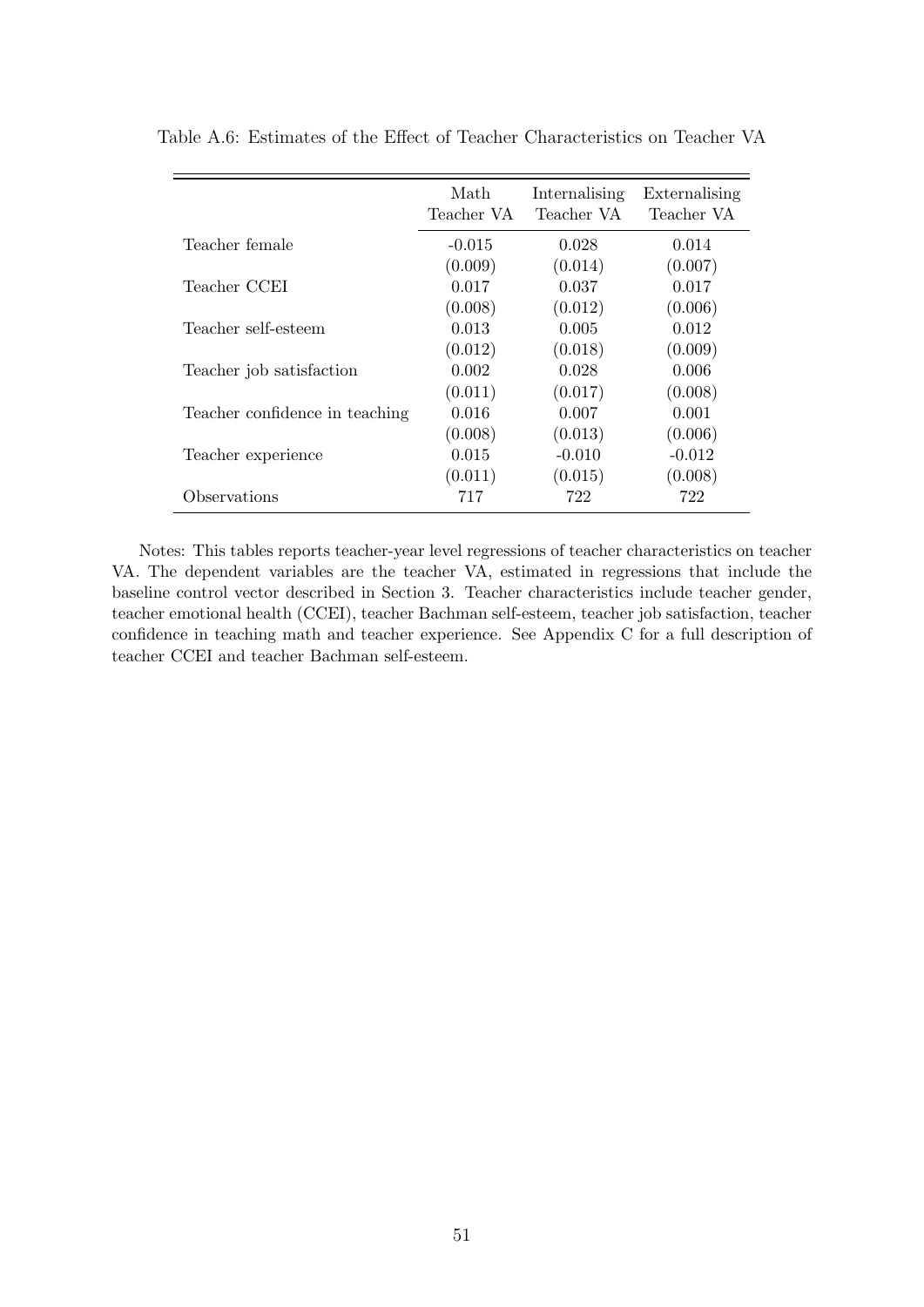|                            | Math Teacher VA |          | Internalising Teacher VA |          | Externalising Teacher VA |          |  |
|----------------------------|-----------------|----------|--------------------------|----------|--------------------------|----------|--|
|                            | Each            | All      | Each                     | All      | Each                     | All      |  |
|                            | measure         | measures | measure                  | measures | measure                  | measures |  |
|                            | included        | included | included                 | included | included                 | included |  |
|                            | separately      | jointly  | separately               | jointly  | separately               | jointly  |  |
| Knowledge                  | 0.005           | 0.001    | $-0.084$                 | $-0.098$ | 0.022                    | 0.017    |  |
|                            | (0.026)         | (0.031)  | (0.029)                  | (0.046)  | (0.020)                  | (0.024)  |  |
| Analytical and critical    | 0.049           | 0.052    | 0.009                    | $-0.041$ | 0.016                    | $-0.001$ |  |
|                            | (0.020)         | (0.027)  | (0.030)                  | (0.043)  | (0.015)                  | (0.022)  |  |
| Autonomy                   | 0.015           | $-0.004$ | 0.052                    | 0.074    | 0.013                    | 0.007    |  |
|                            | (0.017)         | (0.021)  | (0.024)                  | (0.033)  | (0.012)                  | (0.017)  |  |
| Social and moral behav.    | 0.011           | $-0.010$ | 0.019                    | $-0.003$ | 0.017                    | 0.013    |  |
|                            | (0.017)         | (0.022)  | (0.024)                  | (0.035)  | (0.013)                  | (0.018)  |  |
| Individual treatment       | 0.011           | $-0.004$ | 0.082                    | 0.078    | 0.028                    | 0.022    |  |
|                            | (0.028)         | (0.030)  | (0.040)                  | (0.048)  | (0.020)                  | (0.024)  |  |
| <i><b>Observations</b></i> | 717             | 717      | 722                      | 722      | 722                      | 722      |  |

Table A.7: Estimates of the Effect of Teaching Practices on Teacher VA

Notes: This table reports OLS estimates of the effect of five teaching practices measures on teacher value-added estimates measured on pupils' math test scores, pupils' internalising behaviours and pupils' externalising behaviours. The unit of analysis is one observation per teacher per year. Robust standard errors are reported in parentheses. The regressions include teacher gender, teacher CCEI and teacher experience. The estimates presented in the odd columns are from regressions where each of teaching practices is used as the only treatment variable in the regression. The estimates presented in the even columns are from regressions where all five teaching practices measures are used simultaneously as treatment variables in the regressions.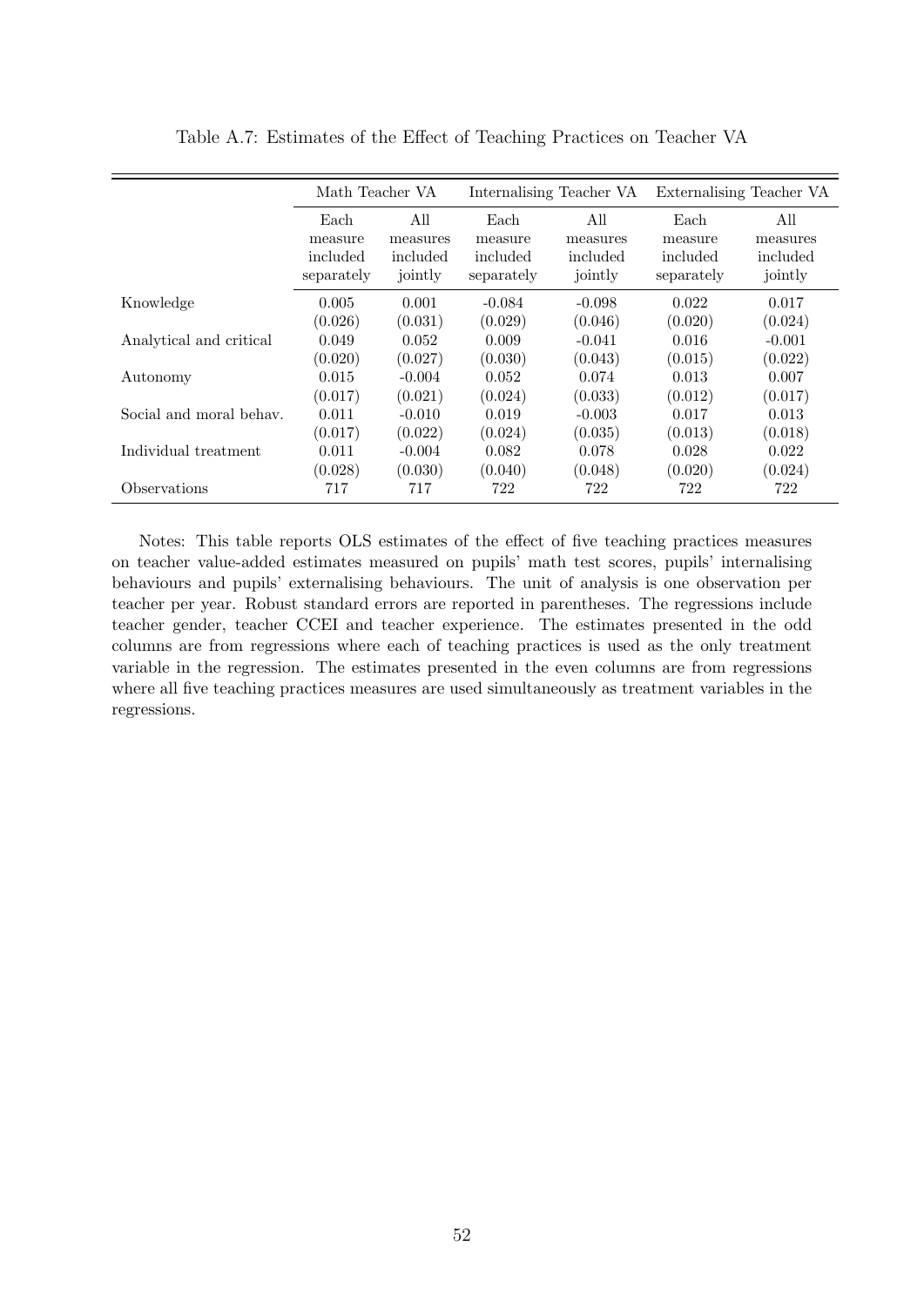|                                                    | Math<br>Teacher VA | Internalising<br>Teacher VA | Externalising<br>Teacher VA |
|----------------------------------------------------|--------------------|-----------------------------|-----------------------------|
| Homework: Yes/No                                   | 0.055              | $-0.049$                    | 0.015                       |
|                                                    | (0.025)            | (0.040)                     | (0.021)                     |
| Written assessment: Yes/No                         | 0.028              | 0.001                       | 0.002                       |
|                                                    | (0.016)            | (0.026)                     | (0.013)                     |
| Help child to develop in his/her own way: $Yes/No$ | $-0.008$           | 0.103                       | 0.026                       |
|                                                    | (0.023)            | (0.038)                     | (0.019)                     |
| Help child to organise his/her work: $: Yes/No$    | $-0.010$           | 0.072                       | $-0.007$                    |
|                                                    | (0.023)            | (0.037)                     | (0.019)                     |
| Ability groups in the class: $: Yes/No$            | $-0.080$           | 0.010                       | 0.005                       |
|                                                    | (0.020)            | (0.033)                     | (0.017)                     |
| Individual reviews and discussions: : Yes/No       | 0.041              | 0.164                       | 0.041                       |
|                                                    | (0.041)            | (0.066)                     | (0.034)                     |
| Teacher characteristics                            | Yes                | <b>Yes</b>                  | Yes                         |
| Observations                                       | 717                | 722                         | 722                         |

Table A.8: Estimates of the Effect of Selected Teaching Practices on Teacher VA

Notes: This tables reports teacher-year level regressions of teaching practices on teacher VA. The dependent variables are the teacher VA, estimated in regressions that include the baseline control vector described in Section 3. Teacher characteristics include teacher gender, teacher emotional health (CCEI), teacher Bachman self-esteem, teacher job satisfaction, teacher confidence in teaching math and teacher experience. See Appendix C for a full description of teacher CCEI and teacher Bachman self-esteem. Only a selected sample of teaching practices include in the regressions is shown. See Appendix C for a full description of the teaching practices.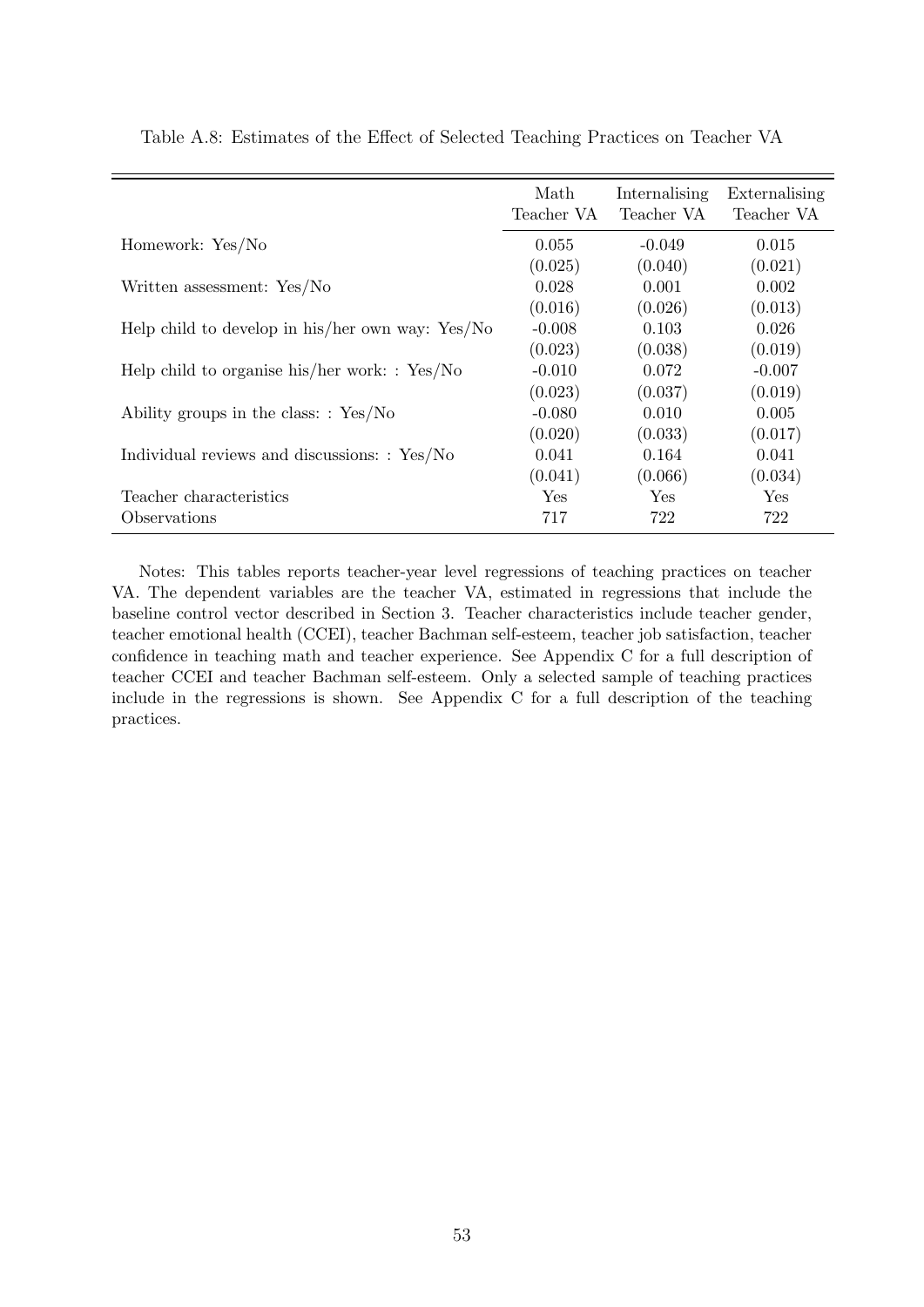|                                                  | Mean   | SD       | <b>Between</b><br><b>SD</b> | Within<br><b>SD</b> | Min              | Max            |
|--------------------------------------------------|--------|----------|-----------------------------|---------------------|------------------|----------------|
| Female                                           | 79.5 % |          |                             |                     |                  |                |
| Teacher CCEI                                     | 13.61  | 7.97     | 7.86                        | 2.25                | $\mathbf{1}$     | 40             |
| Teacher Bachman self-esteem                      | 30.98  | $5.55\,$ | 5.50                        | 1.64                | 13               | 40             |
| Teacher job satisfaction                         | 4.39   | 0.86     | 0.82                        | 0.27                | $\mathbf{1}$     | $\overline{5}$ |
| Length of time teaching pupil                    | 1.17   | 0.38     | 0.38                        | 0.18                | 1                | $\overline{2}$ |
| Teacher confidence in teaching                   | 1.54   | $0.51\,$ | 0.49                        | 0.18                | $\overline{0}$   | $\overline{2}$ |
| Teacher experience                               | 14.85  | 11.12    | 11.14                       | 0.51                | $\boldsymbol{0}$ | 42             |
| Homework frequency                               | 3.470  | 0.878    | 0.86                        | 0.25                | $\mathbf{1}$     | $\overline{5}$ |
| Type of homework                                 | 1.908  | 0.507    | 0.48                        | 0.20                | $\mathbf{1}$     | 3              |
| Written tests                                    | 2.835  | 0.391    | 0.36                        | 0.12                | $\mathbf{1}$     | 3              |
| Self-assessed tests                              | 1.960  | 0.545    | 0.53                        | 0.23                | $\mathbf{1}$     | 3              |
| Listen to pupils                                 | 2.669  | 0.491    | 0.45                        | 0.20                | $\mathbf{1}$     | 3              |
| Individual discussions and review                | 2.186  | 0.533    | 0.51                        | 0.24                | $\mathbf{1}$     | 3              |
| Written incentives                               | 0.994  | 0.075    | 0.06                        | 0.04                | $\overline{0}$   | $\mathbf{1}$   |
| Naming pupils in the classroom                   | 0.989  | 0.106    | 0.08                        | 0.05                | $\boldsymbol{0}$ | $\mathbf{1}$   |
| Free time as incentive                           | 0.560  | 0.497    | 0.47                        | 0.18                | $\boldsymbol{0}$ | $\mathbf{1}$   |
| Competition as incentive                         | 0.562  | 0.497    | 0.48                        | 0.16                | $\overline{0}$   | $\mathbf{1}$   |
| Displaying work                                  | 0.319  | 0.467    | 0.46                        | 0.17                | $\overline{0}$   | $\mathbf{1}$   |
| Class ability groups                             | 0.921  | 0.270    | 0.24                        | 0.10                | $\overline{0}$   | $\mathbf{1}$   |
| Teacher responsibility: develop skills           | 1.043  | 0.213    | 0.22                        | 0.10                | $\mathbf{1}$     | 3              |
| Teacher responsibility: moral and behaviours     | 1.177  | 0.446    | 0.45                        | 0.15                | $\mathbf{1}$     | 3              |
| Teacher responsibility: equip skills for society | 1.126  | 0.365    | 0.38                        | 0.16                | $\mathbf{1}$     | 3              |
| Teacher responsibility: develop individual       | 1.408  | 0.628    | 0.63                        | 0.23                | $\mathbf{1}$     | $\overline{4}$ |
| Teacher responsibility: being obedient           | 1.406  | 0.621    | 0.63                        | 0.23                | $\mathbf{1}$     | $\overline{4}$ |
| Teacher responsibility: capacity to think        | 1.138  | 0.401    | 0.41                        | 0.14                | $\mathbf{1}$     | 3              |
| Teacher responsibility: prepare for occupation   | 2.298  | 1.032    | $1.02\,$                    | 0.35                | $\mathbf{1}$     | $\overline{5}$ |
| Teacher responsibility: respect                  | 1.244  | 0.518    | 0.53                        | 0.21                | $\mathbf{1}$     | $\overline{4}$ |
| Teacher responsibility: work cooperatively       | 1.287  | 0.540    | 0.54                        | 0.19                | $\mathbf{1}$     | $\overline{4}$ |
| Teacher responsibility: interest in learning     | 1.128  | 0.382    | 0.39                        | 0.13                | $\mathbf{1}$     | 3              |
| Teacher responsibility: able to organise         | 1.562  | 0.675    | 0.66                        | 0.27                | $\mathbf{1}$     | $\overline{4}$ |
| Teacher responsibility: self confidence          | 1.102  | 0.327    | 0.33                        | 0.17                | $\mathbf{1}$     | 3              |
| Teacher responsibility: considerate to others    | 1.140  | 0.398    | 0.41                        | 0.14                | $\mathbf{1}$     | 3              |
| Teacher responsibility: show respect             | 1.439  | 0.519    | $0.50\,$                    | 0.20                | $\mathbf{1}$     | $\overline{4}$ |
| Homework: to the most able or least able         | 2.998  | 0.209    | 0.21                        | 0.04                | $\mathbf{1}$     | $\overline{4}$ |

Table A.9: Summary Statistics for the Sample Used to Estimate VA Model

Notes: All the statistics are from the ALSPAC data and are measured in year 3 or 6 of primary school.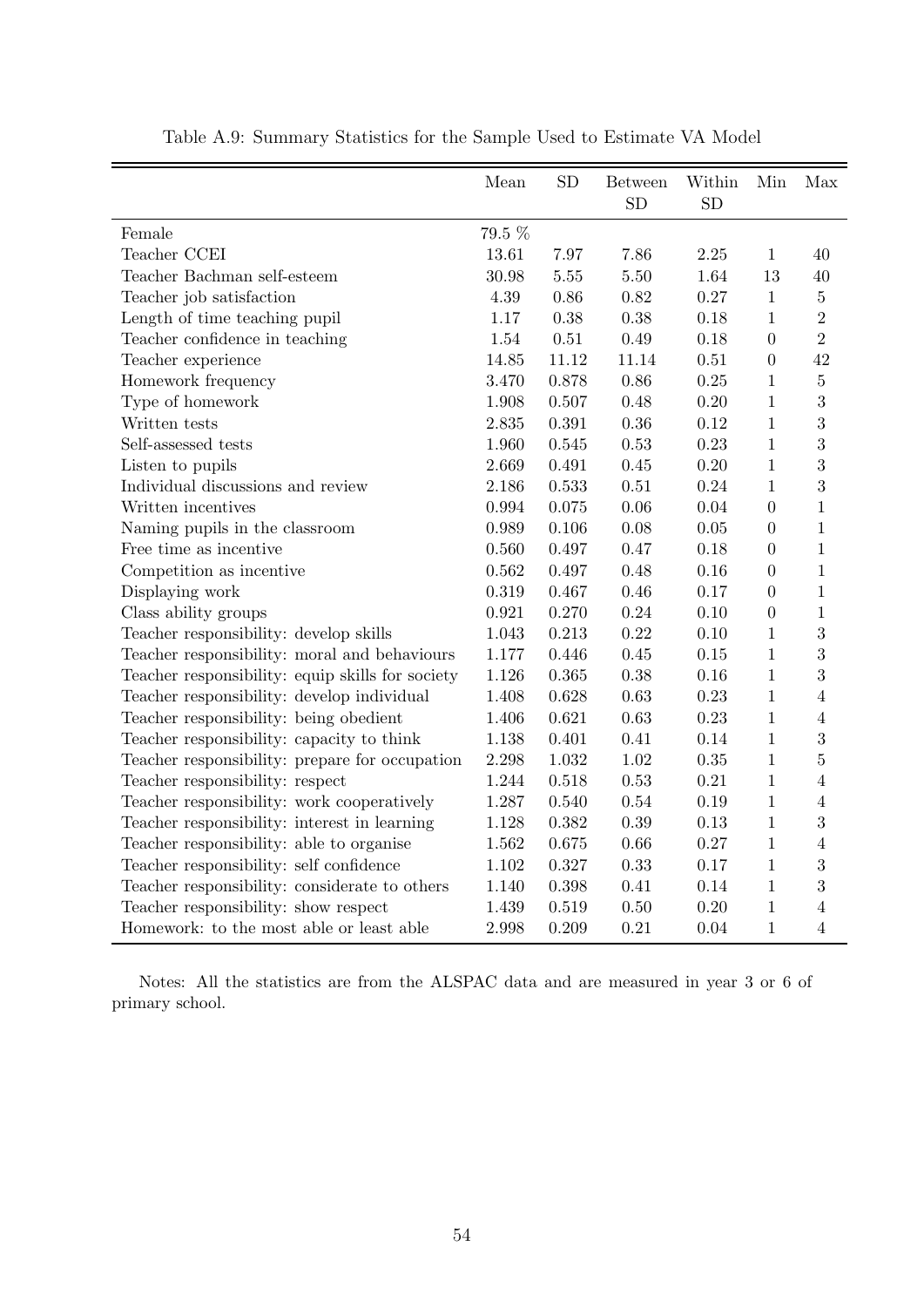# Appendix B: Figures



Figure B.1: Empirical Distributions of Teacher VA Estimates

Notes: Figures 1-6 report kernel distribution of teacher VA estimates. Teacher VA are estimated in regressions that include controls for class characteristics, school characteristics, pupil characteristics, family background, school cohort effects, grade dummies and lagged pupil dependent variables.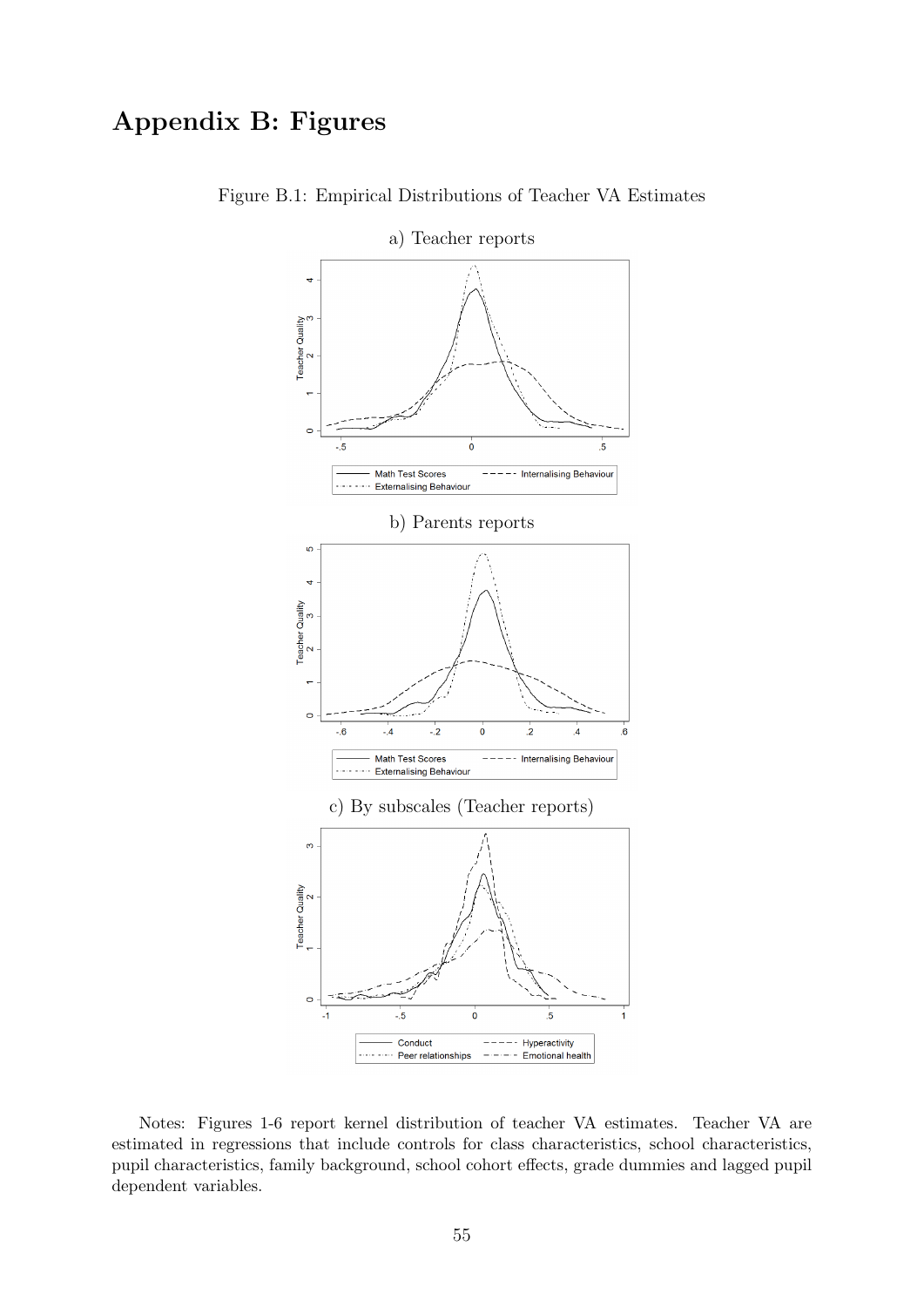

Notes: These figures plot all cognitive and non-cognitive measures and are constructed using the sample used to estimate the VA models, which has one observation per pupil-schoolyear. The three figures are binned scatter plots of actual math test scores, internalising and externalising behaviours vs teacher math VA, teacher internalising VA and teacher externalising VA. These plots correspond to the regressions in Column (1) of Table 4. To construct these binned scatter plots, I first residualise the y-axis variable with respect to the baseline control vector using within-teacher variation. I then divide the VA estimates into fifty equal-sized groups and plot the means of the y-variable residuals within each bin agains the mean value of the VA estimates within each bin. The solid line shows the best linear fit estimated.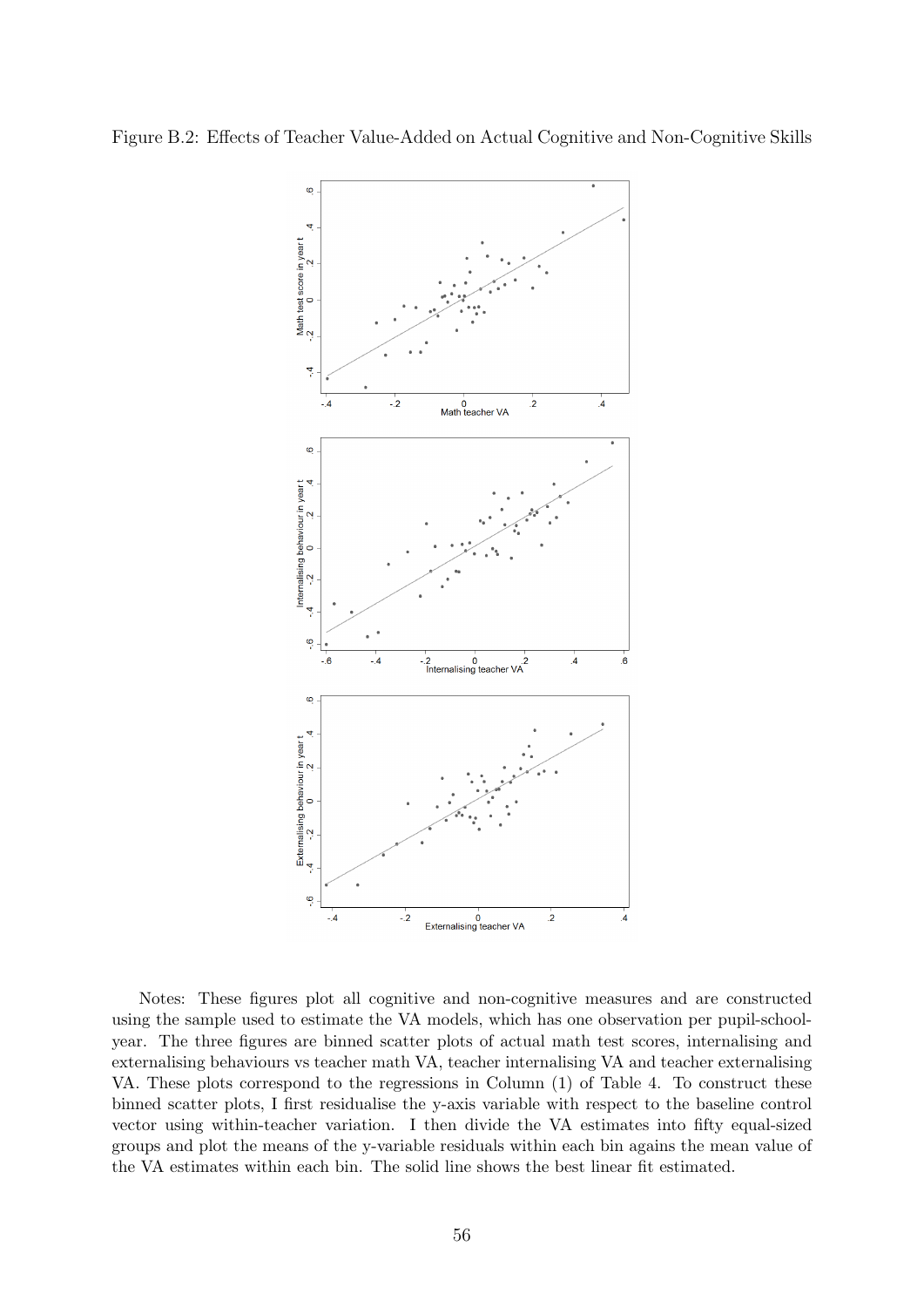Figure B.3: Effects of Teacher Value-Added on Predicted Cognitive and Non-Cognitive Skills using Parent Characteristics



Notes: These figures plot all cognitive and non-cognitive measures and are constructed using the sample used to estimate the VA models, which has one observation per pupil-schoolyear. The three figures are binned scatter plots of predicted math test scores, internalising and externalising behaviours using parent characteristics vs teacher math VA, teacher internalising VA and teacher externalising VA. These plots correspond to the regressions in Column (2) of Table 4. To construct these binned scatter plots, I first predicted the y-axis variable with respect to the parent characteristics vector. I then divide the VA estimates into fifty equal-sized groups and plot the means of the y-variable residuals within each bin agains the mean value of the VA estimates within each bin. The solid line shows the best linear fit estimated.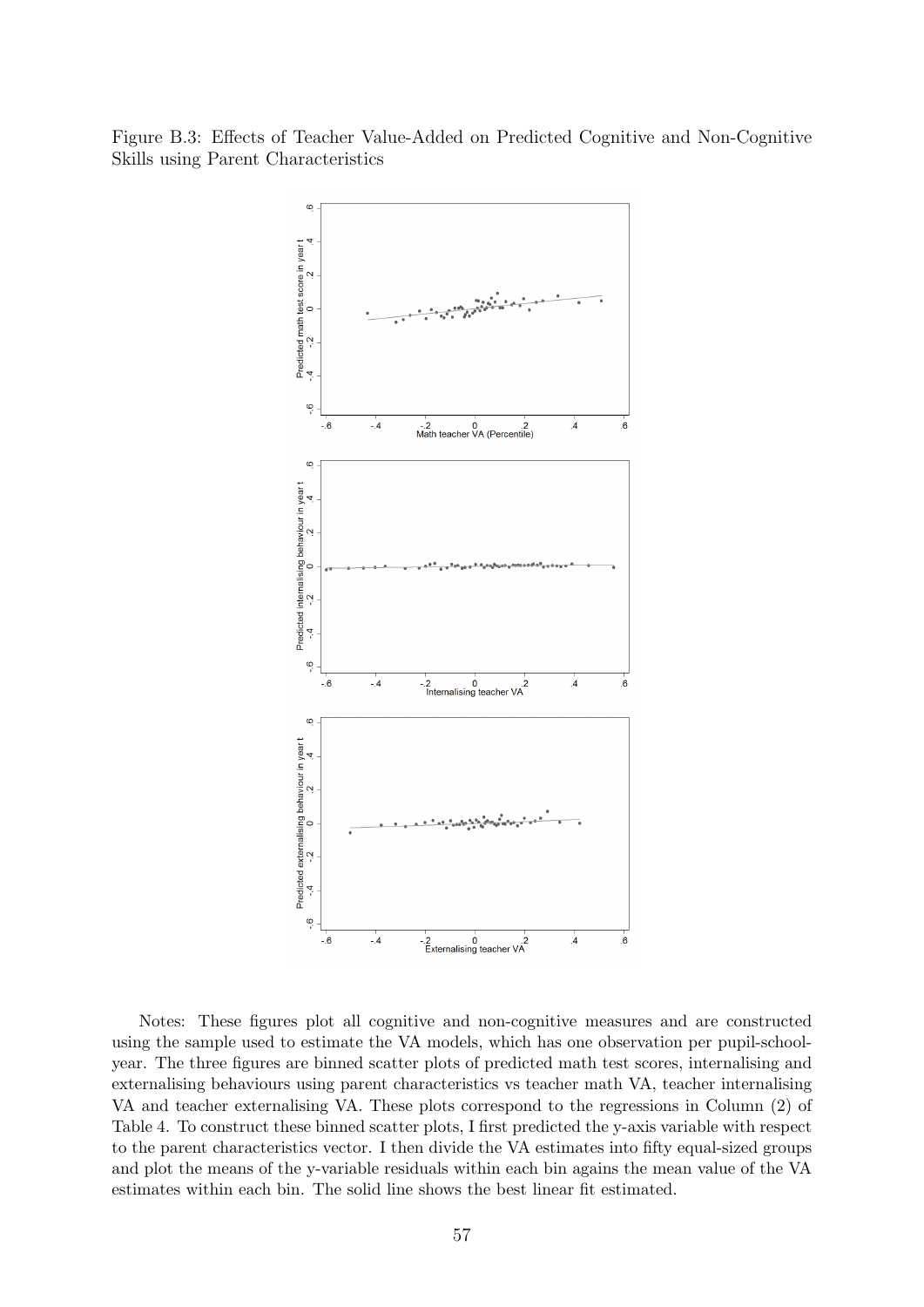

Figure B.4: Effects of Teacher Value-Added on Current and Future Test Scores

Notes: These figures show the effect of current teacher VA on test scores at the end of current and subsequent school years. To construct these figures, I regress test scores in year t=s on teacher VA, in year t varying s from 3 to 7. I control for the baseline control vector (defined in section 3), using within teacher variation to identify the coefficients on controls. The dashed lines depict 90% confidence intervals on each regression coefficient, with standard errors clustered by school-cohort. The coefficients and standard errors from the underling regressions are reported in Table 7.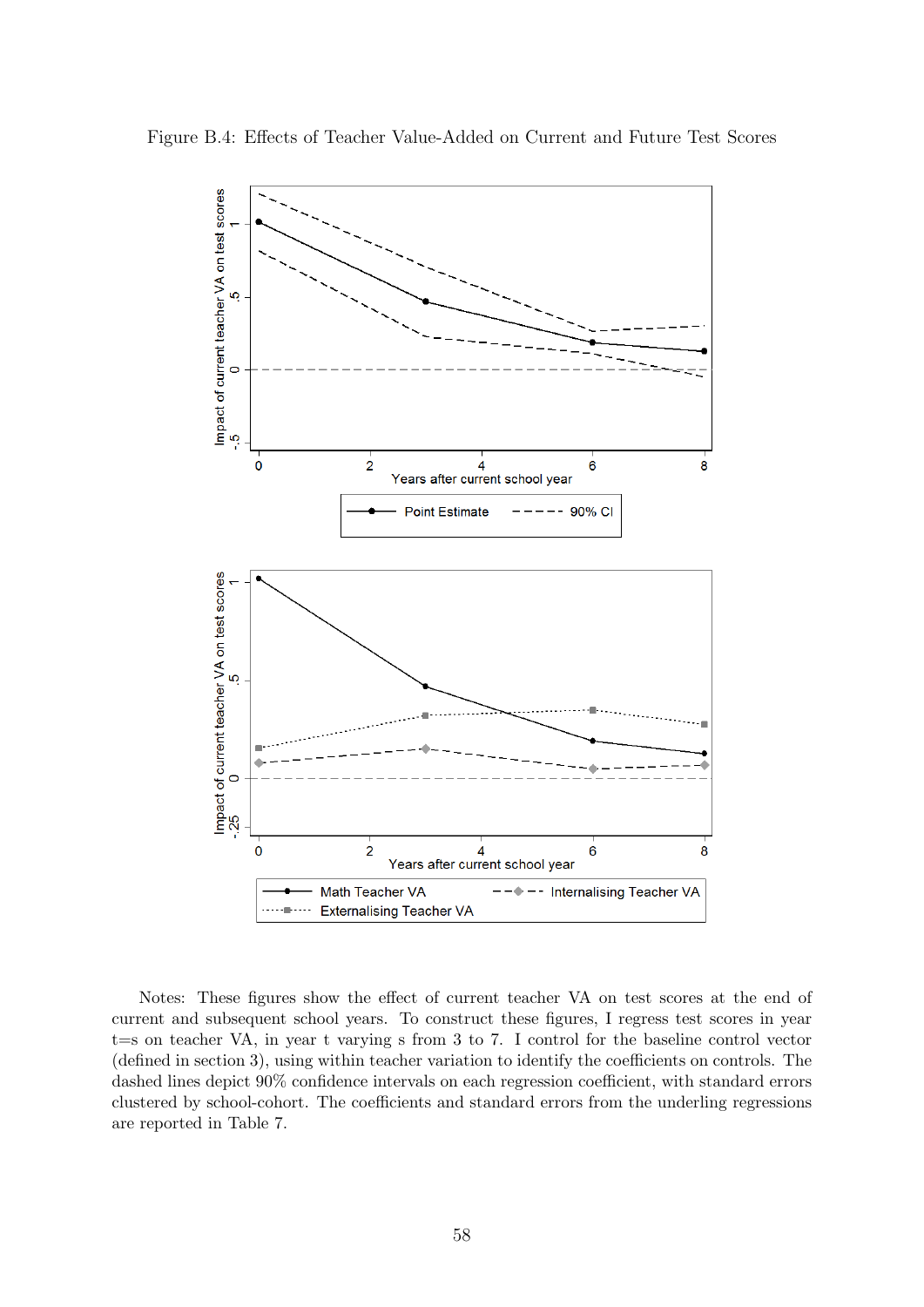# Appendix C: Description of the Variables

### Internalising SDQ - Strength and Difficulties Questionnaire

- Emotional problems scale
	- Often complains of headaches, stomach-aches or sickness (0-2)
	- Many worries, often seems worried (0-2)
	- Often unhappy, down-hearted or tearful (0-2)
	- Nervous or clingy in new situations, easily loses confidence (0-2)
	- Many fears, easily scared (0-2)
- Peer problems scale
	- Rather solitary, tends to play alone (0-2)
	- Has at least one good friend (0-2)
	- Generally liked by other children (0-2)
	- Picked on or bullied by other children (0-2)
	- Gets on better with adults than with other children (0-2)

#### Externalising SDQ - Strength and Difficulties Questionnaire

- Behavioural problems scale
	- Often has temper tantrums or hot tempers (0-2)
	- Generally obedient, usually does what adults request (0-2)
	- Often fights with other children or bullies them (0-2)
	- Often lies or cheats (0-2)
	- Steals from home, school or elsewhere (0-2)
- Hyperactivity scale
	- Restless, overactive, cannot stay still for long (0-2)
	- Constantly fidgeting or squirming (0-2)
	- Easily distracted, concentration wanders (0-2)
	- Thinks things out before acting (0-2)
	- Sees tasks through to the end, good attention span (0-2)
	- $I$  did everything wrong  $(0-2)$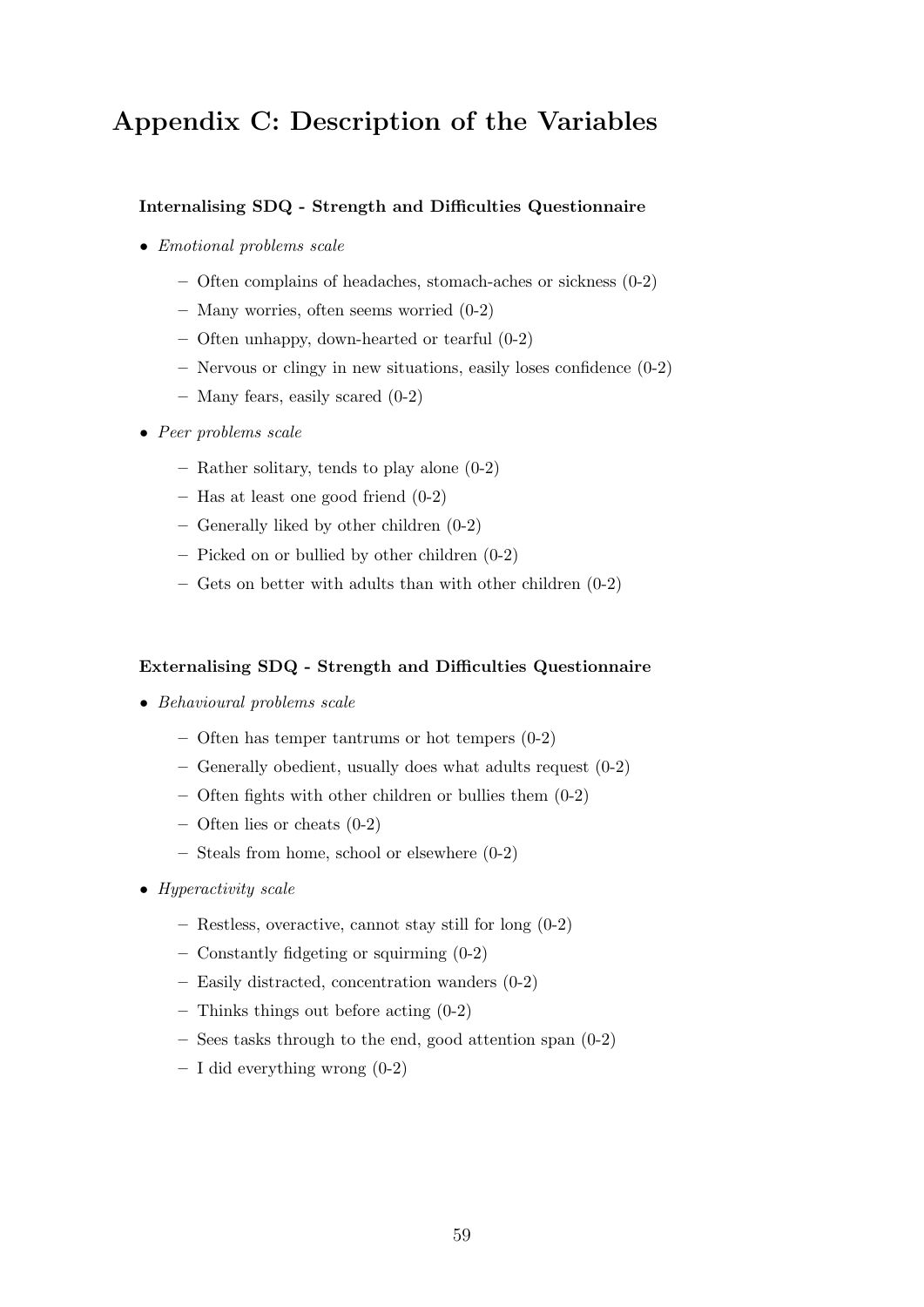### Teaching Practices: Five Categories Based on the ALSPAC Questionnaire

- Instilment of knowledge and enhancement of comprehension
	- The teachers give homework in term time (0-1)
	- The homework includes assignments due for teachers' checking (0-1)
- Instilment of analytical and critical skills
	- $-$  The teachers feel the responsibility to develop the child's capacity to think  $(0-1)$
	- The teachers feel the responsibility that an interest in learning is aroused (0-1)
	- The teachers feel the responsibility to equip child with skills and attitudes which will enable her/him to take a place effectively in society  $(0-1)$
- Instilment of capacity for individual study
	- The teachers use pupils' self-assessment  $(0-1)$
	- The teachers feel the responsibility that the child should be an individual/developing in his/her own way (0-1)
	- The teachers feel the responsibility that children should be able to organise their work (0-1)
	- The teachers feel the responsibility to develop child's self-confidence (0-1)
- Instilment of social and moral behaviours
	- The teachers feel the responsibility that the child should be obedient to parents and teachers (0-1)
	- The teachers feel the responsibility that the child acquired respects for her own property and others (0-1)
	- The teachers feel the responsibility that children learn how to work cooperatively  $(0-1)$
	- The teachers feel the responsibility that children should be kind and considerate to others (0-1)
- Individual treatmnents of pupils
	- $-$  Teachers group chilldren by attainment groups for classroom activities  $(0-1)$
	- $-$  In this class, there are ability groups  $(0-1)$
	- The teachers use individual reviews or discussions (0-1)
	- The teachers use the following incentives in relation to academic work: naming of children (0-1)
	- The teachers use the following incentives in relation to academic work: displaying work (0-1)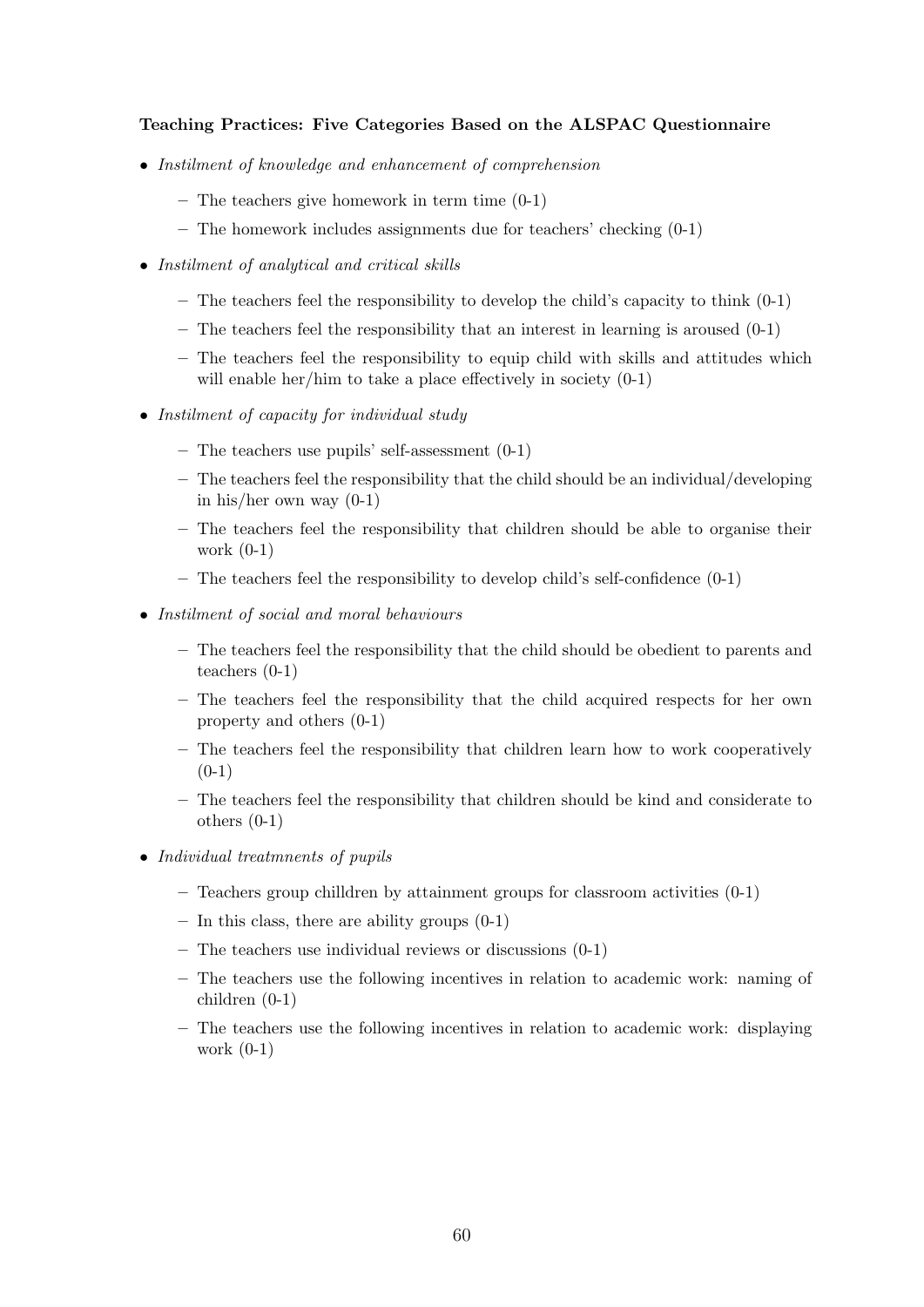#### Teacher Non-Cognitive Skills Measures from the ALSPAC Questionnaire

- Teacher Crown-Crisp Experiential Index (CCEI). It is composed of 21 items:
	- Feels upset for no obvious reason (1-4)
	- Troubled by dizziness/shortness of breath (1-4)
	- Felt like fainting (1-4)
	- $-$  Feels sick  $(1-4)$
	- Feels life is too much effort (1-4)
	- Feels uneasy and restless (1-4)
	- Feels tingling in arms/legs/body (1-4)
	- Regrets much pas behaviour (1-4)
	- Sometimes feels panincking (1-4)
	- Has little or no appetite (1-4)
	- Wakes unusually early in morning (1-4)
	- Worries a lot (1-4)
	- Feels tired/exhausted (1-4)
	- Has long periods of sadness (1-4)
	- Feels strung up inside (1-4)
	- Goes to sleep all right (1-4)
	- Feels to be going to pieces (1-4)
	- Often sweats excessively (1-4)
	- Needs to cry  $(1-4)$
	- Has had upsetting dreams (1-4)
	- Loses ability to feel sympathy (1-4)
- Teacher Bachman Self-Esteem. The Bachman Self-Esteem score is composed of 11 items:
	- Feels to be a person of worth (1-5)
	- Feels to have number of good qualities (1-5)
	- Is able to do things as well as others (1-5)
	- Feels not to have much to be proud of (1-5)
	- Takes a positive attitude towards self (1-5)
	- Sometimes thinks to be not good at all (1-5)
	- Is a useful person to have round (1-5)
	- Feels cannot do anything right (1-5)
	- $-$  Does job well  $(1-5)$
	- Feels their life is not useful (1-5)
	- Feels unlucky (1-5)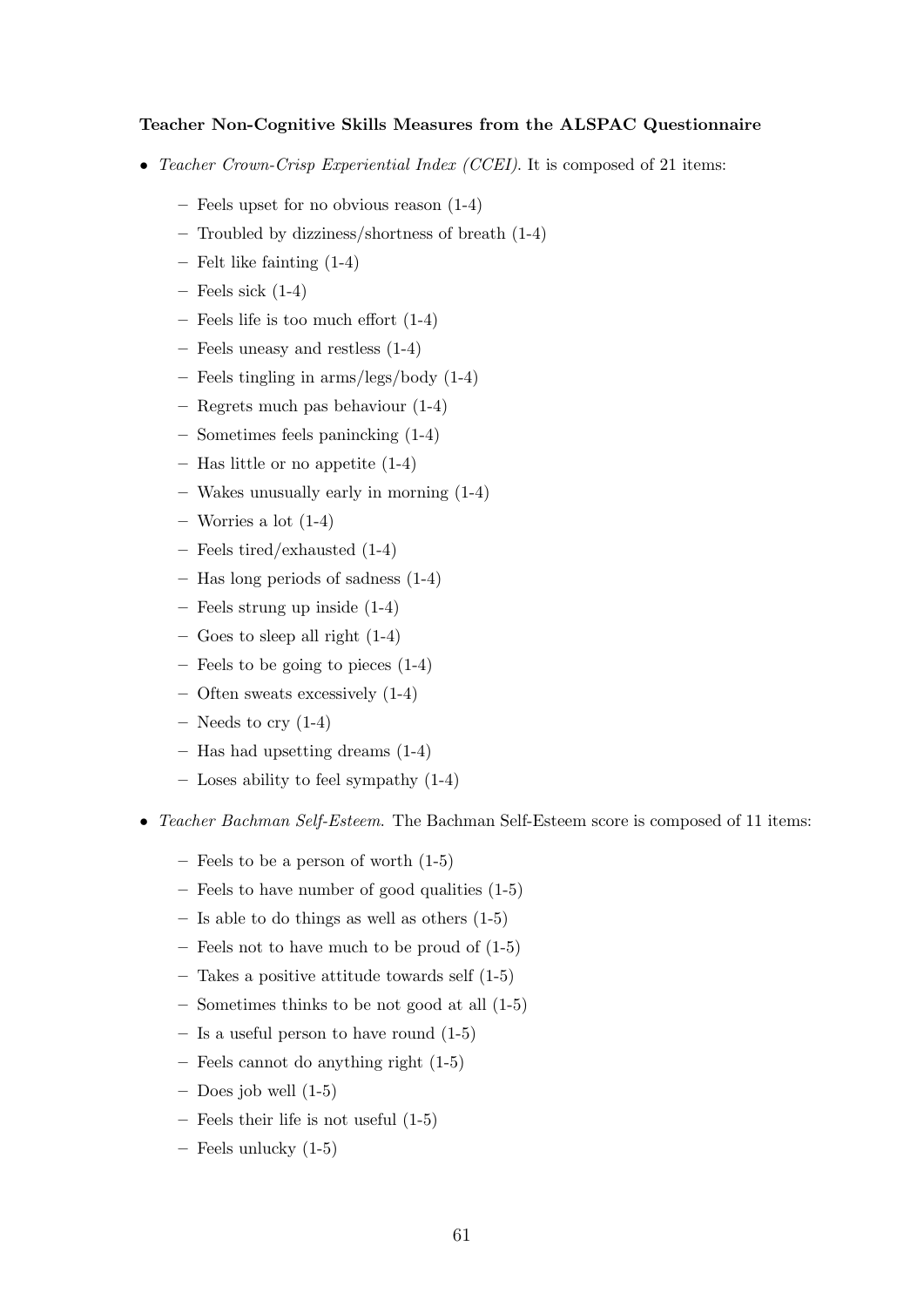## **CENTRE FOR ECONOMIC PERFORMANCE Recent Discussion Papers**

| 1471 | Ester Faia<br>Gianmarco Ottaviano                                                                                            | Global Banking: Risk Taking and<br>Competition                                                                     |
|------|------------------------------------------------------------------------------------------------------------------------------|--------------------------------------------------------------------------------------------------------------------|
| 1470 | Nicholas Bloom<br>Erik Brynjolfsson<br>Lucia Foster<br>Ron Jarmin<br>Megha Patnaik<br>Itay Saporta-Eksten<br>John Van Reenen | What Drives Differences in Management?                                                                             |
| 1469 | Kalina Manova<br>Zhihong Yu                                                                                                  | Multi-Product Firms and Product Quality                                                                            |
| 1468 | Jo Blanden<br><b>Kirstine Hansen</b><br>Sandra McNally                                                                       | Quality in Early Years Settings and<br>Children's School Achievement                                               |
| 1467 | Joan Costa-Font<br>Sarah Flèche                                                                                              | Parental Sleep and Employment: Evidence<br>from a British Cohort Study                                             |
| 1466 | Jo Blanden<br>Stephen Machin                                                                                                 | Home Ownership and Social Mobility                                                                                 |
| 1465 | Decio Coviello<br>Stefano Gagliarducci                                                                                       | Tenure in Office and Public Procurement                                                                            |
| 1464 | Claudia Olivetti<br>Barbara Petrongolo                                                                                       | The Economic Consequences of Family<br>Policies: Lessons from a Century of<br>Legislation in High-Income Countries |
| 1463 | Claudia Hupkau<br><b>Marion Leturcq</b>                                                                                      | Fertility and Mothers' Labor Supply: New<br>Evidence Using Time-to-Conception                                      |
| 1462 | <b>Clement Bellet</b>                                                                                                        | The Paradox of the Joneses: Superstar Houses<br>and Mortgage Frenzy in Suburban America                            |
| 1461 | Georg Graetz<br><b>Guy Michaels</b>                                                                                          | Is Modern Technology Responsible for<br><b>Jobless Recoveries?</b>                                                 |